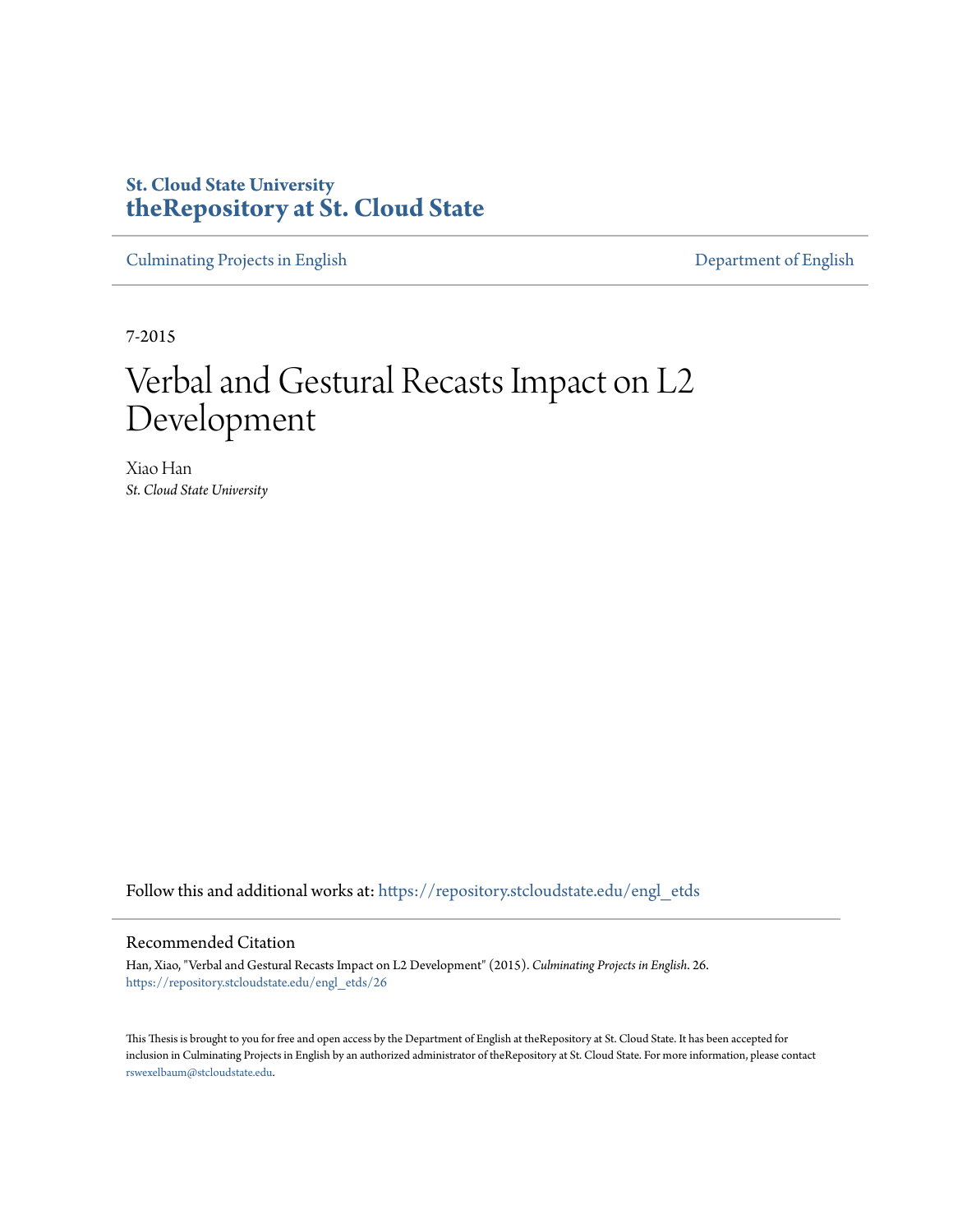# **Verbal and Gestural Recasts Impact on L2 Development**

by

Xiao Han

B. A., Capital University of Economics and Business, Beijing, China, 2012

# A Thesis

Submitted to the Graduate Faculty

of

St. Cloud State University

in Partial Fulfillment of the Requirements

for the

Master of Arts Degree in

Teaching English as a Second Language

July, 2015

Thesis Committee: Michael Schwartz, Chair John Madden Shawn Jarvis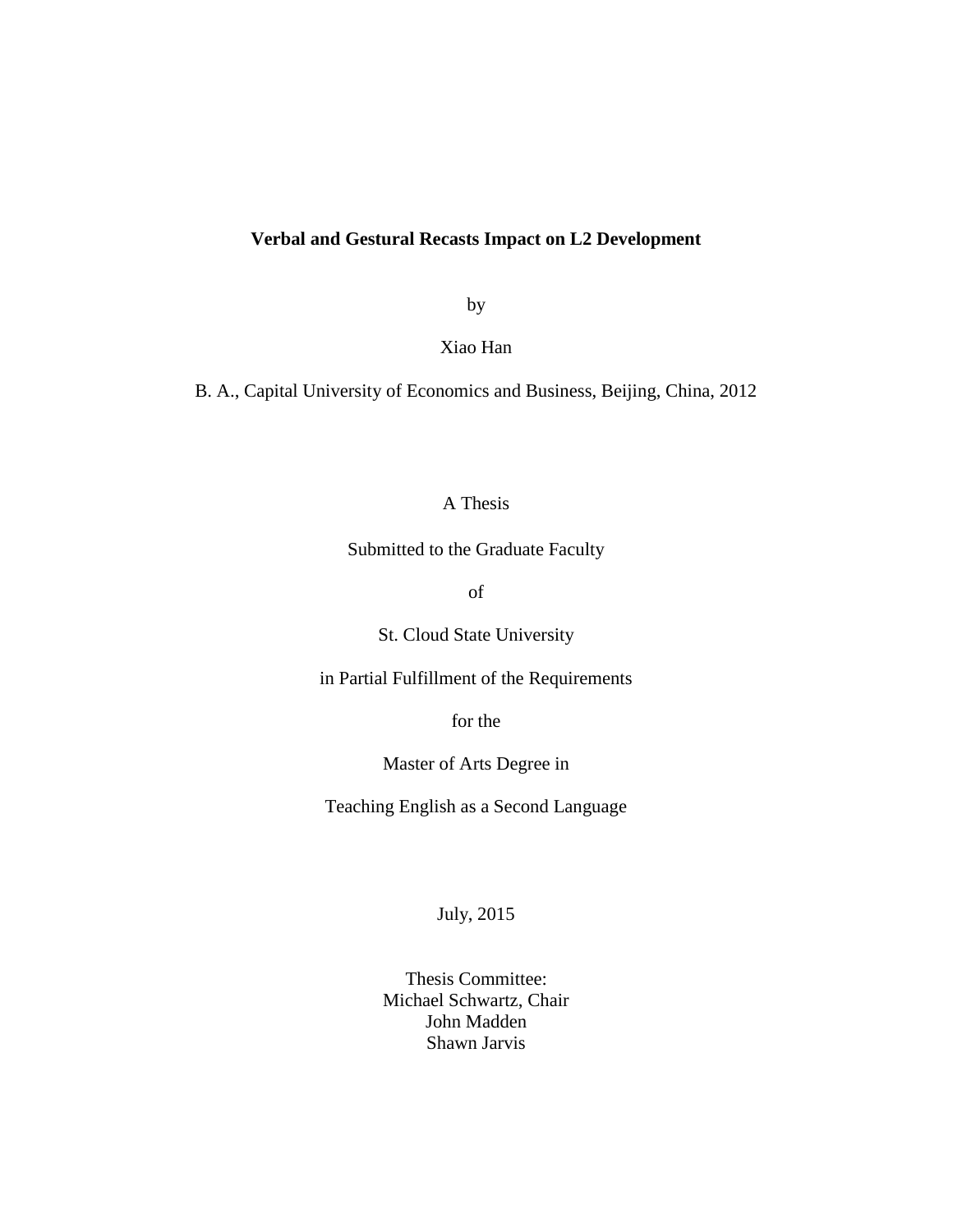#### **Abstract**

This paper examines the impact of verbal and gestural recasts on L2 development. Recasts are the most commonly studied type of corrective feedback in classroom interaction research (Ellis & Sheen, 2006). It is one of the most common ways to give feedback in an instructional context. However, recasts require the double processing of semantic and syntactic information by the learner (Doughty & Varela, 1998). Therefore, students may misunderstand it as meaning negotiation, which may affect students' noticing (Amar & Spada, 2006). Gestures, as a way to assist people to get the meaning across in interaction, are known for their easy-to-notice feature (Schegloff, 1984). This study investigates the impact of verbal and gestural recasts in isolation and in combination on second language (L2) development, specifically for an ESL context.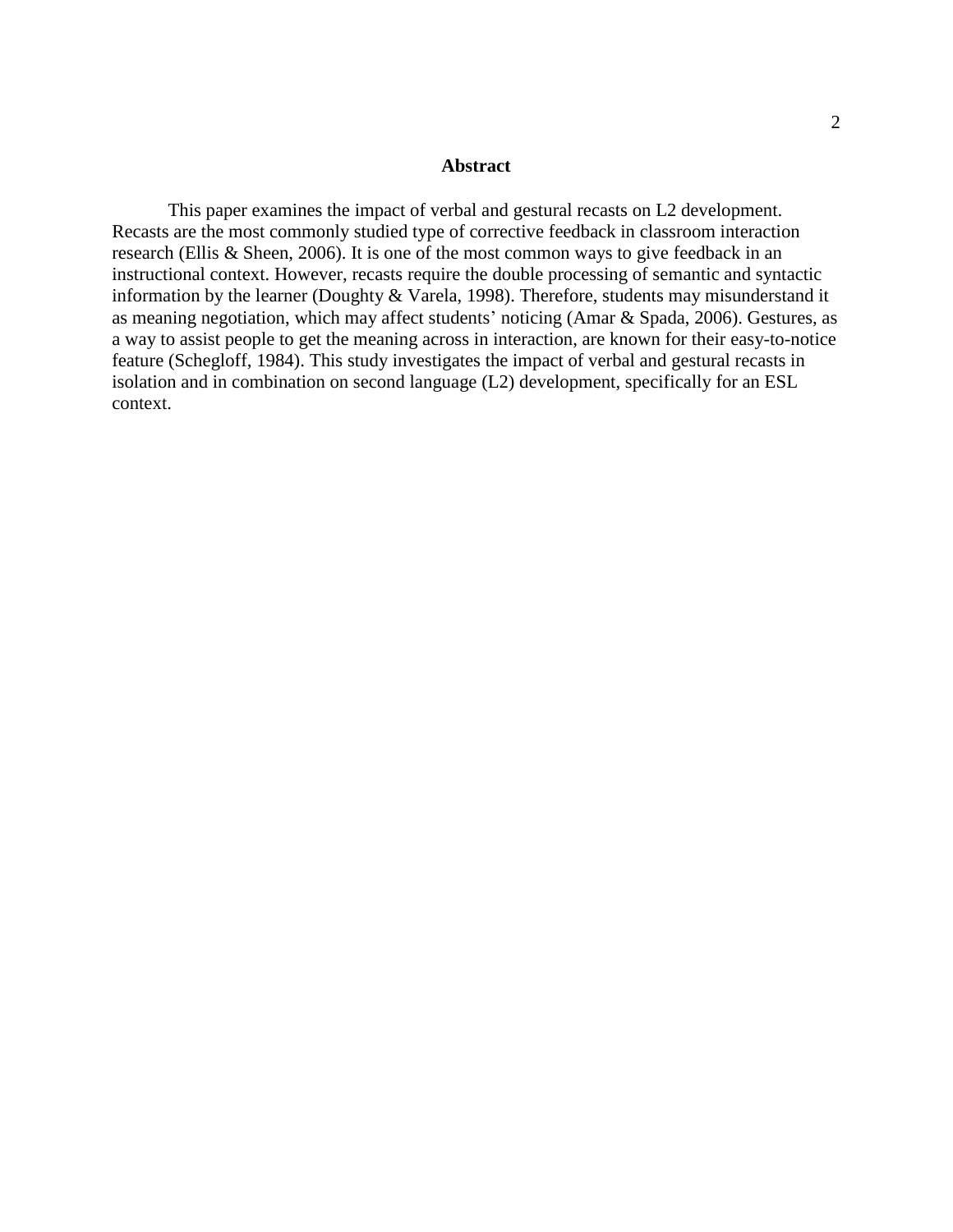### **Acknowledgments**

I would like to acknowledge a number of individuals who offered me a tremendous amount of help to make this thesis possible. First of all, I would like to thank my chairperson Dr. Michael Schwartz, who was willing to meet me countless times to offer different perspectives on my topic and gave me so much inspiration. Second, I would like to thank my committee members Dr. John Madden and Dr. Shawn Jarvis, who gave me so much constructive feedback. Last but not least, I want to thank my parents, Chunwang Han and Wenli Jia, and my host parents, Marlys Tanner and Doug Tanner, for giving me so much support in pursuing my dream.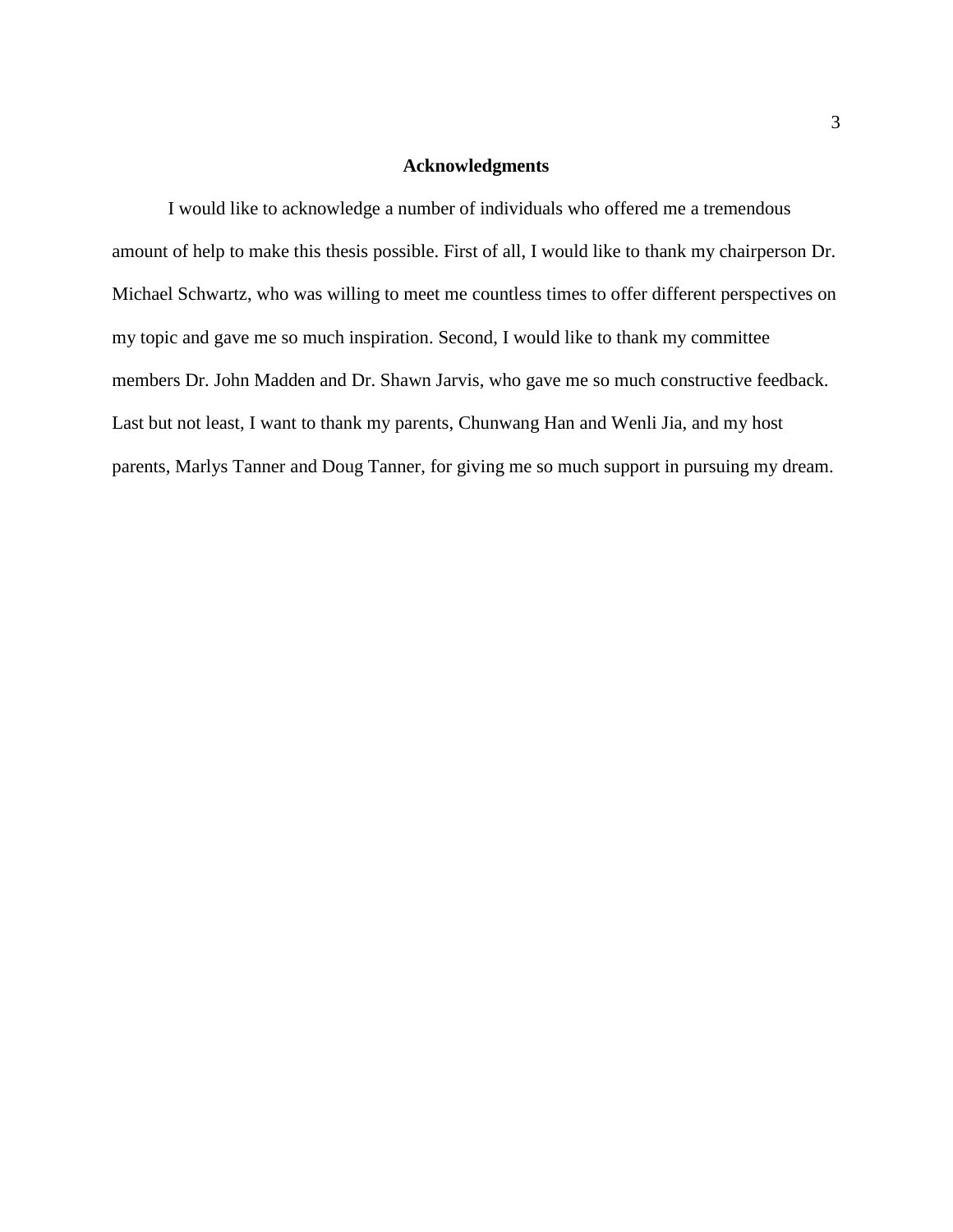# **Table of Contents**

|         | 6              |
|---------|----------------|
| Chapter |                |
| I.      | $\overline{7}$ |
| II.     | 9              |
|         | 9              |
|         | 12             |
|         | 19             |
| Ш.      | 22             |
| IV.     | 23             |
|         | 23             |
|         | 24             |
|         | 26             |
|         | 28             |
| V.      | 31             |
|         | 31             |
|         | 36             |
|         | 39             |
|         | 41             |
|         | 50             |
|         | 52             |
| VI.     | 54             |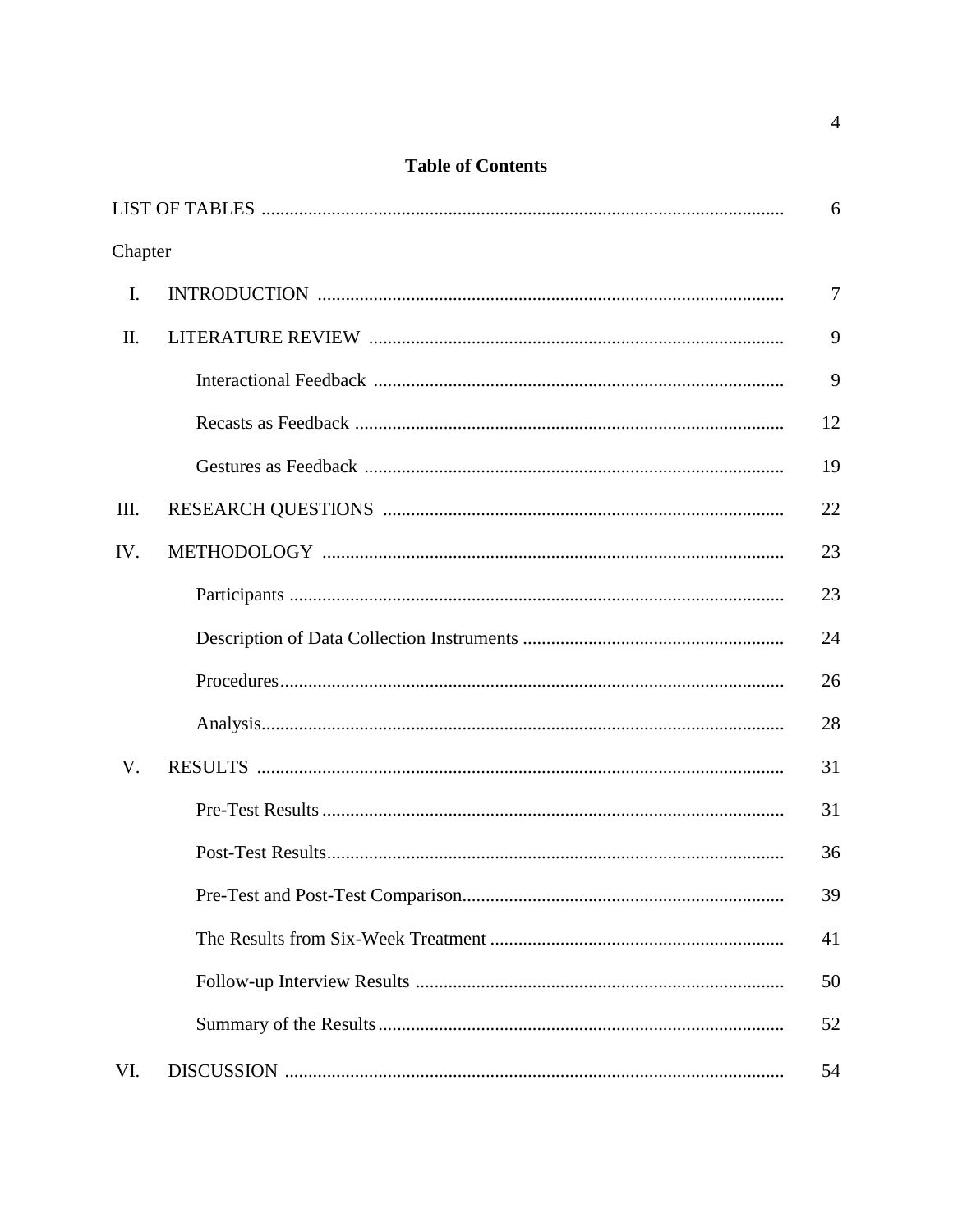| Chapter | Page |
|---------|------|
|         | 56   |
|         | 57   |
|         | 58   |
|         | 60   |
|         | 65   |

 $\overline{5}$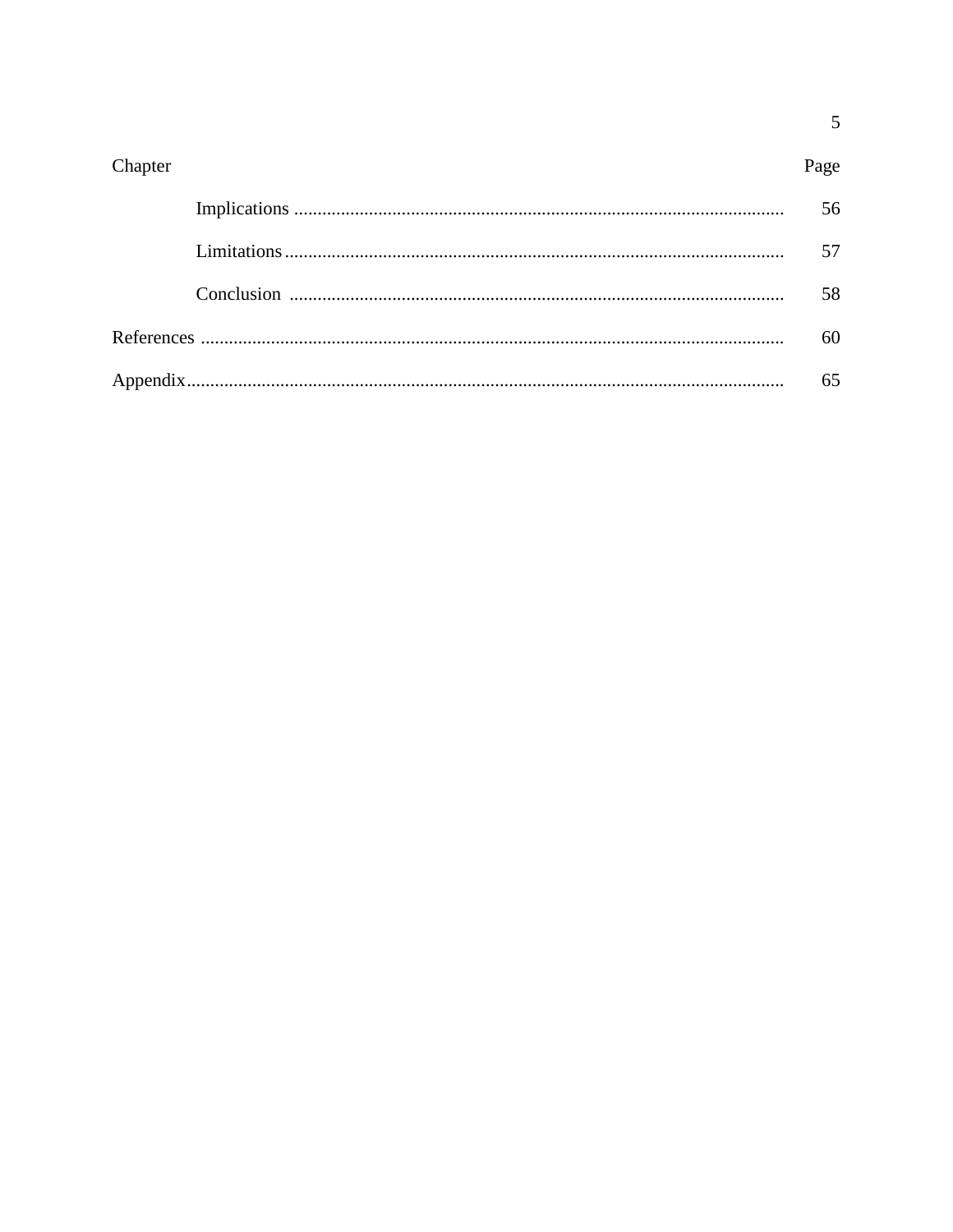# **List of Tables**

| Table |                                                                   | Page |
|-------|-------------------------------------------------------------------|------|
| 1.    |                                                                   | 24   |
| 2.    |                                                                   | 32   |
| 3.    |                                                                   | 32   |
| 4.    |                                                                   | 36   |
| 5.    |                                                                   | 37   |
| 6.    | Pre-Test and Post-Test Comparison for Picture Set 1: Third Person | 39   |
| 7.    |                                                                   | 40   |
| 8.    |                                                                   | 42   |
| 8.    |                                                                   | 52   |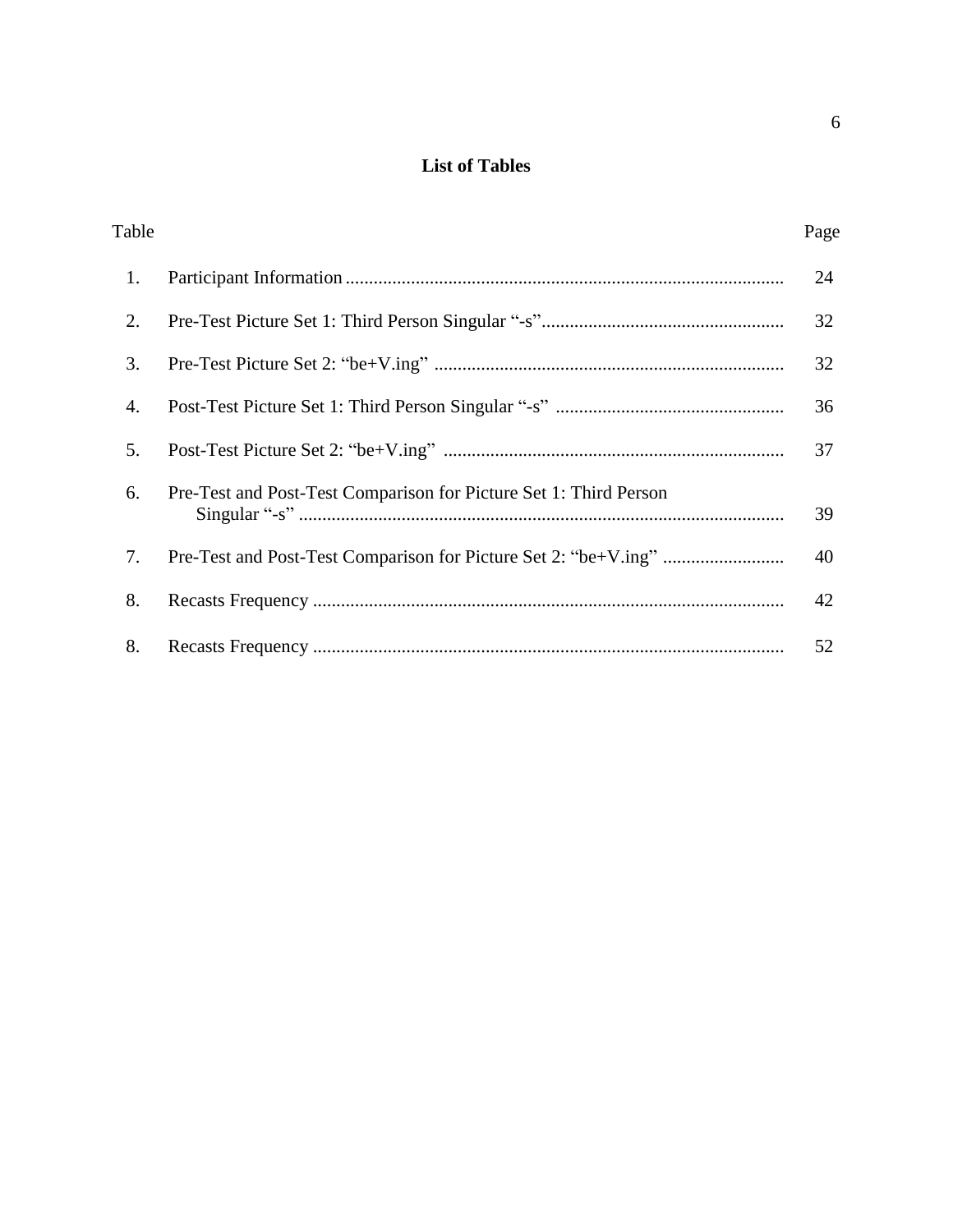#### **CHAPTER I**

#### **INTRODUCTION**

Language learning is facilitated through authentic communication, according to Long (1996). In a conversational interaction, providing appropriate feedback is critical. Numerous studies have been done on "corrective feedback" by educators in the field of Second Language Acquisition. The discussion on the role of corrective feedback is part of a larger discussion on the role of 'focusing on form' in foreign language teaching (Doughty & Williams, 1998). There are various types of oral corrective feedback. According to Han (2002), "Recasts, due to their capability to model and correct, have been considered to be most effective in drawing learners' attention to gaps in linguistic knowledge evidenced in their output and also appear to be the most common strategy" (p. 545). The effectiveness of recasts is usually evaluated based on the rate of learner uptake (Egi, 2010). There are many studies that have been done on the immediate uptake of L2. However, Oliver (1995) reported that the uptake may not happen until later discourse for L2 due to a delayed response phenomenon. Some studies have shown that the effects of recasts were more apparent days or weeks after the treatment (e.g., Ellis & Sheen, 2006; Muranoi, 2000). It will take time for the L2 learner to process the feedback and immediate reactions to the feedback may not be a good measure of how well recasts can facilitate L2 development. Thus, there is a gap in the field of SLA in which there have been very few studies examining the usefulness of recasts over time.

Gestures, another way to communicate and interact with people, have frequently been used in ESL classrooms. The critical role that gestures play in social interaction and in ESL classrooms has been discussed from various perspectives. McNeill's study (2000) has shown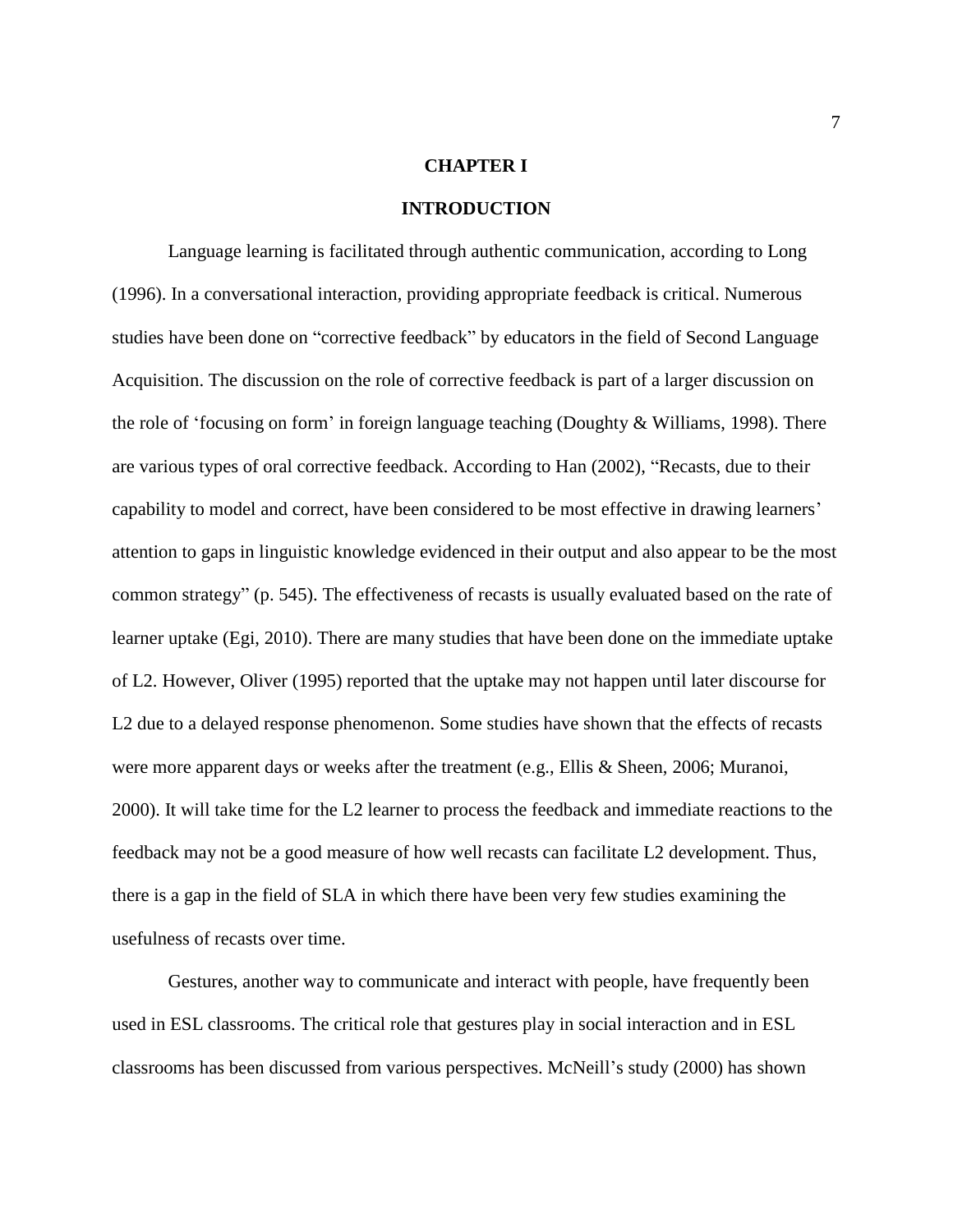how gestures affect ongoing interactions and how interactions affect gestures. Lazaraton (2004) also demonstrated that gestures, as a part of nonverbal behavior, can assist learners' language development. Lazaraton did a study on how gesture and speech help L2 learners learn vocabulary and found that gestures and other nonverbal behavior are forms of input in the classroom which must be considered to be a salient factor for L2 in classroom-based second language acquisition research (Lazaraton, 2004). Gestures can also initiate repair. Koshik and Seo (2002) reported on results of a conversation analytic study of gestures used to initiate repair in ESL conversational tutoring sessions. They focused on sequential organization of the unfolding interaction as it is affected by the target gestures and found out how gestures without accompanying speech can perform social actions, specifically, initiate repair (Koshik &Seo, 2002). However, as McCafferty (1998) pointed out, ''Gestures and other nonverbal forms of communication have been considered potentially important for some time, however, as yet, their connection to second language learning largely remains to be elucidated'' (p. 94). In other words, there are not enough studies conducted on gestures and L2 development.

Given that both verbal recasts and gestures are ways of providing input with students in ESL classrooms, I propose to investigate how recasts together with gestures will influence L2 acquisition on morphosyntactic features over the long term. Based on the previous studies, I will contribute to the ongoing research of how gestural recasts, i.e. a type of feedback involving gestures to mediate the error, verbal gestures and a combination of both will affect L2 development, especially on the morphosyntactic features, i.e., "-s" in simple present tense and "be  $+$  V. ing" in present progressive tense.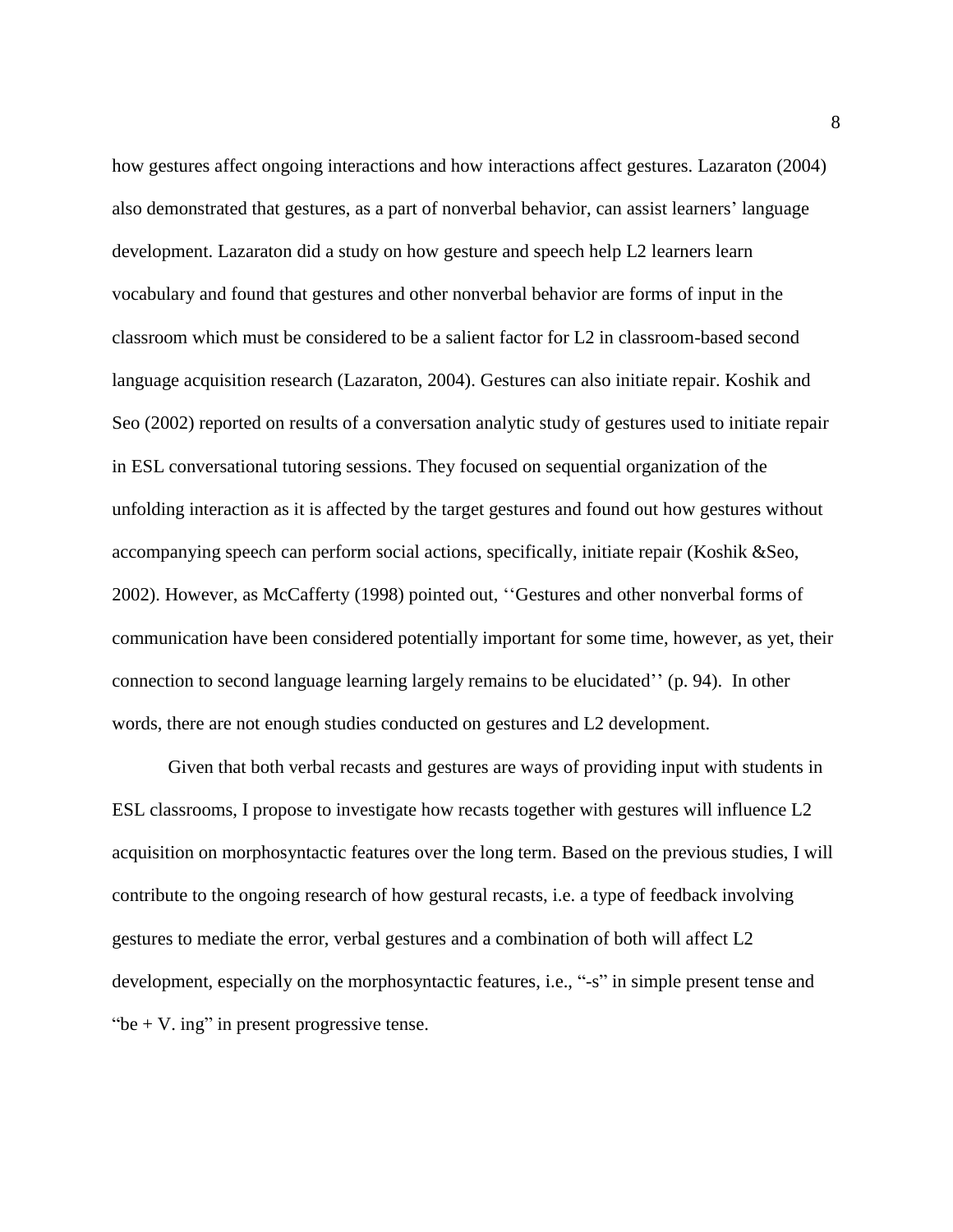#### **CHAPTER II**

#### **LITERATURE REVIEW**

#### **Interactional Feedback**

The relationship between interactional feedback and second language learning has been the focus of much recent research (Mackey & Oliver, 2002). Many studies have been done on the type and the effectiveness of interactional feedback under different context. Learners' responses often have been viewed as a cognitive window into their mental activities as noted by Egi (2010) and a number of SLA researchers have seen learners' responses as indications that they have noticed feedback. According to Gass and Selinker (2008), feedback is the information which either highlights the success, or lack of success, of learner utterances. That is to say, the feedback is meant to modify the output to contribute to the learning process. Long's (1996) Interaction Hypothesis proposes that learning happens through communication and the feedback from conversational interaction contributes to interlanguage development. "Interlanguage," according to Selinker (1972), is a language created by learners of a second language that is between the target language and the learner's first language (L1). So an interlanguage is an emerging linguistic system that has been developed by the L2 learner who has not grasped fully the language but is approximating the target language (Selinker, 1972). The relationship between interaction and L2 acquisition is described by Long as, "Negotiation for meaning, and especially negotiation work that triggers interaction adjustments by the native speaker or more competent interlocutor, facilitates acquisition because it connects input, internal learner capacities, particularly selective attention, and output in productive ways" (pp. 451-452). That is to say the teacher's intentions have to be noticed by the learners through feedback to make learning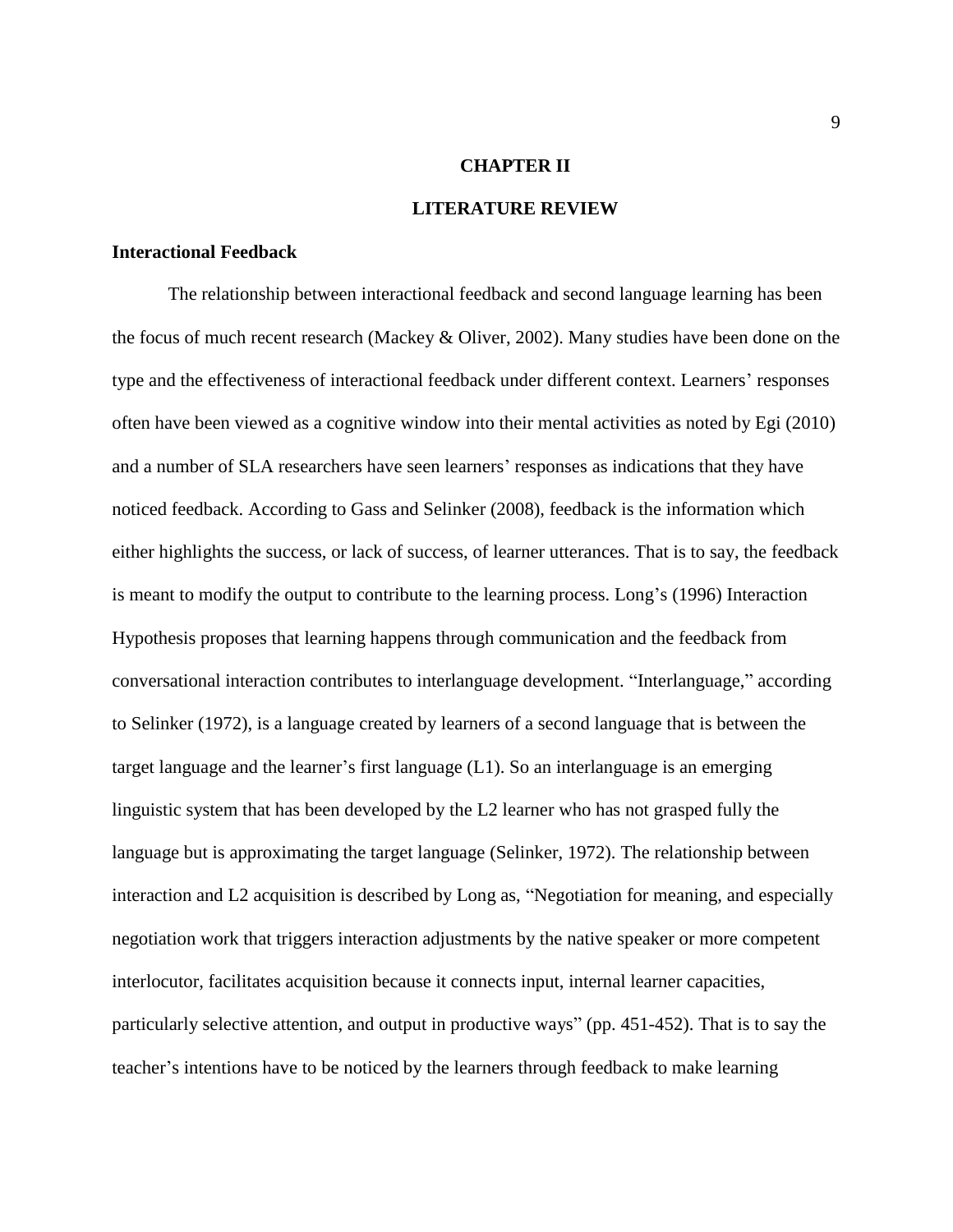happen. The recognition of the correction is related to the effectiveness of the interactional feedback. As Han (2001) pointed out, "Corrective feedback is a two-way interdependent process, involving the giver and the receiver, with both being information providers" (p. 591). In this scenario, the teacher is the giver and the learners are the receivers. It requires both parties to negotiate the meanings to make the feedback effective.

There are different types of interactional feedback, e.g. recast, prompt or negotiation, etc. Numerous studies have been done on the impact of different types of interaction on comprehension, production and L2 development (e.g., Mackey, 1999). Mackey and Oliver (2002) did a study on interactional feedback and children's L2 development. In their study, they distinguish the negotiation and recast as different feedback types. The difference is shown as follows in these examples of international feedback (Mackey & Oliver, 2002):

Negotiation with modified output:

Child: *Do you have a man . . .big spaceship?*

Adult: *Pardon? Do I have-?*

Child: *Do you have a man near a big spaceship?*

Recast with modified output: Child: *Do you have a boat has like si. . .?* Adult: *A boat with a sail?* Child: *Do you have a boat with a sail?*

Negotiation/ Recast without modified output: Child: *Do you have a boat with a sail?*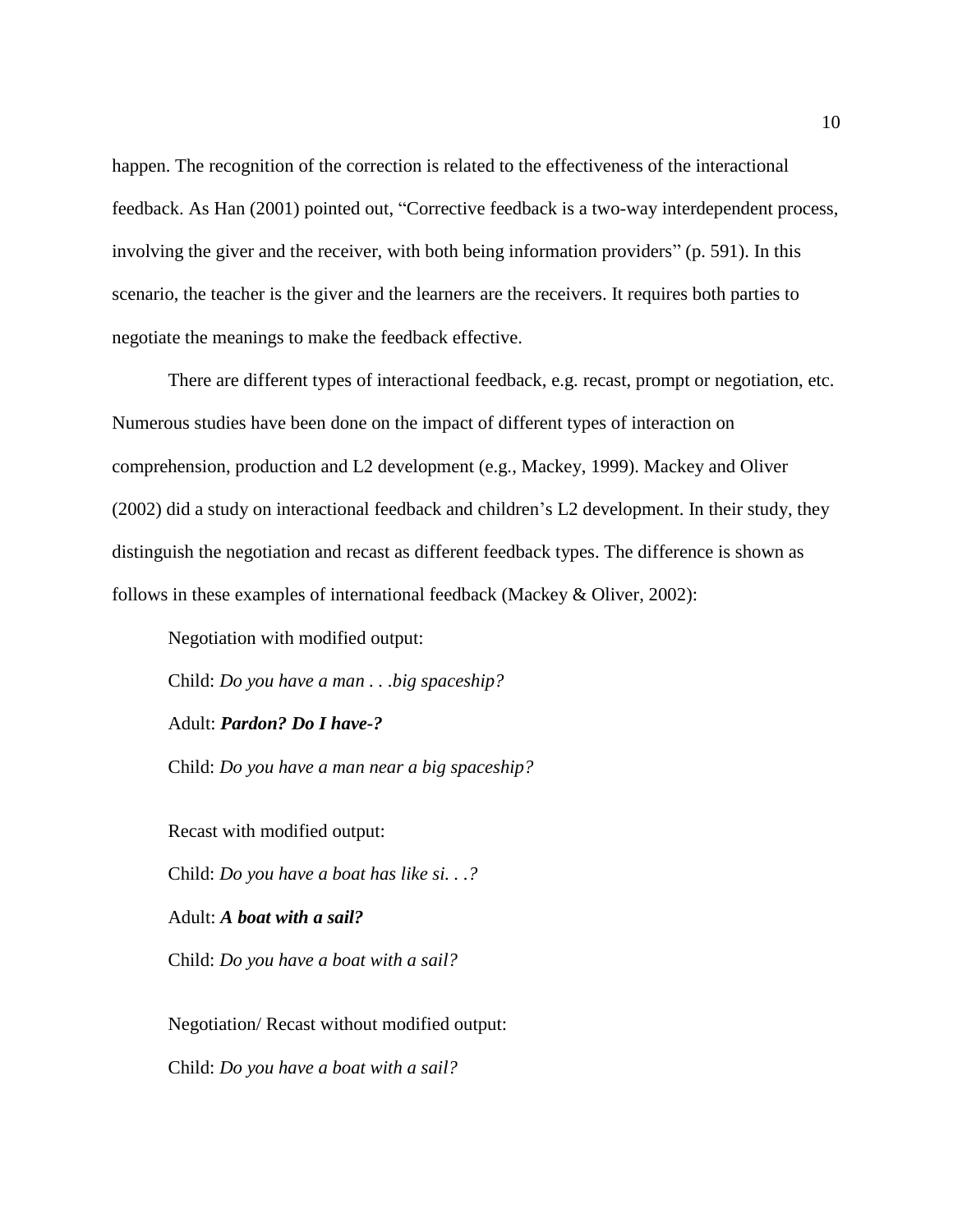Adult: *A boat with a sail?*

Child: *Yes.* (p. 464)

In the posttest, results showed that more participants in the interaction and feedback group made more progress than the interaction control group, which demonstrated that interactional feedback can facilitate second language development for the child learners (Mackey & Oliver, 2002).

Negotiation is also known as prompts, which do not provide learners with the correct form of their ill-formed sentences. Prompts are more direct than recasts. It tells the learners that there are mistakes in the sentences without telling them how to correct those mistakes. Learners have to think about it and come up with answers on their own. Yang and Lyster (2010) used the examples of different types of prompts in their study:

> Clarification Request Student: *Why does he fly to Korea last year?* Teacher: *Pardon?* Student: *Why did he fly to Korea last year?*

Repetition

Student: *Mrs. Jones travel a lot last year.*

Teacher: *Mrs. Jones travel a lot last year?*

Student: *Mrs. Jones traveled a lot last year*.

Metalinguistic Clues

Student: *I went to the train station and pick up my aunt*.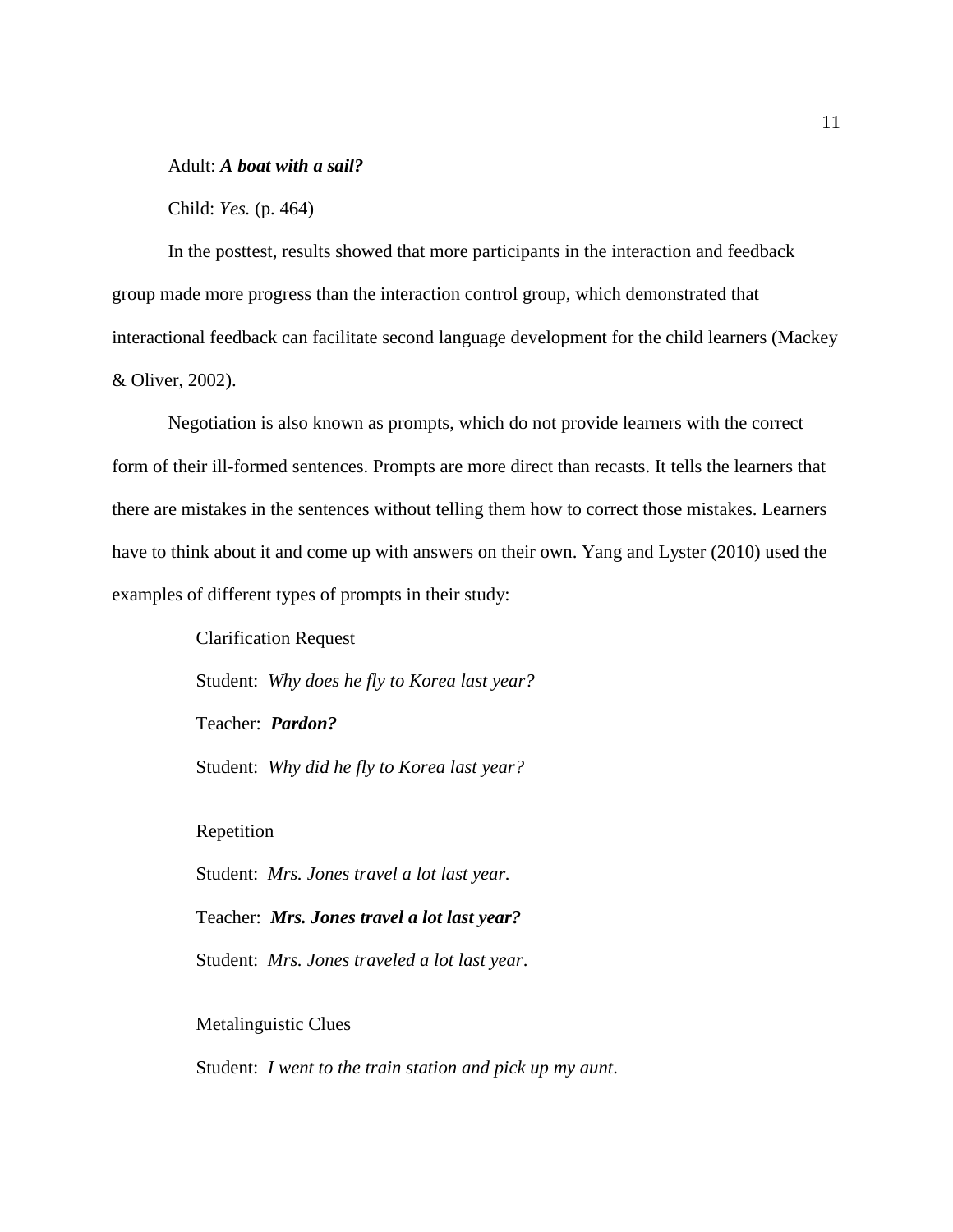#### Teacher: *Use past tense consistently.*

Student: *I went to the train station and picked up my aunt.*

#### Elicitation

Student: *Once upon a time, there lives a poor girl named Cinderella*.

Teacher: *Once upon a time, there . . .*

Student: *There lived a girl.* (pp. 243-244)

As we can see from the examples above, in the clarification request, the teacher asked a question using rising tone to ask students to clarify the information, hoping uptake will occur. In the repetition example, the teacher just repeated the information, but using a rising tone to help the student notice. Metalinguistic clues are more direct compared to other forms of prompts. The teacher told the student to use the past tense consistently to remind the student where he/she a non-standard utterance. The last example, elicitation, the teacher stopped repeating at the point where the error occurred, signaling the learner to continue but produce the correct form of the word. The student apparently noticed and corrected the mistake. Prompts allow the learners to actually think, so it will help L2 produce the modified output (Yang & Lyster, 2010).

#### **Recasts as Feedback**

Recasts are the most commonly studied type of corrective feedback in interaction research (Ellis & Sheen, 2006). According to Han (2002), a noticeable increase of interest in recasts as a means to draw L2 learners' attention to formal properties of their attempted output has been seen in the recent SLA research. The emphasis on studying recasts is motivated by the fact that recasts have been shown to be the most common feedback given to learners in classroom settings (Lyster & Ranta, 1997). As defined in the literature (e.g., Long, Inagaki, &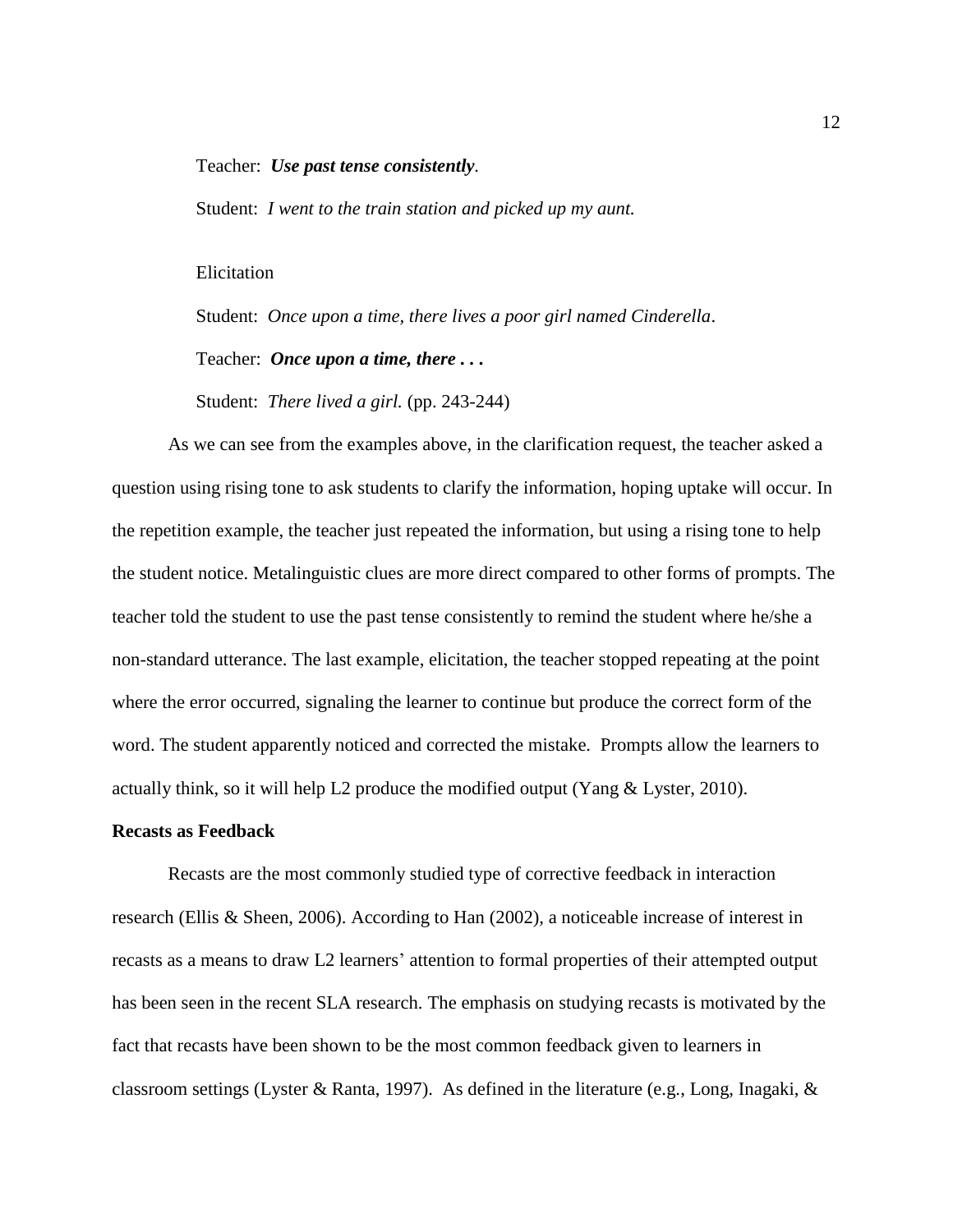Ortega, 1998), recasts are reformulations of "all or part of a learner's utterance so as to provide relevant morphosyntactic information that was obligatory but was either missing or wrongly supplied in the learner's rendition, while retaining its central meaning" (p. 358). Yang and Lyster (2010) provided the following interaction as an example of the use of recasts (p. 243):

Student: *And they have a happy life after and many years they have a lot of kids around the . . .*

Teacher: *They had . . .*

Student: *They had a lot of kids around the palace.*

According to Lyster and Ranta (1997), recasts were operationalized as a semantically contingent "reformulation of all or part of a student's utterance, minus the error" (p. 46). Gass and Selinker (2008) pointed out that an immediate response to recasts may "not be revealing, in that learners may be mimicking or repeating without true understanding" (p. 335). Given the feature that recasts do not point out the errors directly, recasts are commonly regarded as implicit feedback. However, recent research suggests that depending on how they are delivered, labeled recasts as "implicit feedback" can be misleading (as cited in Egi, 2010).

**Recasts and noticing**. According to Schmidt (1995), noticing refers to the learner's state 'of being aware' of the difference between his or her utterance and the target language. However, according to Al-Surmi (2012), the definition of noticing is very broad. It remains unclear what awareness means and whether learners attend to form versus meaning. Also, the way to tell if learners notice recasts or not is by the learner's self-reports after watching the videotaped episodes. From the self-reports, we can tell if they had either paid attention to, or attended to the recast.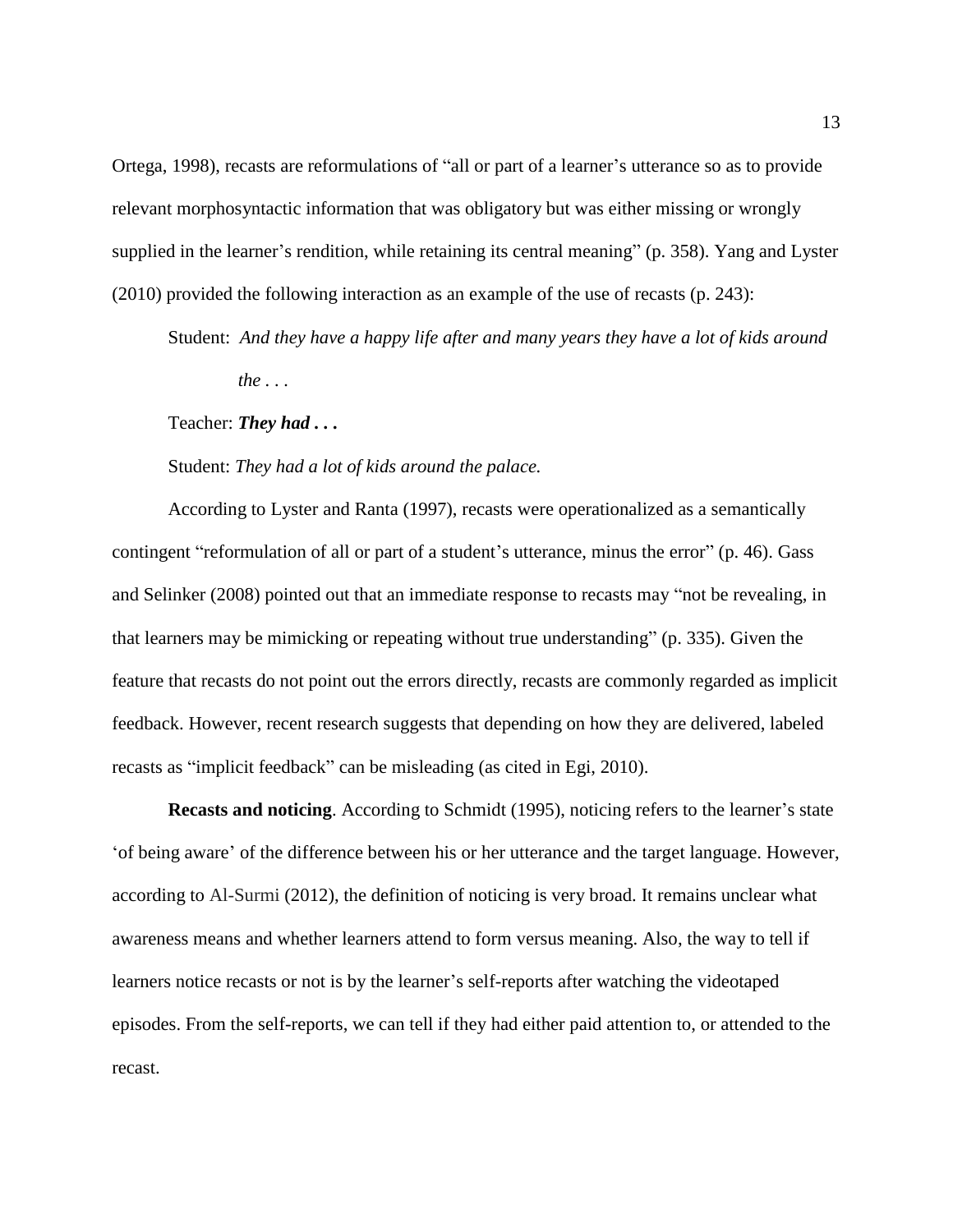Compared with explicit forms of negative feedback, recasts are less likely to raise learner's awareness (Han, 2002). Sharwood Smith's (1986) characterization of negative input enhancement indicates that recasts fall at the lower end of the elaboration continuum, which means they have a low degree of elaboration (Han, 2002). Moreover, recasts require double processing, namely, "semantic processing and syntactic processing," which is more likely to further reduce the possibility of noticing (Han, 2002). Doughty and Varela (1998) also further elaborated a corrective recast as a two-step procedure: (a) repetition (usually with rising intonation) to draw attention followed by (b) a recast to provide, contrastively, the necessary target exemplar, as illustrated below:

Jose: *I think that the worm will go under the soil.* 

Teacher: *I think that the worm will go under the soil?* 

Jose: (no response)

Teacher: *I thought that the worm would go under the soil.*  Jose: *I thought that the worm would go under the soil. (p.124)*

Lyster (1998) noted, in addition to their function of implicitly providing a reformulation of all or part of an ill-formed utterance, recasts serve to respond to the semantic content of a learner's utterance by a) providing or b) seeking confirmation of the learner's message, or by c) providing or d) seeking additional information related to the learner's message.

Therefore, it might be confusing for the learners to get exactly what the teacher is trying to accomplish given there are several possibilities. Amar and Spada (2006) also found that "the corrective nature of recasts may be obscured by their formal and functional overlap with repetitions" (p. 545). So learners may misinterpret recast as a confirmation of meaning. What's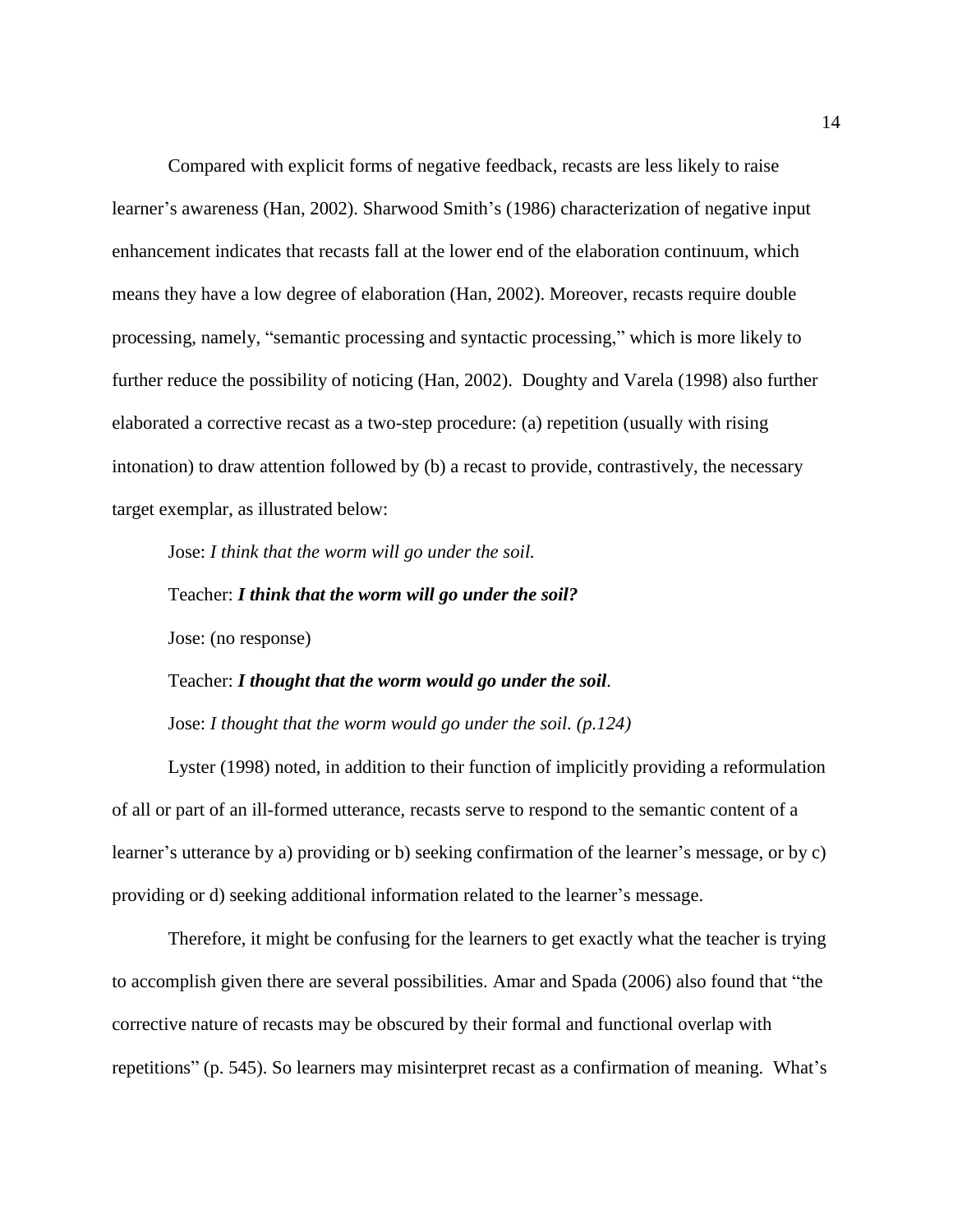more, Al-Surmi (2012) noted in his research that the process of making recasts effective, learners have to recognize the corrective nature of the recasts and have to attend to the linguistic problems in their utterances (Gass, 1997; Schmidt, 1995). This view rests on Schmidt's Noticing Hypothesis (1990, 1995, 2001), "which suggests that when learners notice the gap between what they produced and the corrective input they receive, learning occurs, and that detection, processing, and storage of input in the long memory is restricted by learners' awareness at the time of learning" (as cited in Al-Surmi, 2012, p. 226-227). In other words, learners have to notice the gap or that there is a difference between the sentence they produce with the target sentence. Gass (1997) also stated, "An initial step in grammar change is the learner's noticing (at some level) a mismatch between the input and his or her own organization of the target language" (p. 28). Egi (2010) pointed out that learners tend to notice recasts less than other types of feedback. However, recasts are relatively beneficial for L2 development.

Lyster and Ranta (1997) examined corrective feedback and learners' uptake in 4 immersion classrooms at the primary level. They transcribed 18.3 hours of classroom interaction, which includes 14 subject-matter lessons and 13 French language art lessons. The transcript was analyzed using a model developed for the study and comprising the various moves in an error treatment sequence. The results included the frequency and distribution of six different feedback types used by the four teachers. The research showed that recasts are the commonly used form of feedback in classroom interactions, but the least to be noticed. It is ambiguous for the learners compared to other feedback types. Four other feedback types discussed in the study are: elicitation, metalinguistic feedback, clarification requests, and repetition. Lyster and Ranta also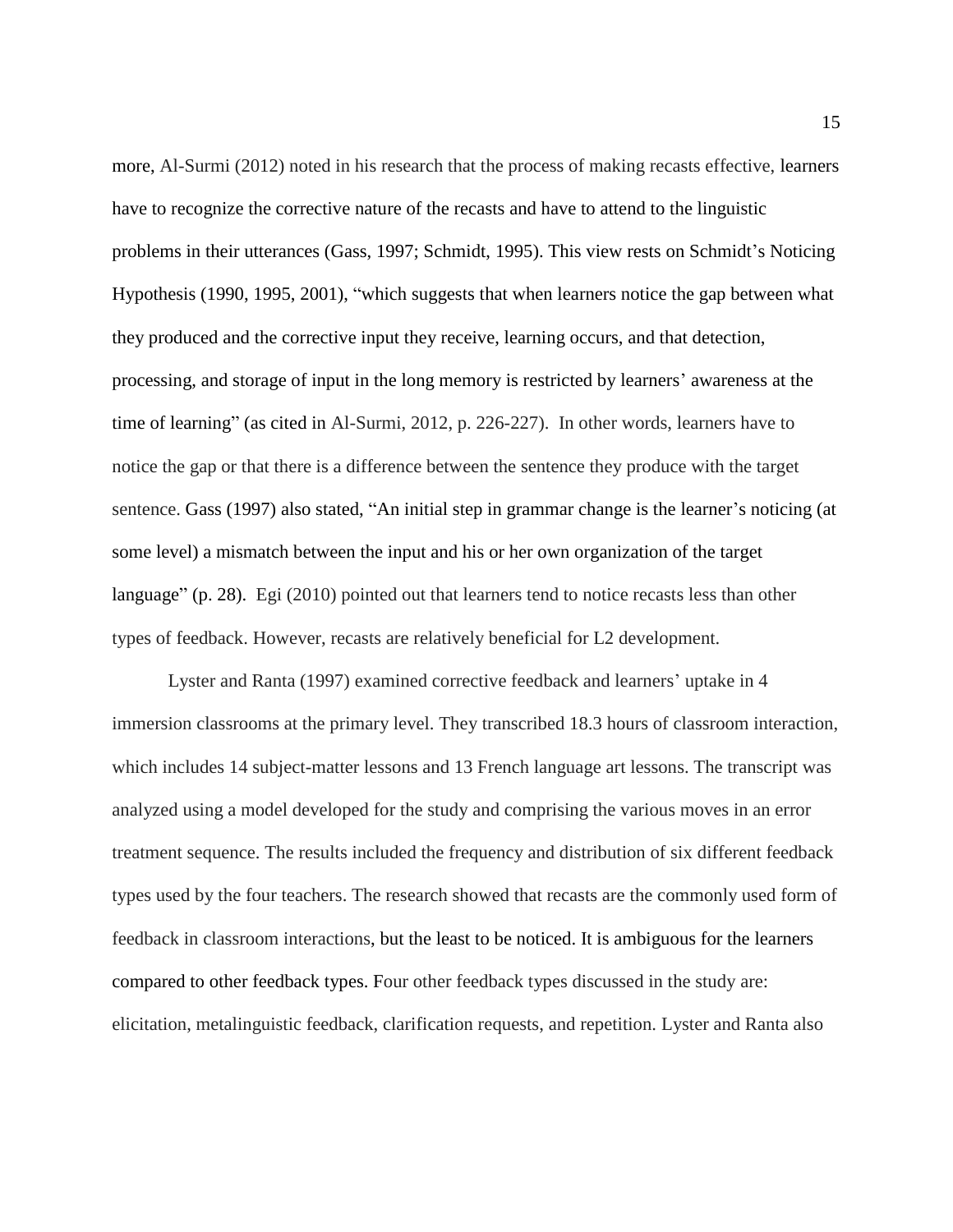pointed out that the relationship between feedback and error types makes recasts unclear, which affects noticing.

Mackey, Gass, and McDonough (2000) found that learners attend least to feedback on morphosyntactic errors and that linguistic content of errors could be a factor that plays a role in noticing recasts as corrective feedback. So Al-Surmi (2012) did a study on whether learners attend to recasts on morphosyntactic errors or not. The participants were 12 adult ESL learners enrolled in an English language program in a large university in the southwest of the United States. Their L1 background was different (including Arabic, Chinese, Vietnamese, Taiwanese, and Nepalese). There were nine males and three females whose ages ranged from 19 to 24 years old. Their English proficiency was intermediate to high intermediate level. The study used a post-test design to determine whether learners noticed recasts of morphosyntactic errors. Al-Surmi did a spot-the-difference task and a picture sequencing task. The spot-the-difference task was a two-way task involving two pictures of the space shuttle that had landed on an alien planet. The participants and the researcher sat in a quiet room together for about 40 minutes to find the difference between the two pictures. The participants were stopped three times and were asked to write down the comments. The picture sequencing task was also a two-way task that included eight pictures. The participants were asked to choose four pictures out of eight and the researcher worked together with the participants to put the story into the right order using the clues that they gave each other. This study showed that learners did notice the recasts on morphosyntactic errors. Learners reported noticing morphosyntactic errors in 18.27% of the total reports. Although this percentage was not the lowest, it is still a low ratio when compared to vocabulary, for example (52.68%). Al-Surmi also examined whether recast types (i.e., declarative vs.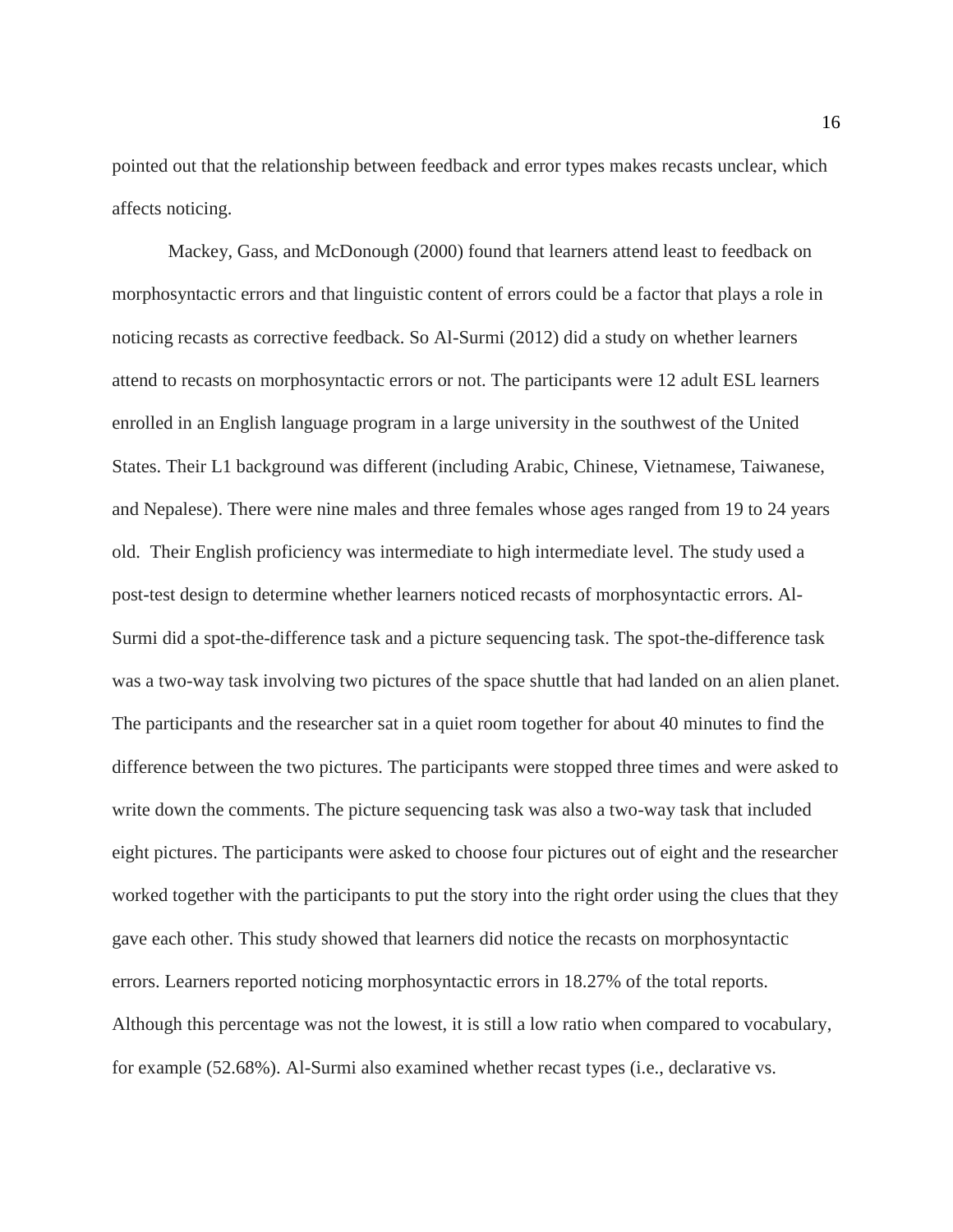interrogative) affected learners' noticing of morphosyntactic recast or not. The result was learners reported noticing 10.73% of the total declarative recasts and 9.35% of the total interrogative ones. Given that the numbers are very similar, he concluded that regardless of type, declarative or interrogative, the recasts had no great effect on learners' noticing morphosyntactic recasts.

Other factors were discussed by Philp (2003). He found that recast length, learners' proficiency level, and the extent to which the recast was different from the learners' utterances had an effect on immediate recall of recasts.

**Recast and uptake**. Uptake, according to Lyster and Ranta (1997), is defined as "a student's utterance that immediately follows the teacher's feedback and that constitutes a reaction in some way to the teacher's intention to draw attention to some aspect of the student's initial utterance" (p. 49). Allwright (1984) defined uptake as the "learners' reports about what they have learned from a lesson" (p. 7). The extent to learners' response to recasts are various from simply acknowledgment to reformulations of the errors (Egi, 2010). Learners may simply give a nod or "ok" to show that they have noticed the recast or they could reformulate the entire sentence to produce the target language. The output can be more or less target-like. The way to evaluate the effectiveness of recast is usually by the uptake (Egi, 2010). However, there are different factors that may affect the rate of uptake: there might not be opportunities for the learners to produce responses under certain situations, the learners might not have time to respond, or the teacher does not offer a chance to respond. Oliver (1995) did a study on the pattern of interaction in child native speaker (NS)-nonnative speaker (NNS) conversation to determine if the NSs provide negative feedback to their NNS conversational partners. In her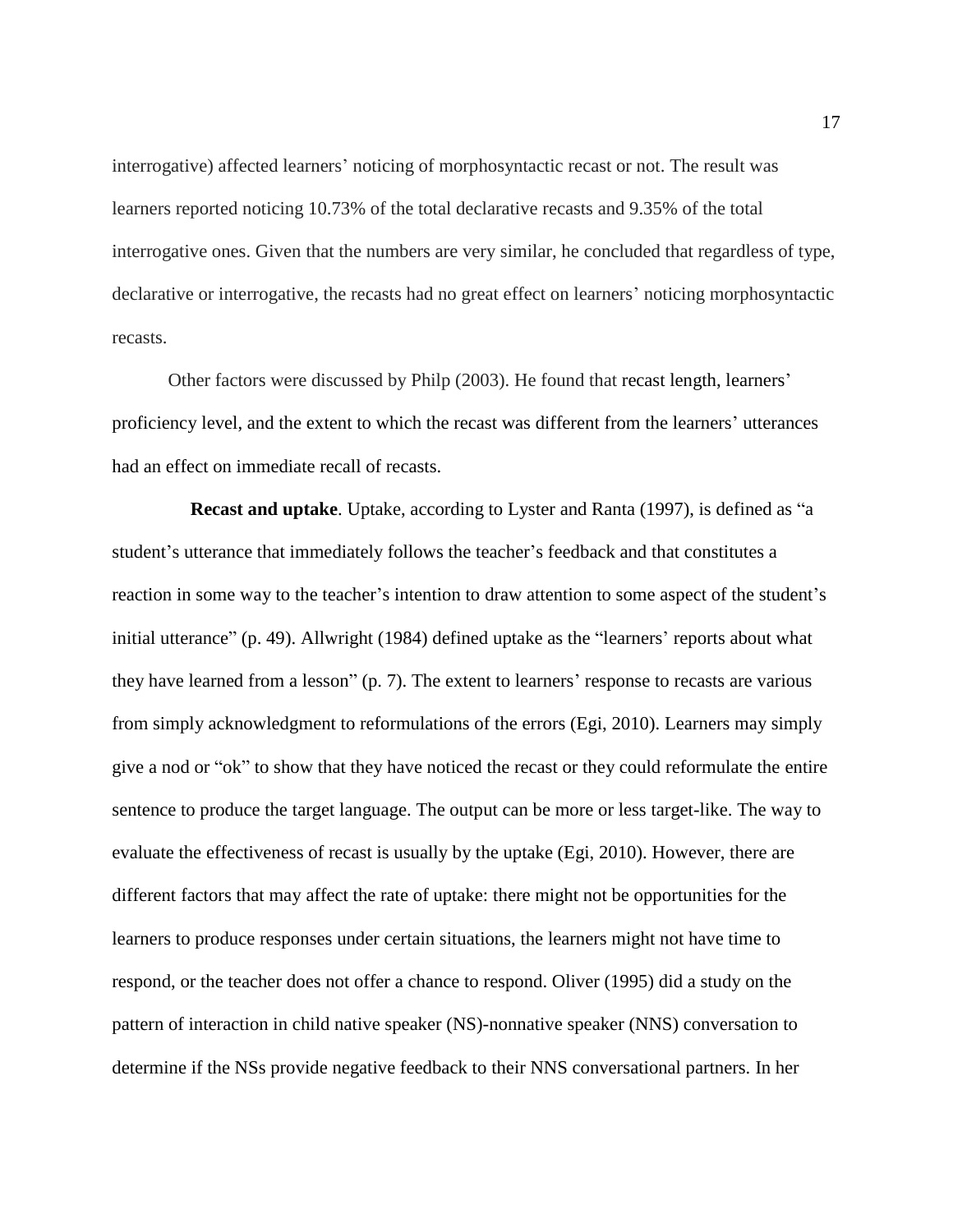study, Oliver demonstrated that the rate of uptake was affected when the analysis excluded cases in which its occurrences were precluded by discourse contextual considerations. In Egi's (2010) research, he summarized that other factors that can influence the rate and quality of uptake are "learning context (e.g., second vs. foreign language learning), the instructional focus (e.g., form vs. meaning-oriented), the focus of classroom discourse (e.g., classroom management vs. communication), and the interlocutor (e.g., native speakers [NS] vs. nonnative speakers [NNS])" (e.g., Lyster & Mori, 2006; Mackey, Oliver & Leeman, 2003; Sheen, 2004; Shehadeh, 1999), which demonstrated that the rate of uptake cannot simply reflect the effectiveness of the recasts. Therefore, we must take other factors into account when examining the effectiveness of recasts.

Egi (2010) conducted a study that analyzed the relationship between uptake, modified output, learner perceptions of recasts, and L2 development. The participants in this study were 24 foreign language learners of Japanese with different L1 backgrounds (including 20 English, 2 Korean, 1 Chinese and 1 French). The Japanese proficiency is high-beginning to intermediate classes at universities or private language schools in North America. There were 10 males and 14 females, ranging from 18 to 40 years of age. There were also two native Japanese speakers involved in the data collection. Each participant took part in a series of dyadic task activities with a NS. The tasks the participants had to carry out were the tasks usually used in foreign language teaching classrooms. The one-way tasks were color drawing of scenes before and after a crime. The learner had to describe the pre-crime scene to the NS. The NS had the post-crime scene and had to write a police report based on the learner's description. In the two-way tasks, each task participant had a picture similar to his or her partner's. They had to exchange information and find the differences. During the tasks, the NS corrected the participants in the form of recasts.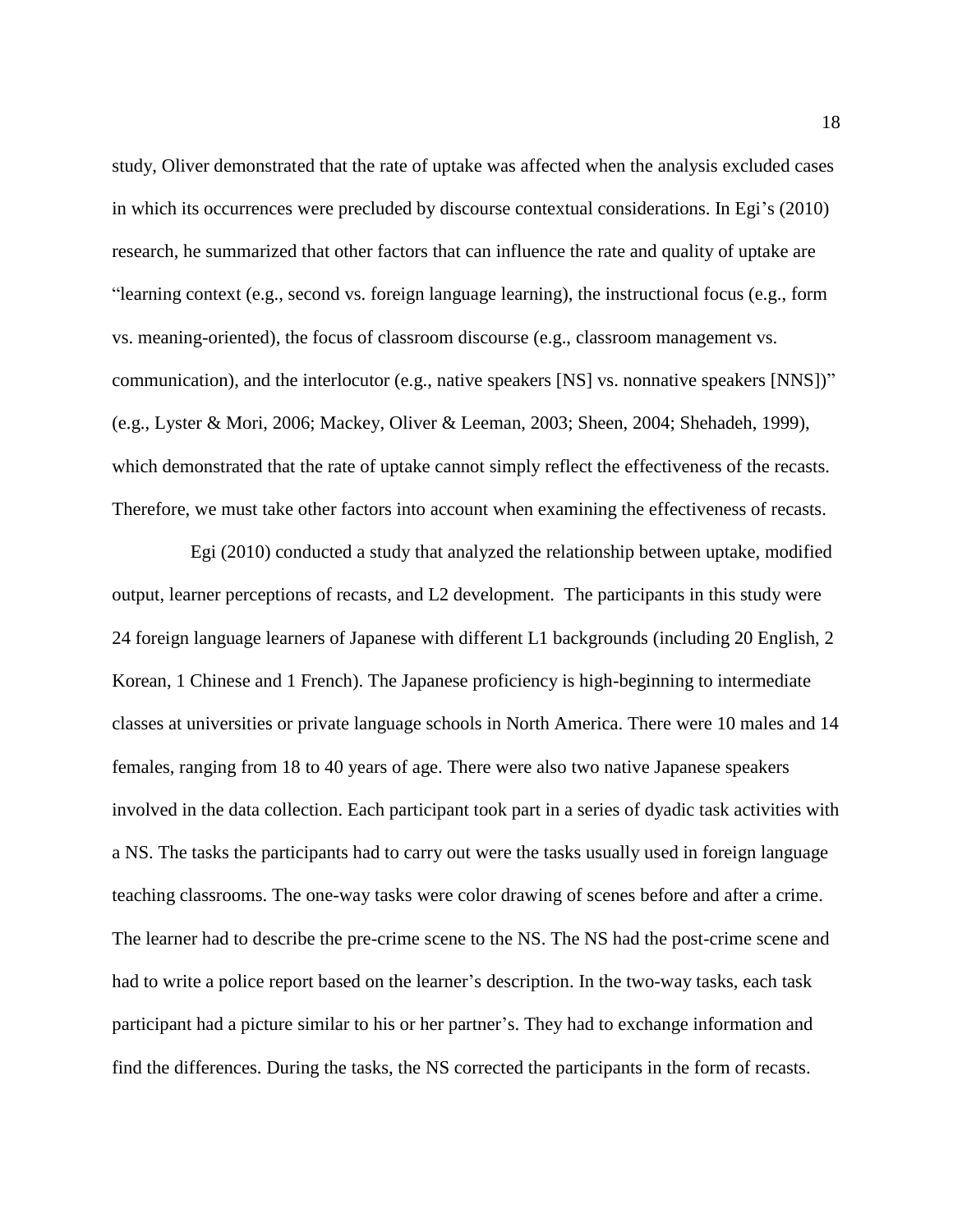The results of the study showed that learners recognized recasts more frequently when they notice the interlanguage and L2 mismatch. According to Egi, learners were "more likely to not only report understanding recasts as corrective feedback, but also to explicitly identify the mismatch between the interlanguage and L2" in feedback episodes in which learners successfully modified their errors (p. 17). Therefore, whether uptake occurs or not depends on the recognition of the recasts.

#### **Gestures as Feedback**

Gestures is an area which has received empirical attention among applied-linguistics researchers, according to Lazaraton (2004). "Gestures occur only during speech and gesturing is almost entirely a phenomenon of the speaker in interaction" (Schegloff, 1984, p. 226), in other words, gestures, as a part of nonverbal behavior, are a n way to assist people to get the meaning across in an interaction. Neu (1990) studied the role of nonverbal behavior in analysis of two oral interviews used for English as a second language (ESL) course placement purposes. She found that nonverbal communication can help L2 learners expand their linguistic competence. Nonverbal communication even helps the discourse management of topic initiation, topic maintenance, and turn taking. Therefore, nonverbal communication plays a significant role in helping people get the meanings across and reinforce what they intend to convey (Mori, 1998).

There are several common hand movements people usually use to give feedback. The McNeil system classified hand movements that happen in face-to-face interaction. The McNeil system identifies the following categories (as cited in Lazaraton, 2004):

1. *Iconic* gestures are closely related to the semantic content of speech, or as Schegloff (1984) put it, ''shape links them to lexical components of the talk'' (p. 275). Iconic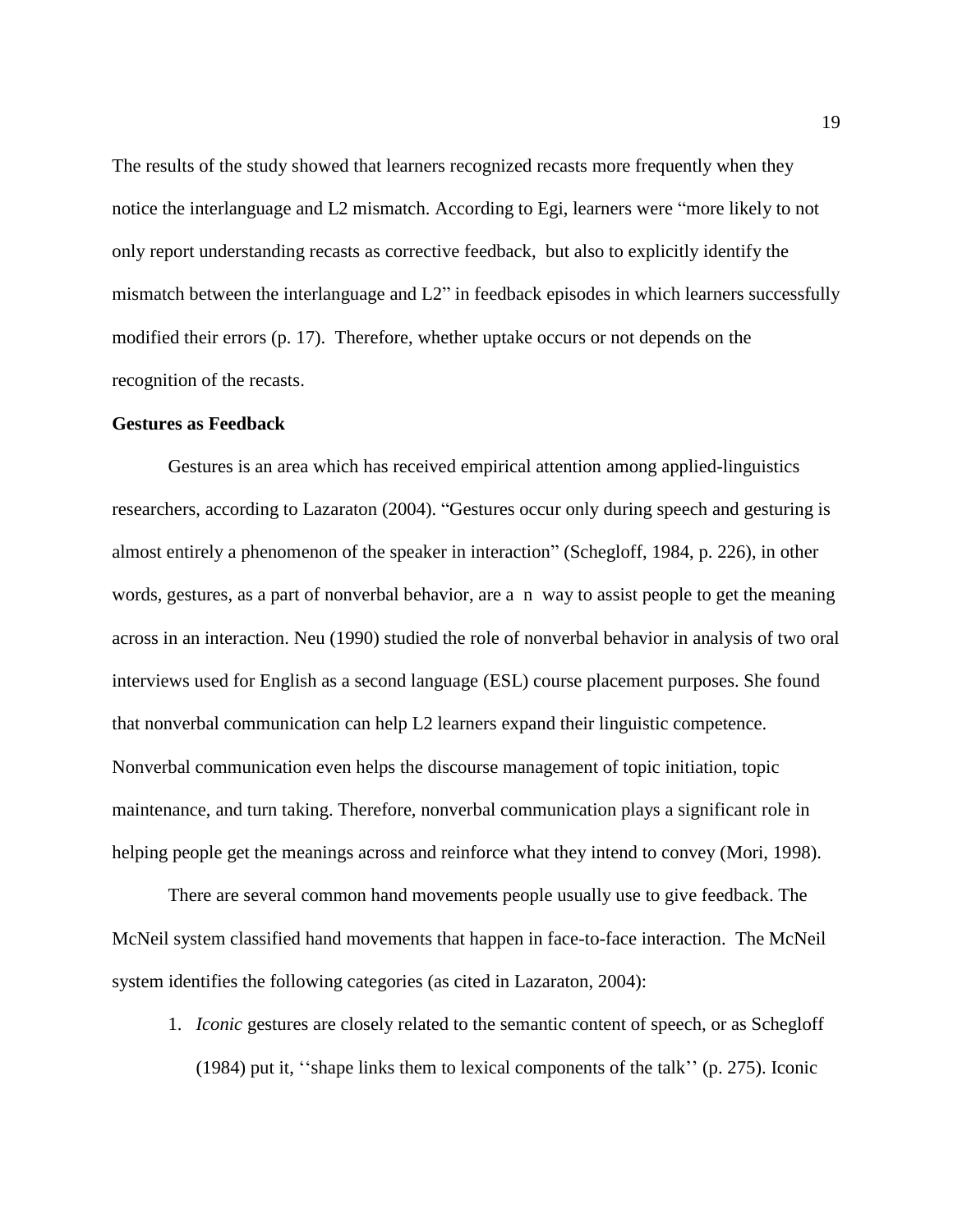gestures may be kinetographic, representing some bodily action, like sweeping the floor, or pictographic, representing the actual form of an object, like outlining the shape of a box.

- 2. *Metaphoric* gestures may be pictographic or kinetographic like iconics, but they represent an abstract idea rather than a concrete object or action. An example is circling the finger at the temple to signify the ''wheels of thought.''
- 3. *Deictic* gestures have a pointing function, either actual or metaphoric. For example, we may point to an object in the immediate environment, or we may point behind us to represent past time.
- 4. *Beats* are gestures that have the same form regardless of the content to which they are linked. In a beat gesture, the hand moves with a rhythmical pulse that lines up with the stress peaks of speech. A typical beat gesture is a simple flick of the hand or fingers up and down, or back and forth, the movement is short and fast. Although beats may serve a referential function, their primary use is to regulate the flow of speech. (p. 84)

Allen (2000) did a study analyzing the nonverbal behavior of a high school Spanish teacher in six 55-min second-year class sessions she taught. Allen concluded that almost all the SLA research on comprehensible input concerns verbal input, with no attention to the nonverbal aspects of talk directed at L2 learners. Allen (as cited in Lazaraton, 2004) found that:

This teacher used seven different emblems (for example, thumbs up [good], yawn [boring]) and eight types of illustrators (iconics in the McNeill system, but also including deictic markers), such as 'batons and underliners' that accent or emphasize a word or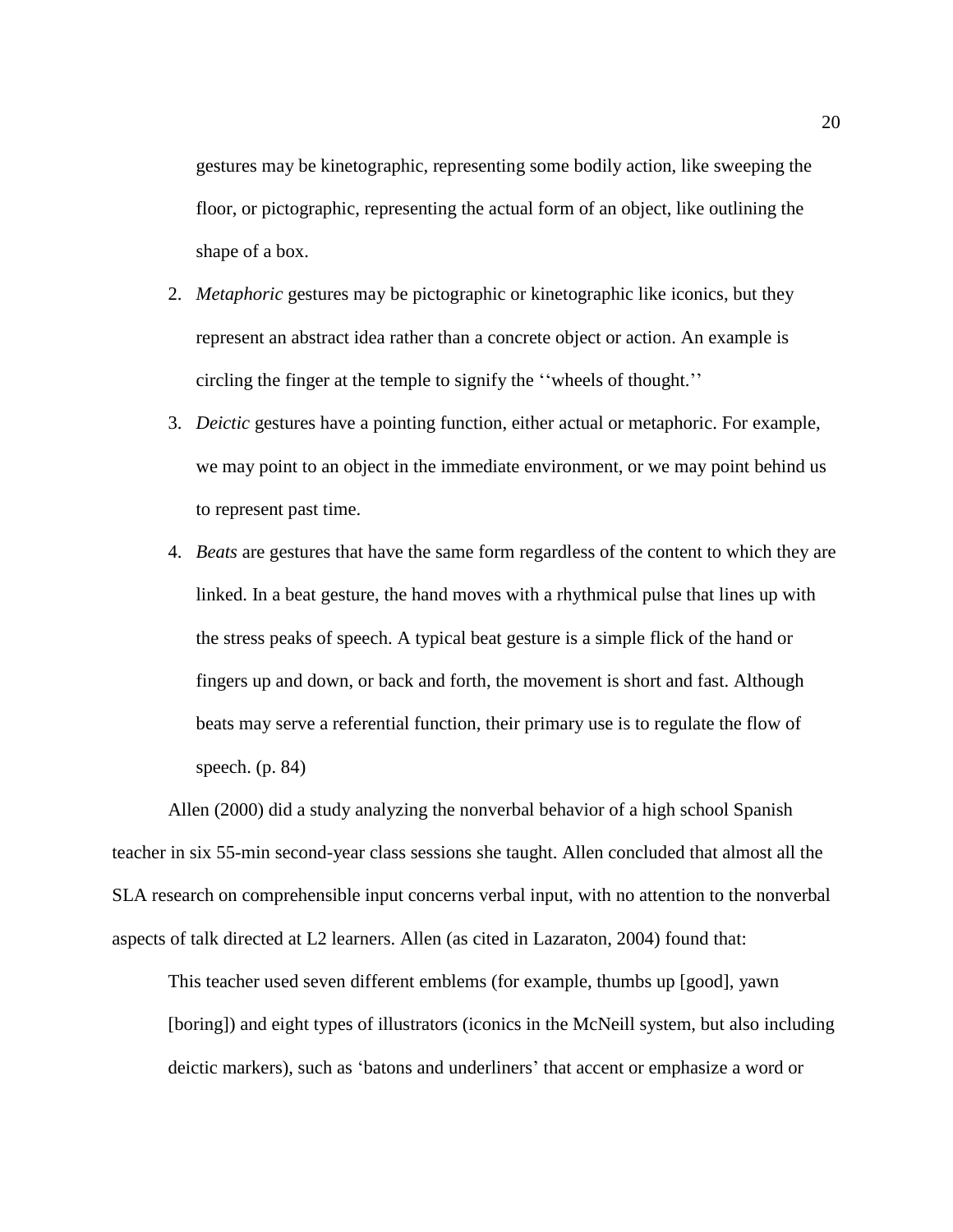phrase (beats). Kinetographs were especially common with the target verbs being taught, and the teacher often used pictographs and deictics. (p. 10)

As for teacher gestures in L2 classrooms, Mori (1998) investigated the gestures used in an ESL classroom by a teacher in a 45-minute lesson covering the topic of shopping. Mori recorded the gesture types and the frequency. The results demonstrated that "the teacher's gestures reinforced her speech by adding redundancy to the spoken message."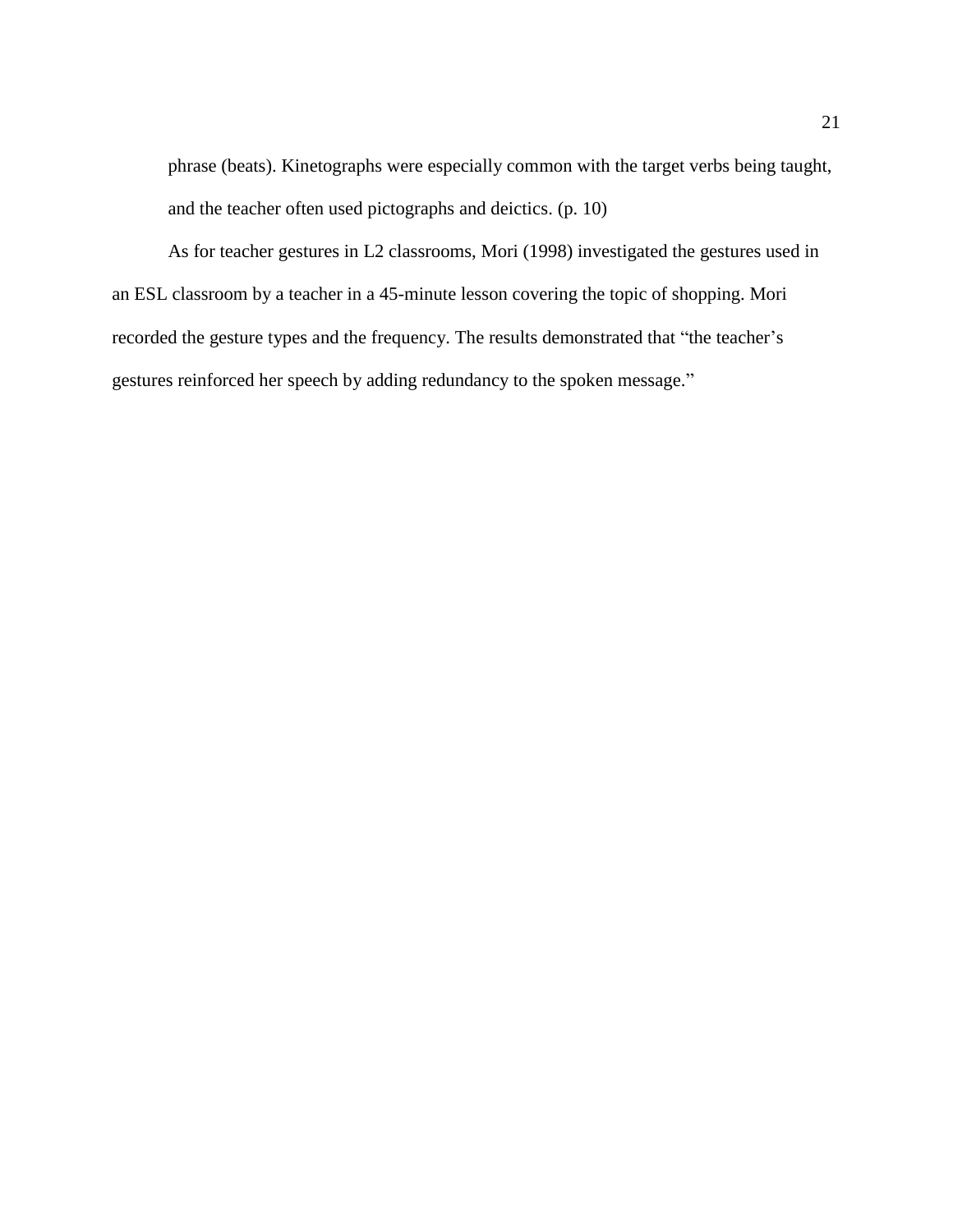### **CHAPTER III**

# **RESEARCH QUESTIONS**

Given that the previous studies showed verbal recasts are commonly used strategies for giving feedback, and gestures are used in L2 classrooms as a way to reinforce verbal feedback, I conducted a research project that combined the two types of recasts. I investigated how verbal and gestural recasts influence L2 development. Thus, my research questions are:

- 1. Do L2 learners initiate self-repair after recasts?
- 2. Which recasts, verbal, gestural, or a combination of both, do learners tend to orient toward?

These two questions will be applied to the two bound morphemes, i.e., "-s" and "be+V.ing."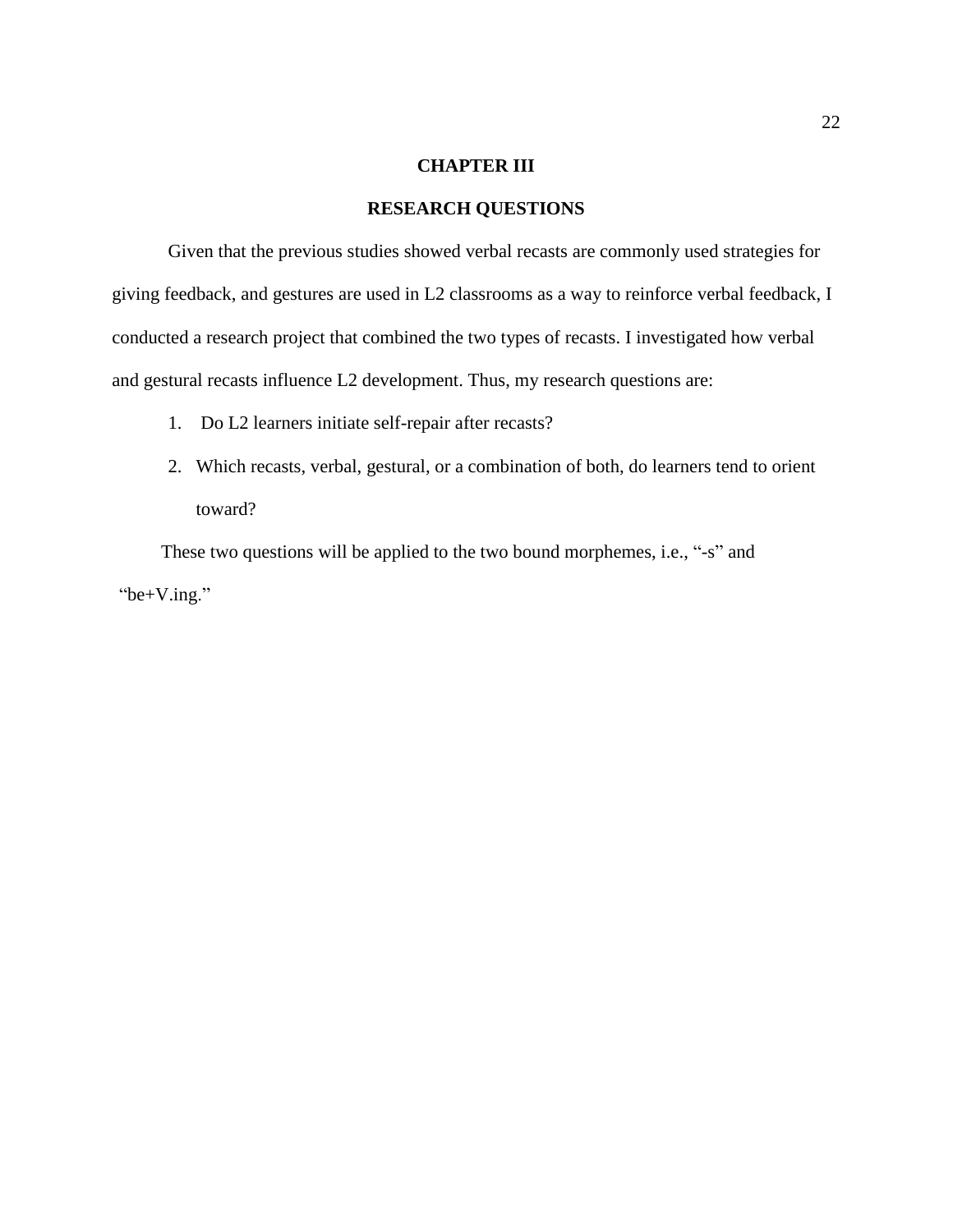#### **CHAPTER IV**

# **METHODOLOGY**

#### **Participants**

There were eight participants  $(N=8)$  in this study in total. The participants possessed low to intermediate English proficiency. They were all enrolled in a Level 3 English course in an Intensive English Program (IEP) in a Midwest university in the United States. They were all from Saudi Arabia and have been here for 1 to 2 years. Six males ( $N=6$ ) and two females ( $N=2$ ) participated in this study. Among the eight students (N=8), all of them participated in the 6-week treatment, and six (N=6) of them finished both pretest and posttest. The ages of the participants ranged from 21- to 28-years-old. They had been studying in IEP for at least two semesters. Moreover, as the researcher, I also participated in the tasks as well by giving participants both verbal and gestural recasts. Born and raised in China, I studied English as a second language for 12 years from fourth grade to college. I do not take English classes any more but, as a second language learner myself, I am still learning English. I possessed an advanced level of English. I am currently employed as a graduate assistant in a MA TESL program in a Midwest university in America where I have taught ESL in a university bridging program and a pre-academic IEP. Additionally, I taught English in China for 2 years. By the time the study was done, I had taught two semesters in the IEP.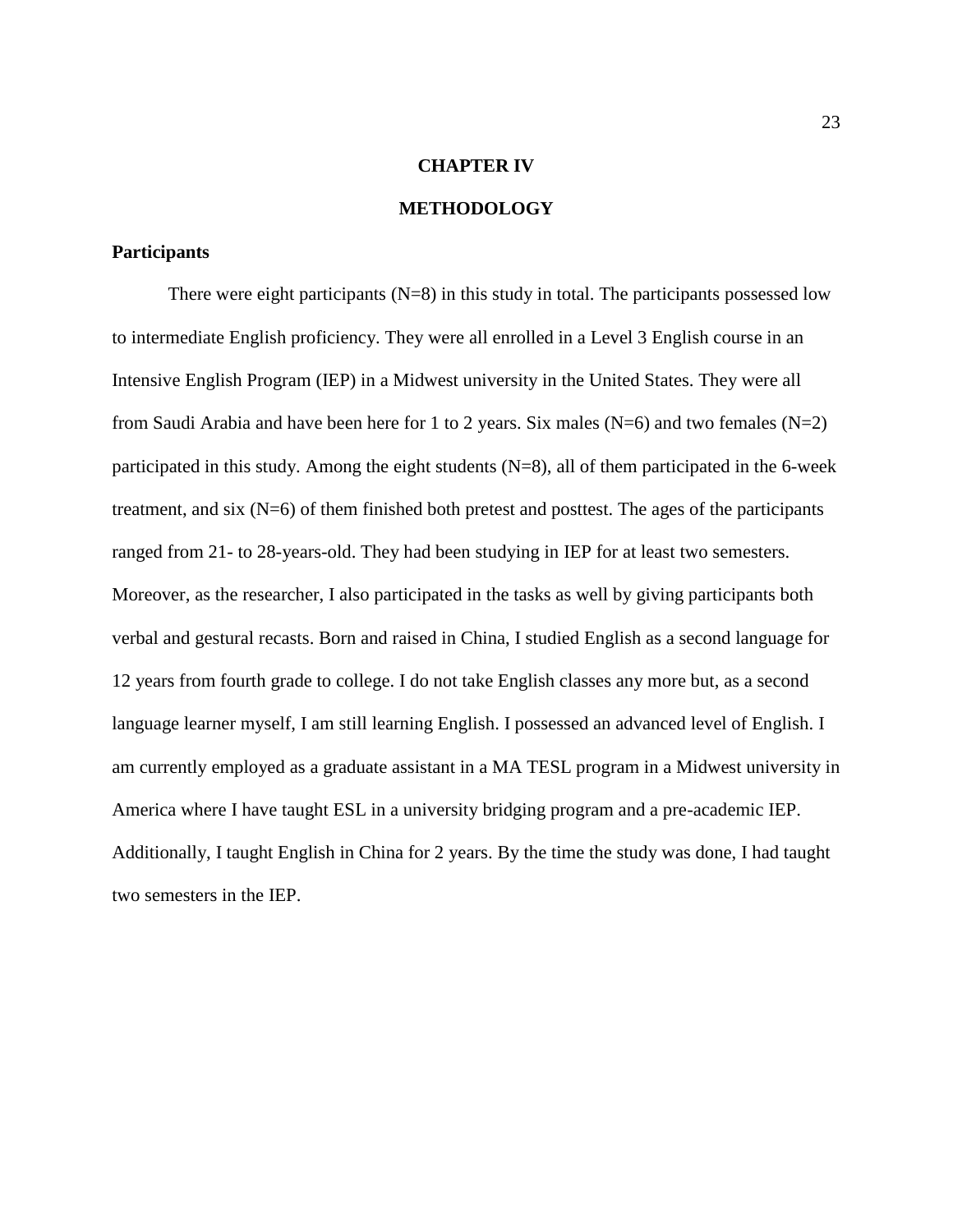## Table 1

*Participant Information* 

| Name           | Country      | Time in USA | Time in IEP |
|----------------|--------------|-------------|-------------|
| T              | China        | 5 years     | 2 semesters |
| Z              | Saudi Arabia | 2 years     | 3 semesters |
| R.             | Saudi Arabia | 2 years     | 4 semesters |
| $\mathsf{A}$   | Saudi Arabia | 2 years     | 2 semesters |
| A <sub>2</sub> | Saudi Arabia | 1.5 years   | 3 semesters |
| H              | Saudi Arabia | 1.5 years   | 3 semesters |
| N              | Saudi Arabia | 1.5 years   | 3 semesters |
| J              | Saudi Arabia | 1 year      | 2 semesters |
| G              | Saudi Arabia | 1.5 years   | 4 semesters |

# **Description of Data Collection Instruments**

There are several instruments that were used to answer the research questions. First of all, to investigate how gestural recasts affect L2 (second language) development, students were asked to complete a picture description task. Each participant took a pre- and post-test to assess the participants' acquisition and use of the third person singular "-s" in the simple present and the present participle "-ing" in the present progressive. The pre- and post-tests were audiorecorded by an IPhone and then transcribed by the researcher. The researcher used this data to determine the awareness of the target morphemes by the participants. The participants were asked to describe two pictures at both the beginning and end of the summer semester, which was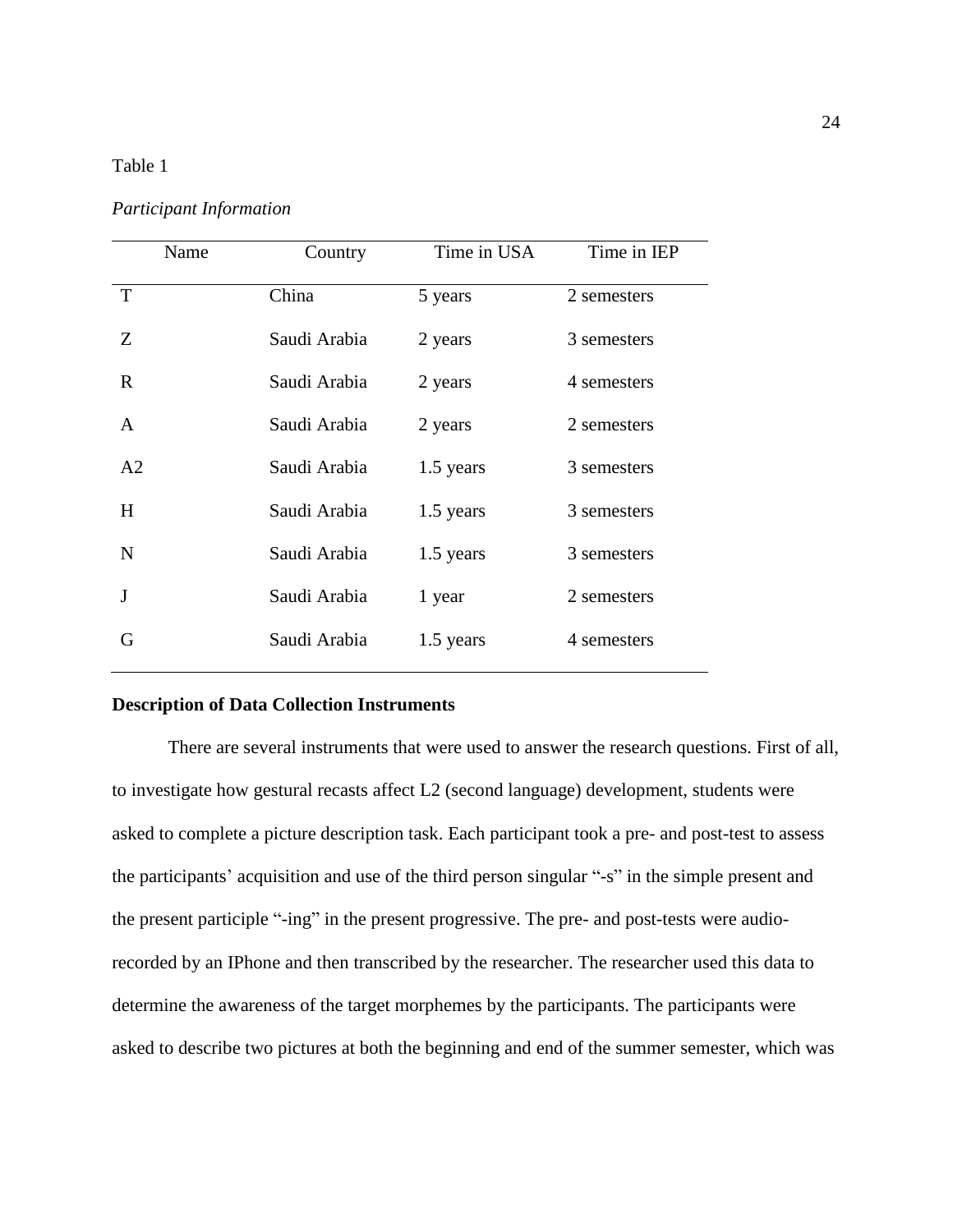the first week and the eighth week. These pictures were from *The Oxford Picture Dictionary: Monolingual Edition* by Adelson-Goldstein and Shapiro (1998, 2008).

The second set of data is from a 6-week treatment with the participants using both verbal and gestural recasts. For the purpose of this study, I am defining recast as what Mackey and Oliver (2002) stated previously in this paper. The participants were given verbal recasts like "pardon?" or repeated sentences with a rising tone, or told specifically what tense they should have used. They also received gestural recast. When participants made a mistake by not adding "-s" to an utterance that required it, e.g. "She like pizza," the researcher took out a yellow card to indicate participants made a mistake. When they made a mistake about "be  $+$ -ing," the researcher moved her hand up and down like a wave as a visual prompt or "gestural recast" for students. The yellow card gesture is adapted from the soccer game where a referee will take out the yellow card to warn the players whenever they foul. According to the McNeil system (2000), this gesture is metaphoric gesture because it represents an abstract idea rather a concrete object or action. Another gesture, the researcher moves her hand up and down like a wave to indicate mistakes with the present continuous tense (be+ "-ing" form), is deictic gesture according to McNeil System, because it has a pointing function, either actual or metaphoric, just as when we point behind us to represent past time. The classes were video recorded to capture the gestural and verbal recasts the researcher used and the participants' reactions.

The last set of data is from interviews. Three of the eight participants agreed to meet with the researcher for a one-on-one 5- to 10-minute interview. The selected participants were asked to watch a few episodes of the class video that were recorded and answer what they were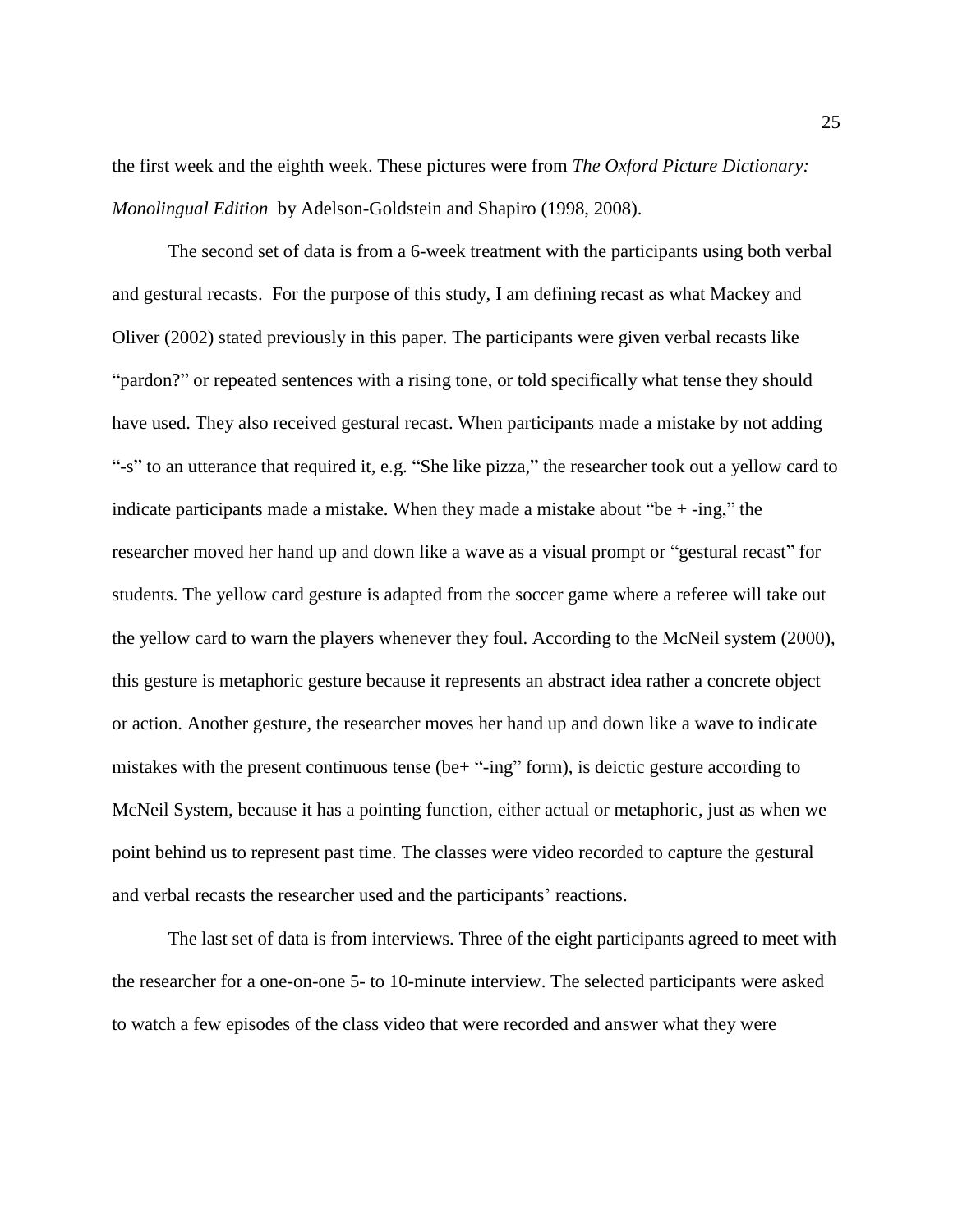thinking by the time the recasts happened and what they thought of recasts. The entire interview was audio recorded.

#### **Procedures**

This study lasted for a total of 8 weeks. There was a pretest and posttest for each participant. At the very beginning of the semester, the researcher met with each participant to carry out the picture description task. The two sets of pictures used were both from *The Oxford Picture Dictionary: Monolingual Edition* (Adelson-Goldstein & Shapiro, 1998, 2008) that was used by Intensive English Program. The participants were given two sets of pictures, each aimed at having the participants produce "-s" and "-ing" respectively. The first set of pictures was "Mary's typical day." Participants were given a series of pictures that showed what Mary does at a certain time every day. They were told explicitly that they only needed to describe the pictures that were numbered, e.g., Mary usually gets up at 8 a.m. Participants were given the following prompt by the researcher, "I would like you to look at these pictures that are labeled 1-8. This is Mary's typical day. I would like you to tell me what Mary does every day. You will have 2 minutes to prepare. You can start when you are ready." The second set of pictures was a street scene of the city. Participants were asked to describe what each person that was labeled was doing in the picture. This allowed participants to produce "be +-ing" form. The researcher prompted the question, "This is a picture of a street scene. So this picture describes what everybody is doing in the street now. You have to produce eight sentences as labelled. I would like you to take a look at the picture and tell me what everyone is doing now. You will have 2 minutes to prepare. You can start when you are ready." After the question was asked,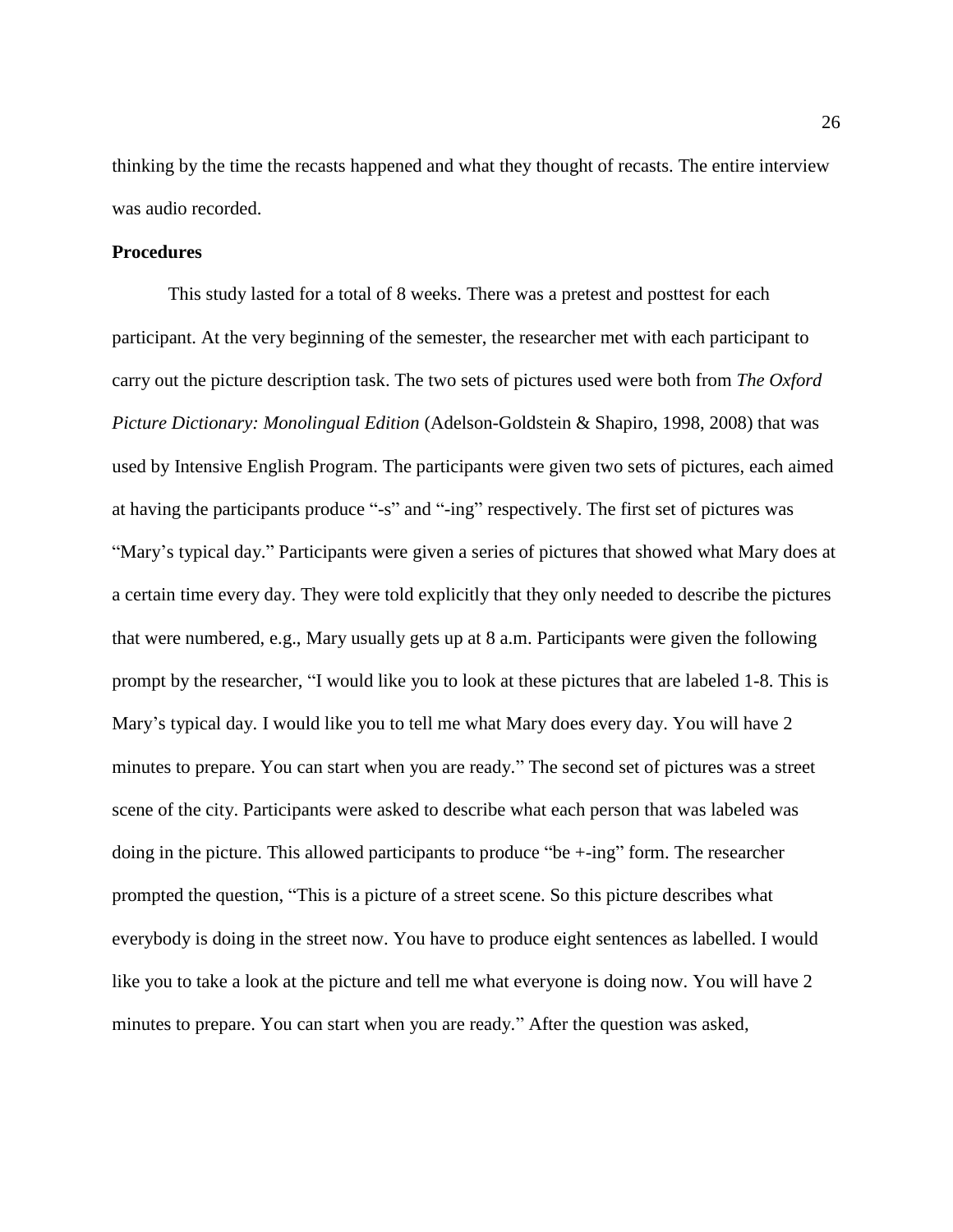participants had 2 minutes to prepare and then started describing the pictures. The entire session lasted about 30 minutes and was audio recorded.

Then, as the researcher, I started the treatment in class for 6 weeks. In class, I used gestural recasts, verbal recasts and the combination of both to give corrective feedback. The recasts were given on two morphemes: "-s" in simple present tense and "be +-ing" in present progressive tense. The classes were videotaped. I used the gestures (yellow card, hands move, as described above) to indicate a mistake when participants produced an utterance containing one or more of the previously described morphosyntactic errors ("-s," "-ing"). Participants were told the meaning of each gesture explicitly at the beginning of the treatment. All the recasts were transcribed by the researcher. This set of data was used to determine if participants initiate selfrepair or not and how much uptake, if any, occurred.

Upon the completion of the 6-week treatment, the researcher met with each participant again to do the posttest in order to learn how well each has grasped these two morphemes. Each participant was given pictures as described above to carry out the task. The pictures used in pretest and post-test were the same pictures from different editions of the Oxford Picture Dictionary. In the post-test, the pictures were from *The Oxford Picture Dictionary: Monolingual Edition* (Adelson-Goldstein & Shapiro, 2008, pp. 38-39, pp. 128-129. Participants were asked the same questions as in the pretest. The data collected in the pretest and post-test were compared in how many sentences they produced right.

Last but not least, three participants agreed to participate in a follow-up interview. All three selected participants showed self-repair in class interaction. They also prompted other participants when they made mistakes. The three participants were asked to watch the chosen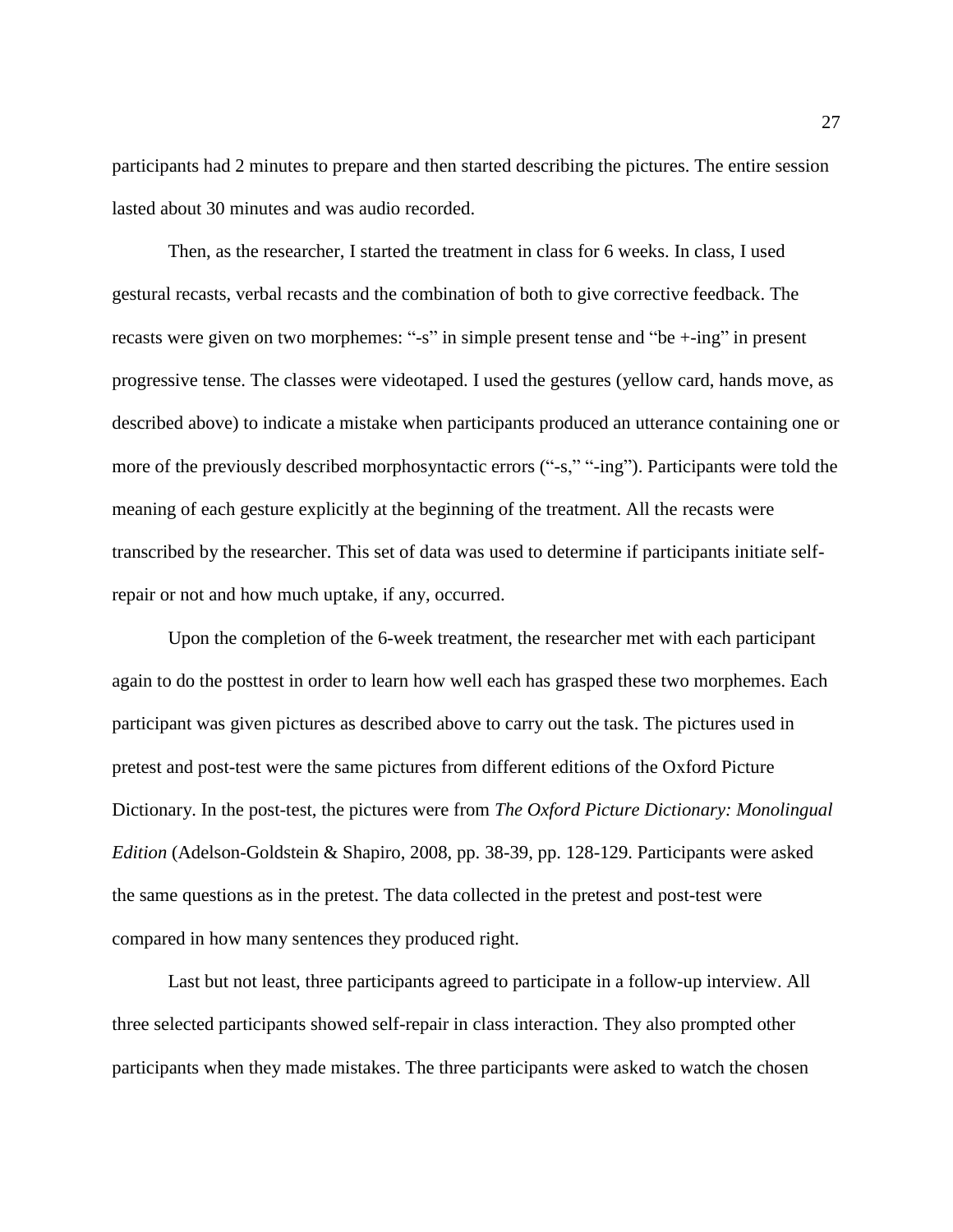episodes of class videos and asked what they were thinking when recasts happened. The selected episodes were the episodes where these three participants were given recasts by the researcher and where they gave recasts to their classmates. They were also asked what they thought of verbal and gestural recasts, moreover, if recasts in general helped or not.

#### **Analysis**

From this study, three sets of data were coded and analyzed. First, the number of the correct morphemes ("-s" and "-ing") under obligatory contexts that the participants produce was counted in the pretest. According to Lightbrown, Spada, Ranta, and Rand (2006), obligatory contexts for each morpheme are "the places in a sentence where the morpheme is necessary to make the sentence grammatically correct" (p. 83). Lightbrown et al. (2006) gave an example of obligatory contexts, "Yesterday I played baseball for two hours," the adverb "yesterday" creates an obligatory context for a past tense, and "for two hours" tells us that the required form is a simple past ("played"), rather than a past progressive "was playing"). Similarly, "two" creates an obligatory context for a plural -s on the "hours" (Lightbrown et al., 2006, p. 83). The pictures provided created obligatory contexts for participants to produce the morphemes. The first set of pictures was "Mary's typical day." Participants were asked to describe what Mary does every day. "Mary" as third person singular and the time phrase "every day" created an obligatory context for the participants. They needed to pick up on the cue and use it as frame of reference for describing what Mary usually does during a typical day, thus, the simple present tense was the preferred form. Therefore the morpheme "-s" should be added after the verb. The second set of pictures was used to ask participants to describe "what is happening in the street now." The word "now" is the obligatory context, which requires the morpheme "-ing." Also, the present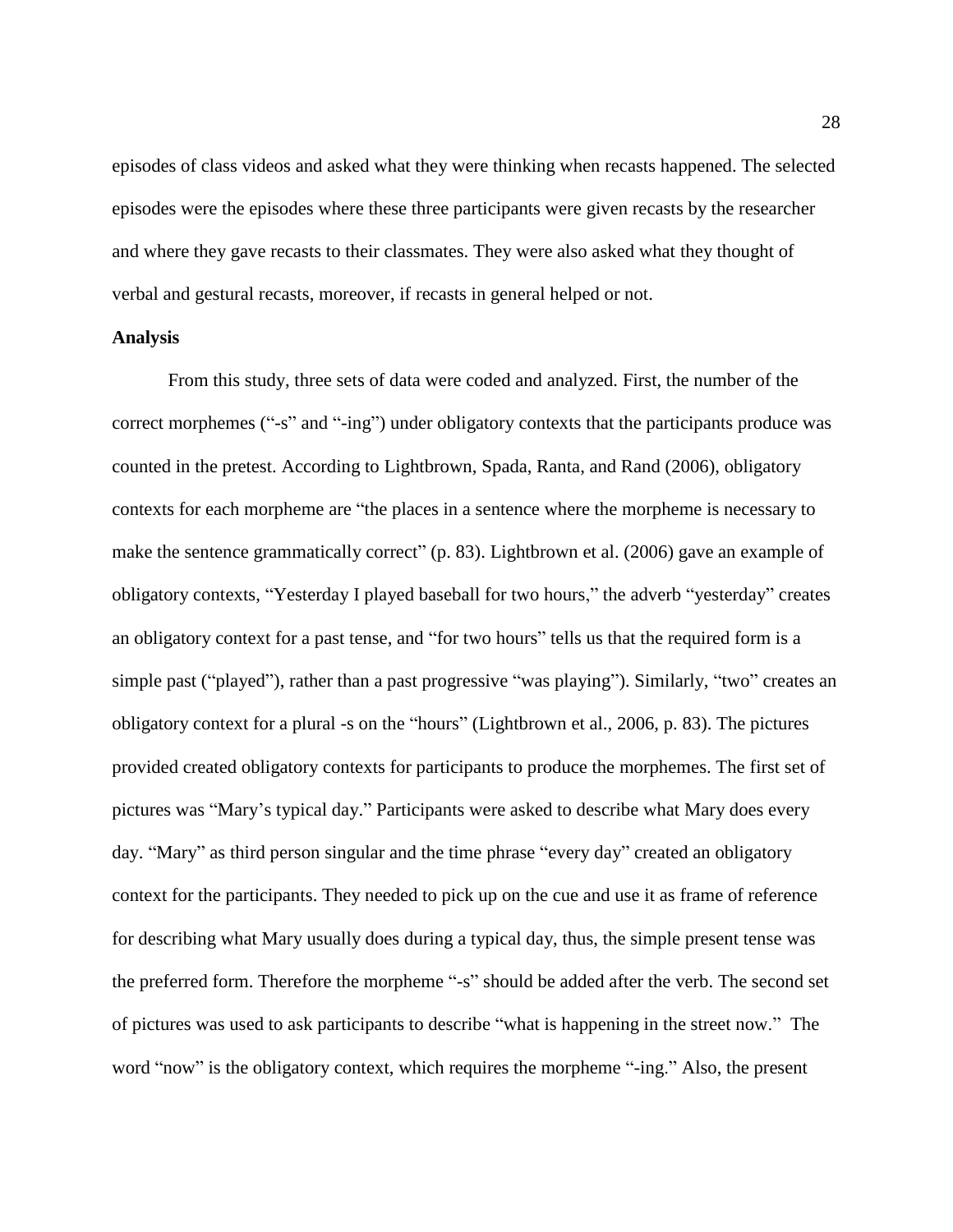progressive wh- question, what is happening, also framed the exercise in the progressive, again encouraging the production of the present progressive structure,  $BE + v$ -ing. The number of morphemes that each participant produced was counted along with the number of the morphemes that each participant produced correctly. Each morpheme was counted separately. This is the initial assessment of the participants. As mentioned above, each participant produced at least eight sentences as labeled in the pictures. The entire process was recorded and transcribed by the researcher. I used an easy transcription convention pattern as suggested by Mackey (1999) so that that data is easy to review. Among the eight participants, six finished both pre-test and posttest. The other two students did not show up the last day of the class. Therefore, the data collected from the other two students for both pre-test and post-test were dropped.

The second set of data is from the post-test. After the 6-week treatment, the participants did the same task as in the pretest with different but similar pictures, as mentioned before these pictures were from the *Oxford Picture Dictionary: Monolingual Edition* (Adelson-Goldstein & Shapiro, 2008) that was used by IEP. This set of data was coded the same way.

The third set of data was the verbal and gestural recasts collected from class for 6 weeks. The recasts on the two grammatical morphemes were transcribed to analyze if participants oriented towards verbal recasts, gestural recasts or a combination of both, which addressed the second research question. The class was videotaped and the interaction was also transcribed by the researcher. The transcription convention used was the same for the first and second sets of data. This third set of data is from the 6-week treatment was collected from all eight participants given that everyone participated in class.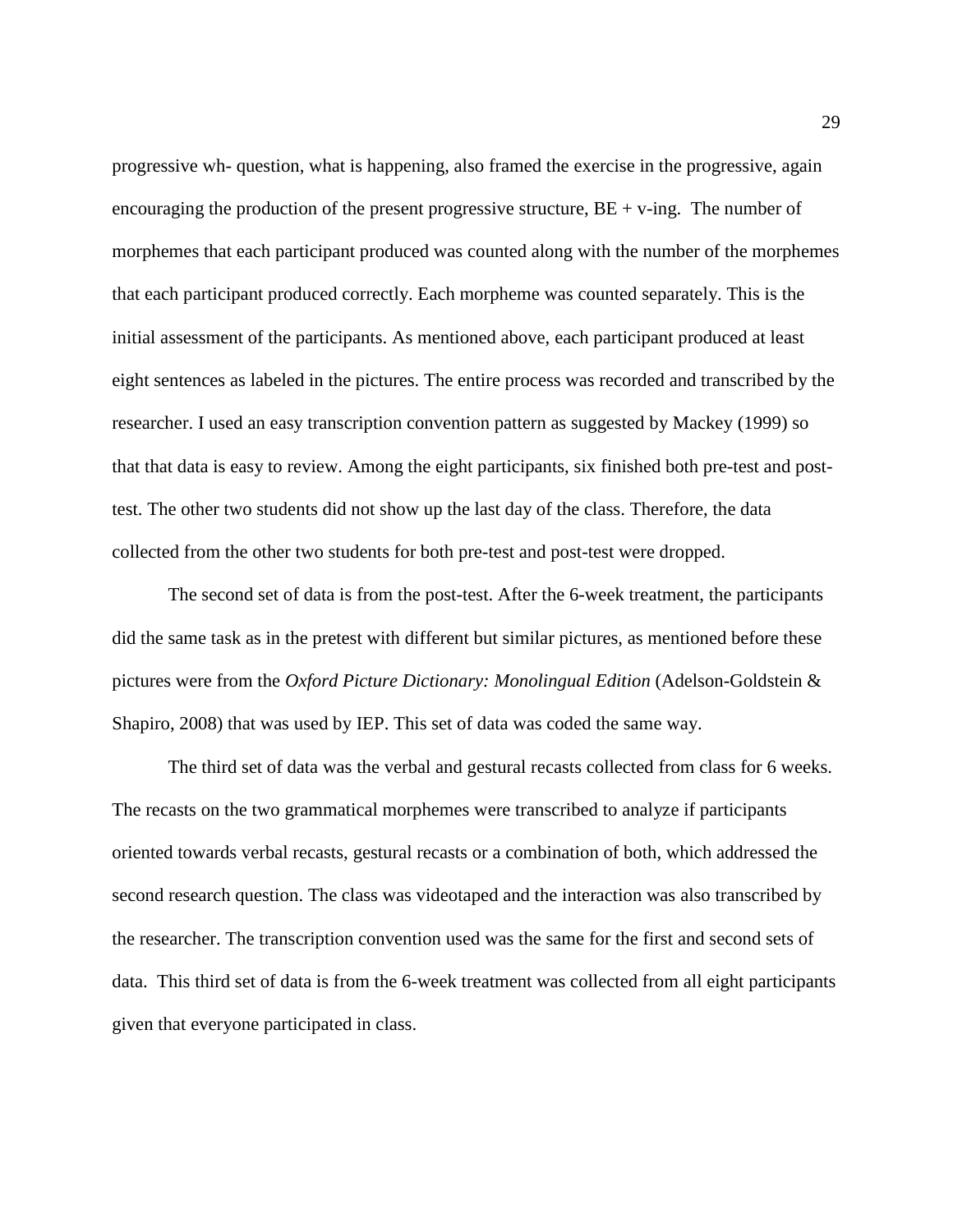The last set of data, as described above, was the interview from the selected participants. The entire interview was transcribed by the researcher as well using the same transcription convention methods. Finally, these four sets of data were used together in an effort to relate verbal and gestural recasts to L2 development.

To protect participants' privacy, all the names appearing in this thesis are pseudonyms. The pseudonyms were chosen randomly. In addition, capitalized letters are used to represent the names of the participants. The convention keys for the transcript are shown below:

- T: teacher
- (…): Pause that is longer than one second
- ?: Rising intonation

WORD: Loudness and emphasis

(word): Indicates a likely hearing of something that's not clear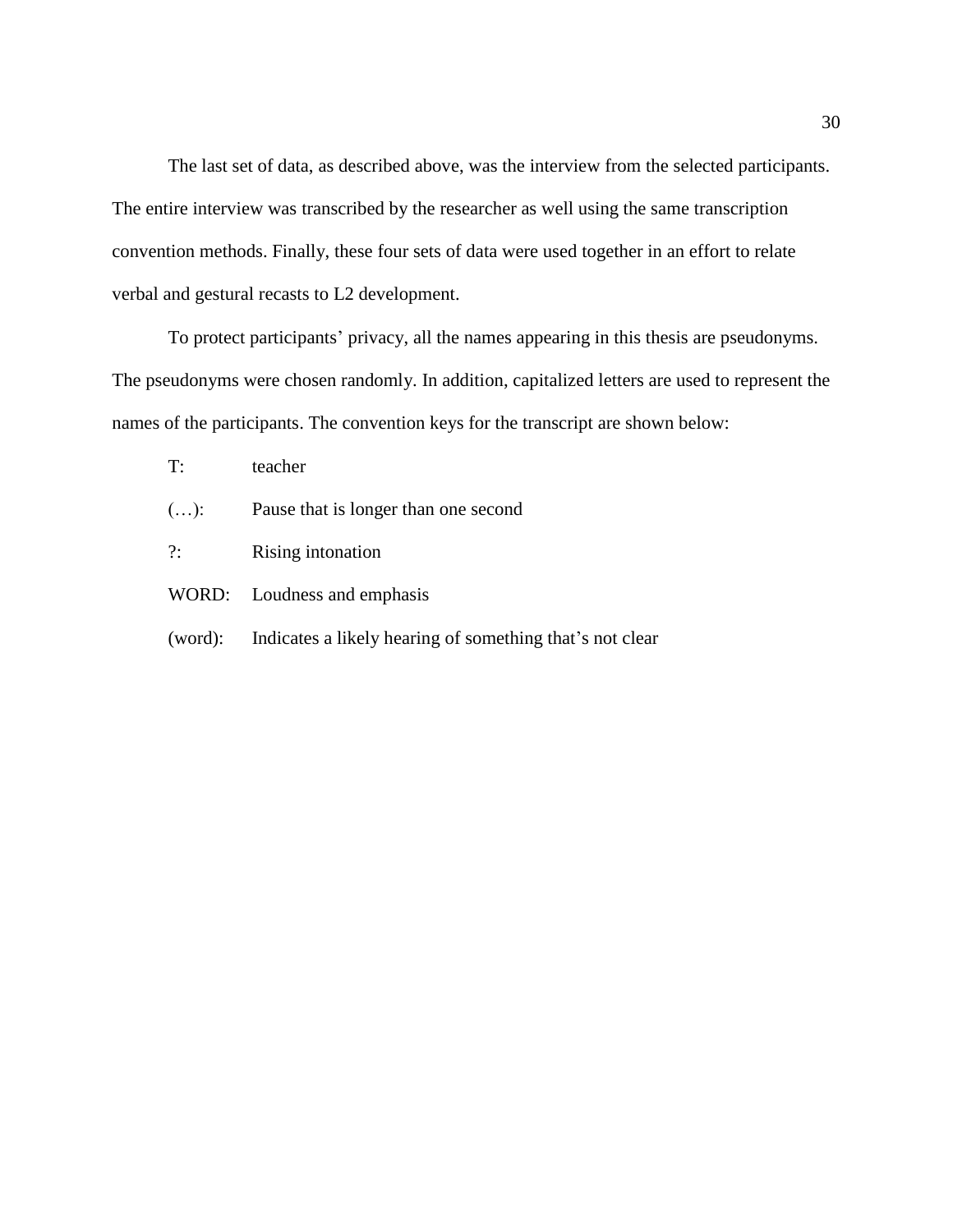## **CHAPTER V**

#### **RESULTS**

#### **Pre-Test Results**

The data collected from the six participants is very helpful in analyzing the impact of verbal and gestural recasts in L2 development. To restate, there were eight participants who agreed to participate in the study; however, two did not finish the pre-and post-test. Therefore, only the data for pre-test and post-test from the six participants was used. All of the participants were told they needed to describe two sets of pictures. For each one, they would have 2 minutes to get ready. The researcher prompted the questions the same way as shown below:

Picture set 1: Third person singular "-s"

I would like you to look at these pictures that are labeled 1-8. This is Mary's typical day. I would like you to tell me what Mary does every day. You have 2 minutes to prepare and let me know when you are ready. (The Oxford Picture Dictionary: Monolingual Edition, 1998, pp. 26-27)

Picture set 2: "be + V.ing"

This is a picture of a street scene. So this picture describes what everybody is doing on the street now. You have to produce eight sentences as labeled. I would like you to take a look at the picture and tell me what everyone is doing now. You have 2 minutes to prepare and let me know when you are ready. (The Oxford Picture Dictionary: Monolingual Edition, 1998, pp. 90-91)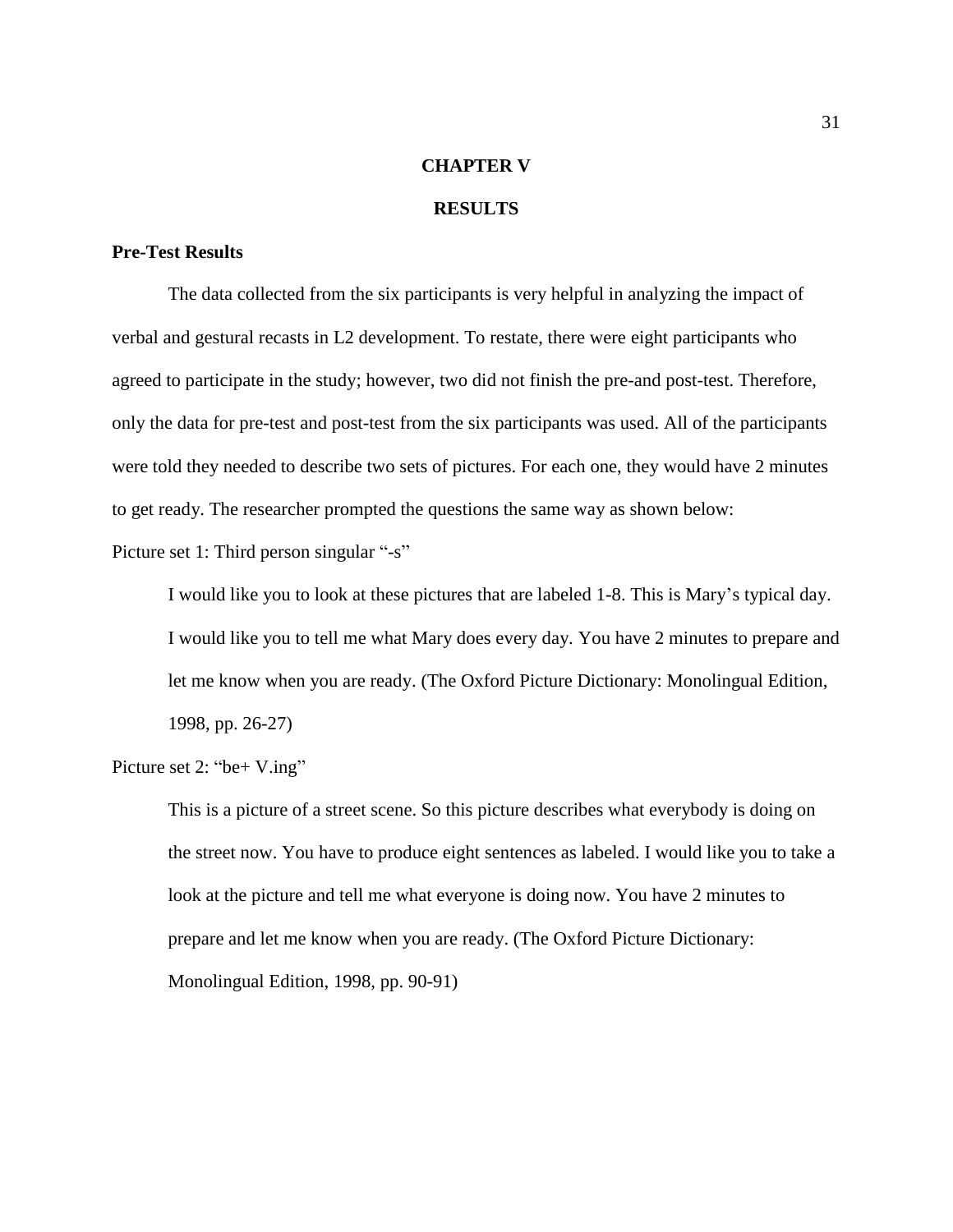Even though I told students that they needed to produce only eight sentences for each set of pictures, some of them still produced more than eight sentences which contained the morphemes in the obligatory contexts. Tables 2 and 3 show how well everyone did.

# Table 2

| Participant | The Number of Correct<br>Morphemes | The Number of Total<br>Morphemes | Percentage of the<br><b>Correct Morphemes</b> |
|-------------|------------------------------------|----------------------------------|-----------------------------------------------|
| Z           | 4                                  | 13                               | 30.77%                                        |
| $\mathbf R$ | $\overline{0}$                     | 9                                | 0%                                            |
| A           | 9                                  | 9                                | 100%                                          |
| H           | $\overline{2}$                     | 8                                | 25%                                           |
| $\mathbf N$ | 6                                  | 8                                | 75%                                           |
| A2          | 5                                  | 8                                | 62.5%                                         |

*Pre-Test Picture Set 1: Third Person Singular "-s"*

# Table 3

*Pretest Picture Set 2: "be + V.ing"* 

| Participant | The Number of Correct<br>Morphemes | The Number of<br><b>Total Morphemes</b> | Percentage of the<br><b>Correct Morphemes</b> |
|-------------|------------------------------------|-----------------------------------------|-----------------------------------------------|
| Z           | 5                                  | 9                                       | 55.56%                                        |
| $\mathbf R$ | 4                                  | 7                                       | 57.14%                                        |
| A           | 9                                  | 9                                       | 100%                                          |
| H           | $\overline{4}$                     | 8                                       | 50%                                           |
| N           | 8                                  | 8                                       | 100%                                          |
| A2          | 8                                  | 8                                       | 100%                                          |
|             |                                    |                                         |                                               |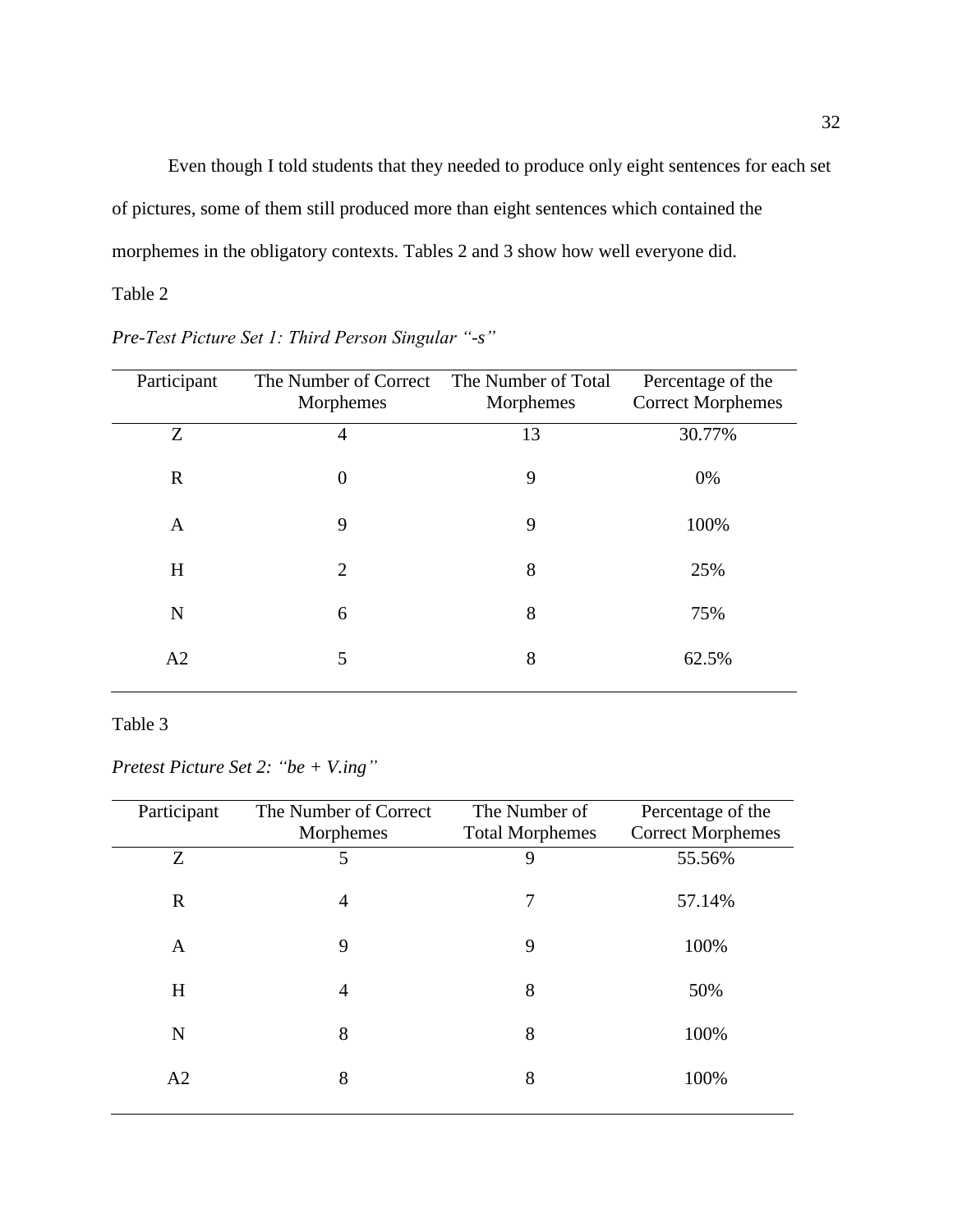In the pretest for the first picture set, two participants mixed the tense, which means that

they did not stick to one tense and used different tense randomly.

*Excerpt 1*

- *Z: ok. At the beginning, the wife…umm…wake up and tell her husband to wake*
- *up. After that, they take a shower. After that, she made the breakfast for the*
- *family, for her family.*
- *T: um-huh*
- *Z: The…third, the picture told the woman go to the supermarket. After that, she cleaned up…the kitchen.*
- *T: um-huh*
- *Z: after that, she made delicious lunch…for… um.., her family*
- *T: uh-huh*
- *Z: After that, they sit down and just enjoy…the..um…. After that, they have some*
- *rest and the husband watched TV and the woman read the newspaper. After that,*
- *they got to the bed, The man talked about her, talked with his wife, and talk*
- *about, the things. After that, they go to bed.*

*Excerpt 2*

- *H: alright. She just woke up now. And the second picture, she…she try to make*
- *breakfast for her child and her husband. And the third picture, she was shopping,*
- *like Walmart or (Cashwise?) And the four pictures, she cleaned her kitchen. And*
- *fifth picture, she prepared to cook. And six picture, umm, she wants to start her*
- *night. And for seven picture, she read news.*

From these two participants' utterances, it is not hard to find that the tense they used is

not consistent. They used past tense in one sentence and the next sentence could be expressed in

simple present tense. For example, in Excerpt 1, the participant used the simple present tense in

Line 1. But after that, he started using the past tense. In Line 11, both simple present tense and

past tense were used. In Excerpt 2, the participant started with past tense, then switched to the

simple present tense, then the past progressive. No consistent tense was used. Therefore, the

participants' primary goal is to convey the meanings.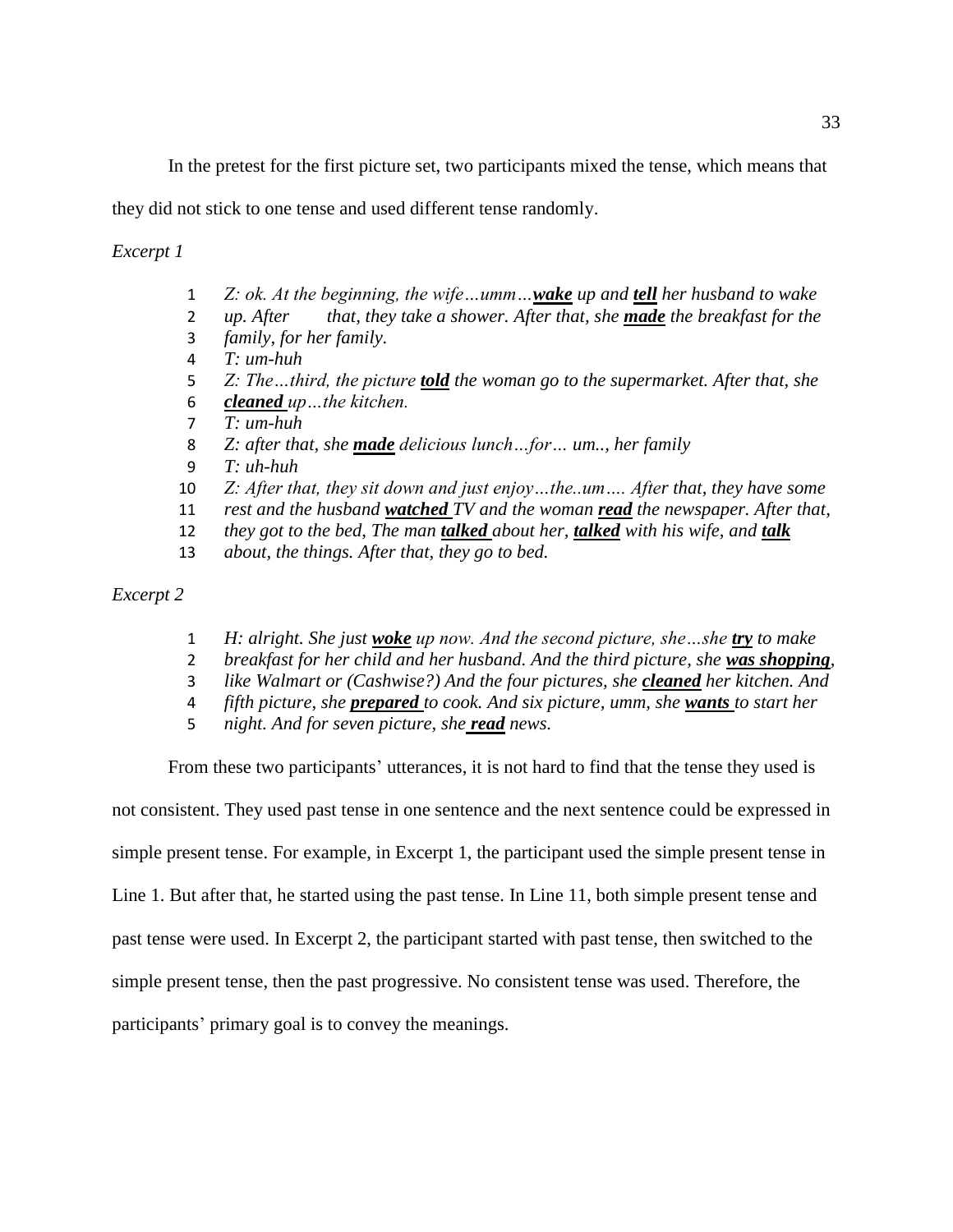There was one participant who mixed the present progressive tense with simple present tense:

*Excerpt 3*

- 1 *N: She works in this one. She's preparing some lunch in this one. He, I think, she*
- 2 *is shopping. And here she cleans the kitchen. And the fifth picture, I think she*
- 3 *prepares the dinner. (0.3) Here she eats with her family. She reads some news.*
- 4 *She sleeps.*

Participant N demonstrated a higher level of language proficiency compared to the other

two participants above. All of the verbs in simple present tense and present progressive tense are

in the correct form. He did not forget to put "-s" at the end of the word nor forget the "be" verb

in the present progressive tense. Among the eight obligatory contexts, he produced six correctly,

which is good among all the participants.

Another participant used the correct tense but forgot to add "-s" at the end of the words.

*Excerpt 4*

- 1 *A2: She wakes at 6 am every day. Then she cooks (0.4) the breakfast for her*
- 2 *family. After that, she goes shopping. Then she clean, her house. After that, she*
- 3 *cooks the dinner. And at 6 and half pm she eat dinner with her family. She reads*
- 4 *newspaper at 8 and she sleep at 11 every night.*

Participant A2 forgot to add "-s" after the verb in Line 2 "clean" and Line 3 "eat" and "sleep." A2 possessed an intermediate English language proficiency. Compared with those who did not use a consistent tense, this showed a higher level language skills.

Participant R did not produce a single instance of the third person singular –s but did utter seven times of contexts where the –s is obligatory. He was one of the lower level students in my class. He used "is + verb" pattern as shown:

*Expert 5*

- 1 *R: She's wake up at 6 am. She's ready the food for his family. She's take, take a,*
- 2 *she's read the book. Ummm, and she's clean the house, and she's cooking the*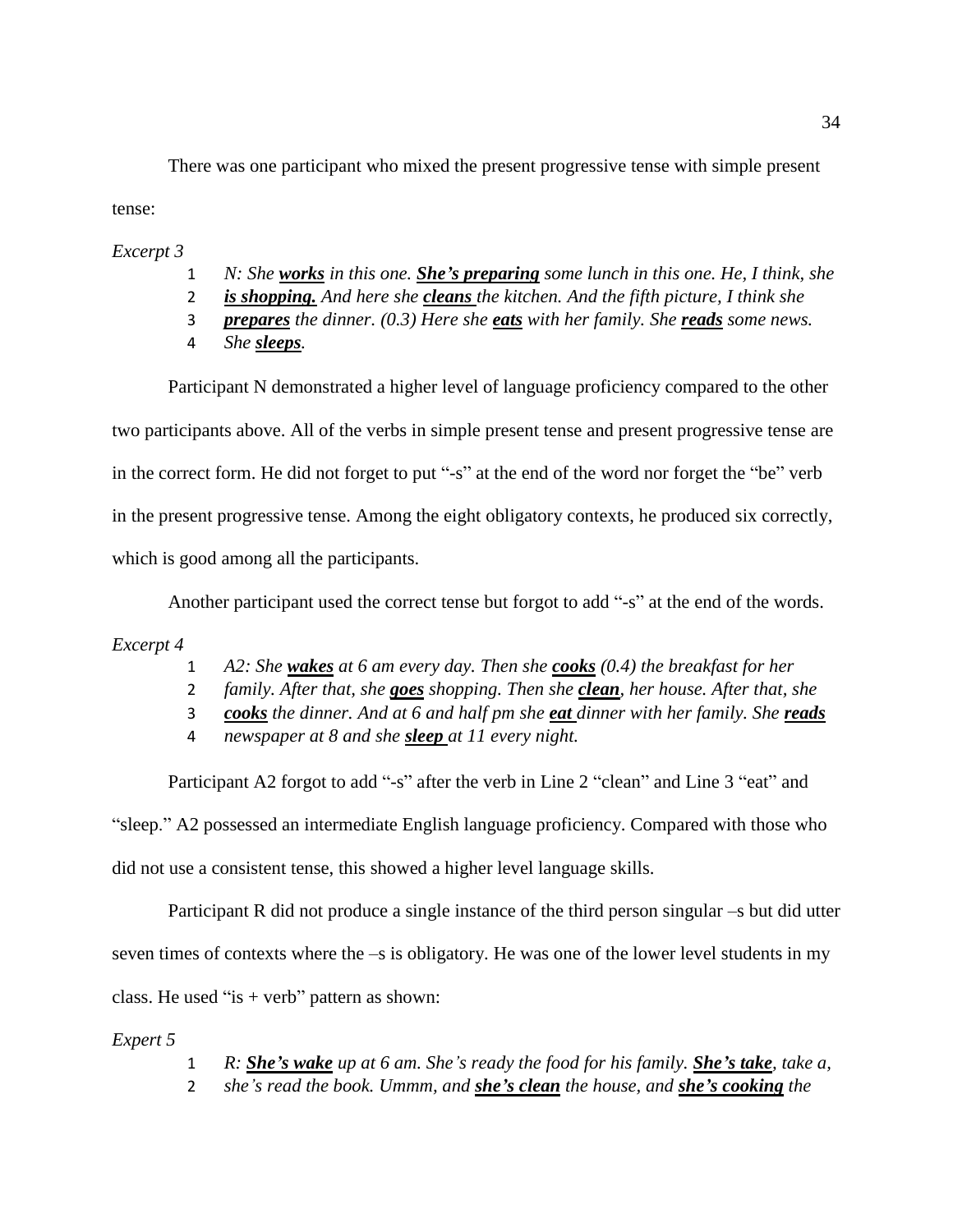- 3 *lunch for his family. And she's eat with his family the lunch. Also she's reading a*
- 4 *news (0.3) paper. Umm she's sleeping at 11 pm.*

Participant R had a consistency to his structure but he used "be  $+$  verb" form for simple

present tense. Instead of adding "-s" at the end of verbs, he put it at the end of the subject. It

might be his habit of pronouncing "-s" after a subject or he is confused how about the

construction of the present progressing.

In the second picture, however, among the three participants who made mistakes, none of

them had a consistent tense in their utterance.

# *Excerpt 6*

- 1 *H: I'm ready. The first picture (0.1) umm, he was waiting to cross the road. And*
- 2 *the second picture, she ride a bicycle. And the third picture, umm, she make an*
- 3 *ice cream. And the fourth picture, she is crossing the street. She just* **left** *the*
- 4 *donuts shop. She is riding a car and yelling at someone.*

# *Excerpt 7*

- 1 *T: How about the driving? What is she doing now?*
- 2 *Z: She look behind her and see if there is a cars or not*
- 3 *T: um-huh and this lady?*
- 4 *Z: She has exercise, like walking in the garden?*

# *Excerpt 8*

- 1 *R: (0.8) Ok. He's standing to waiting the car stop to cross the street. She's a rode*
- 2 *the bicycle. Umm, he's cooking, he's cooking food to sell it. She's walking with*
- 3 *his dogs. She's call his husband to pick up her from Mc Donald's. And she's in*
- 4 *trouble with someone in the street. She's running and she's pick up the food from*
- 5 *restaurant by the car.*

An unexpected result showed up during the research. The data from the second set of

picture in the pretest demonstrated that that participants all did better in this task, which indicates

that simple present tense is acquired later than present progressive tense, which supports Bailey,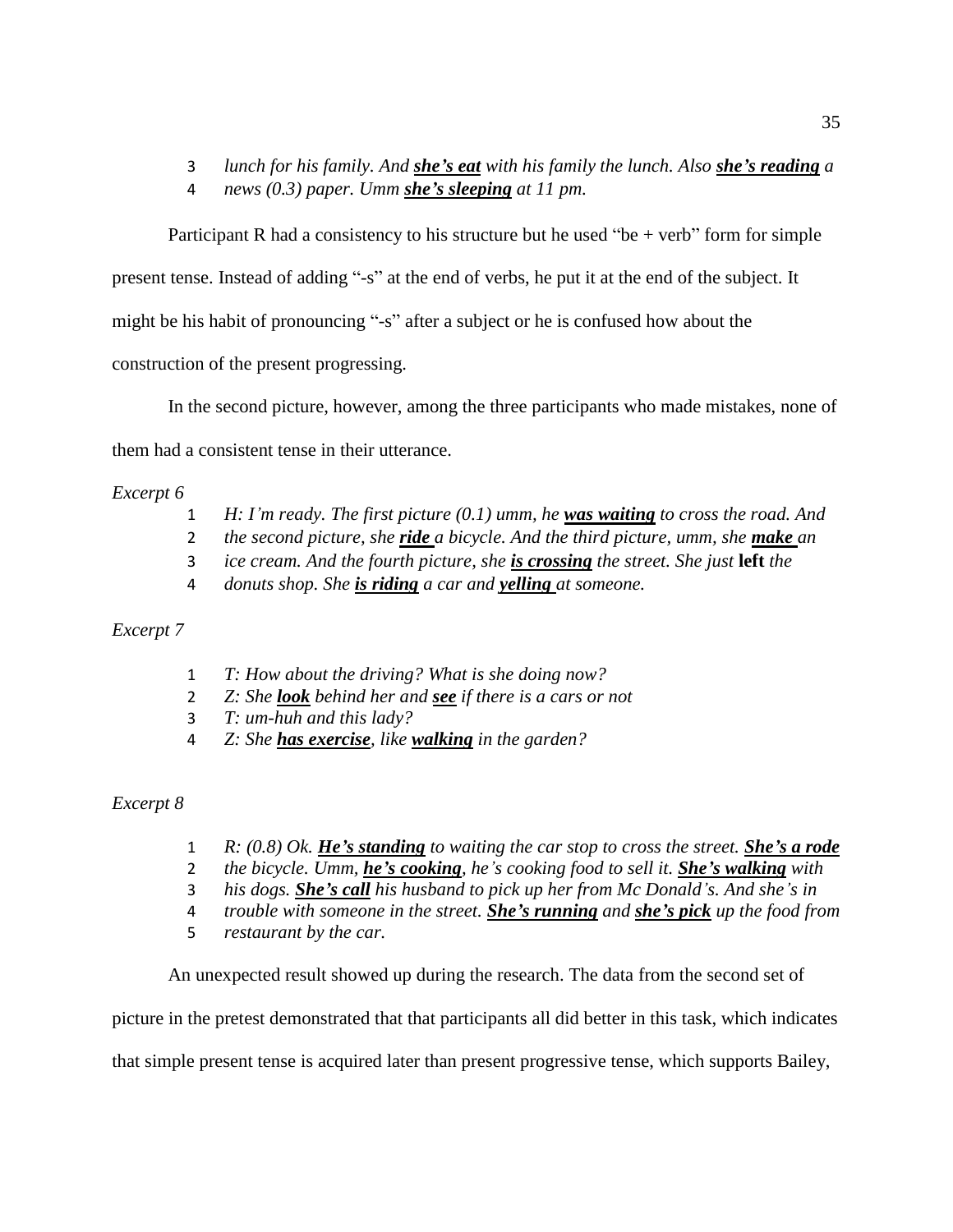Madden, and Krashen's (1974) summary of second language grammatical morpheme acquisition sequence.

# **Post-Test Results**

A post-test was given to participants on the last week of the summer semester, which was after the 6-week treatment of verbal and gestural recasts. Participants were asked to finish the same task as pretest. They were shown a similar picture and asked the same questions. The results are as follows in Table 4.

#### Table 4

| Post-Test Picture Set 1: Third Person Singular "-s" |  |  |  |
|-----------------------------------------------------|--|--|--|
|                                                     |  |  |  |

| Participant | The Number of            | The Number of Total | Percentage of the        |
|-------------|--------------------------|---------------------|--------------------------|
|             | <b>Correct Morphemes</b> | Morphemes           | <b>Correct Morphemes</b> |
| Z           |                          | 8                   | 12.5%                    |
| $\mathbf R$ | $\boldsymbol{0}$         | 10                  | 0%                       |
| A           | 9                        | 9                   | 100%                     |
| H           | 7                        | 8                   | 87.5%                    |
| N           | 9                        | 9                   | 100%                     |
| A2          | 10                       | 10                  | 100%                     |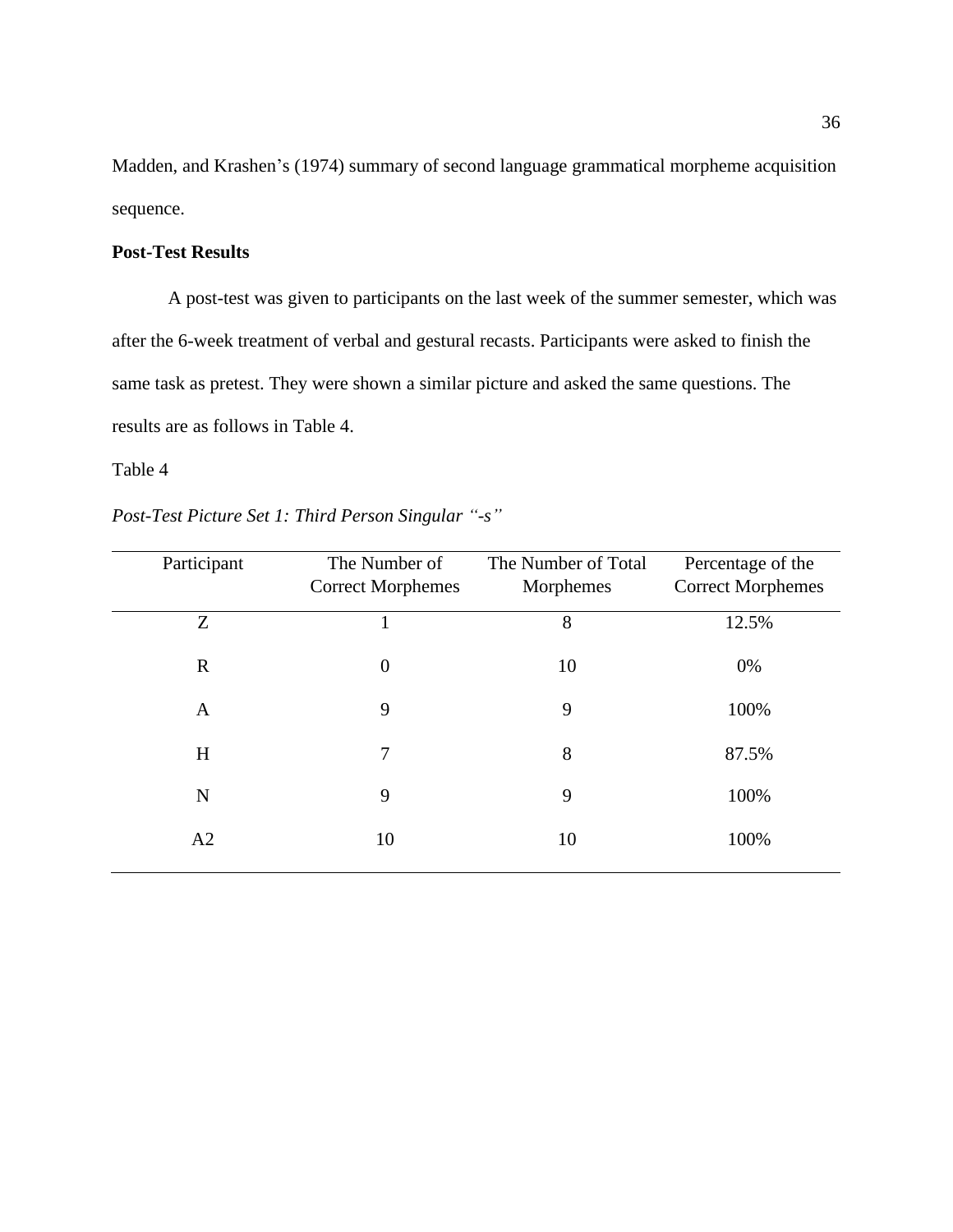#### Table 5

| Participant  | The Number of<br><b>Correct Morphemes</b> | The Number of Total<br>Morphemes | Percentage of the<br><b>Correct Morphemes</b> |
|--------------|-------------------------------------------|----------------------------------|-----------------------------------------------|
| Z            | 1                                         | 8                                | 12.5%                                         |
| $\mathbf{R}$ | $\boldsymbol{0}$                          | 7                                | 0%                                            |
| A            | 8                                         | 8                                | 100%                                          |
| H            | 8                                         | 8                                | 100%                                          |
| N            | 8                                         | 8                                | 100%                                          |
| A2           | 7                                         | 8                                | 87.5%                                         |

*Post-Test Picture Set 2: "be+ V.ing"*

In the post-test, participant Z used past tense and simple present tense. She also made lots

of mistakes in simple present tense when she was asked to describe the first set of the pictures:

#### *Excerpt 9*

- 1 *Z: Ok, the first, the woman, she is get up every day at 6 am. After that, she made*
- 2 *breakfast for her family. Then, she go to the Walmart to buy anything she need.*
- 3 *After that, she go back home and clean the house. And after short time she*
- 4 *finished, she went to the kitchen and made the delicious food, like dinner for her*
- 5 *family. After that she's with them, just talking. And after that, she reads news.*
- 6 *And she go to sleep.*

For the second picture, Z used the past tense, simple present tense and present

progressive tense, which means that she did not have a consistency in the tense that she wanted

to use. However, she produced most of the simple present tense in the wrong form:

- 1 *Z: umm, the first, the man went to the street and on the other side, there is a*
- 2 *woman walking her dog. Then, there is umm some person try to sell umm …) and*
- 3 *there is a man play his bicycle. After that, there is a man go outside, after he*
- 4 *shaved. Then the car see behind her to see if there is a car or not. Then there is a*
- 5 *woman try to wash her clothes. And there is a man try to order in an restaurant.*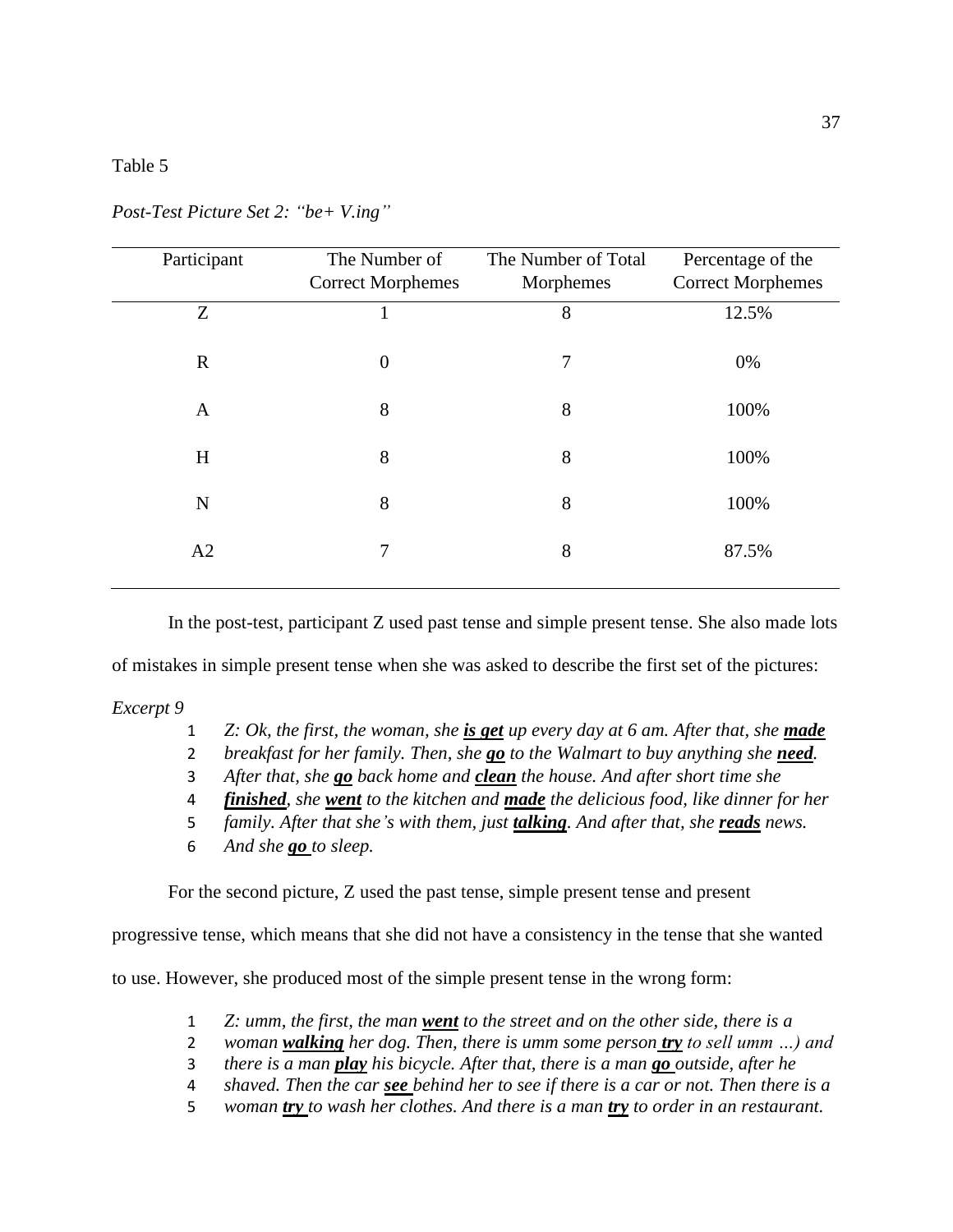Participant R did both posttest tasks poorly. He did not show a consistency in using the tense, either (as shown below).Therefore, participant Z and R are at the stage of making meaning negotiation a priority.

*Excerpt 10*

- 1 *R: She wake up, she's wake up at 6 o'clock. She cook, for his, for her family.*
- 2 *Umm she pick up, she's shopping because she want to pick up the food for make*
- 3 *the dinner. Ummm she clean his house. She make the lunch. Umm she put the*
- 4 *lunch and eat with his family. She read the newspaper. She sleep at 11 pm*

### *Excerpt 11*

- 1 *R: I'm ready. He's want to cross the street to go to another side. She walk with*
- 2 *his, her, her dog. And he sell some bread to the people. He rode a bicycle. He cut,*
- 3 *he cut hair. He drive his car. She done with the laundry. He drove his car to get*
- 4 *his food from the restaurant.*

Participant H made two mistakes among the nine sentences in the posttest for Picture Set

1, but did perfectly in the second picture description task as shown below:

#### *Excerpt 12*

- 1 *H: At 6 o'clock, she wakes up and at 7 o'clock, she cooks the breakfast for her*
- 2 *family. Then at 4:30, she goes to grocery store to buy some stuff. And then at*
- 3 *5:30, she cleaned the apartment and goes to the gym. At 6:30, she cook…she*
- 4 *cooks the lunch. Yeah at 6:30 she eats with her family. At 8 o'clock, they are*
- 5 *watching (2.0) umm, she is watching the television. Then finally she goes to the*
- 6 *bed at 11 am.*

Participant A2 made no mistakes in the first set of pictures and only one mistake on the

second task. He forgot to put "-ing" after the verb "do" in Line 2:

*Excerpt 13*

- 1 *A2: He's waiting for the light. He's walking with his dog. He is buying hotdog.*
- 2 *He is riding his bicycle. He is looking for something. She is driving her car. She*
- 3 *is do laundry, doing. He is buying from the stand.*

Participant A and N both finished the two tasks perfectly.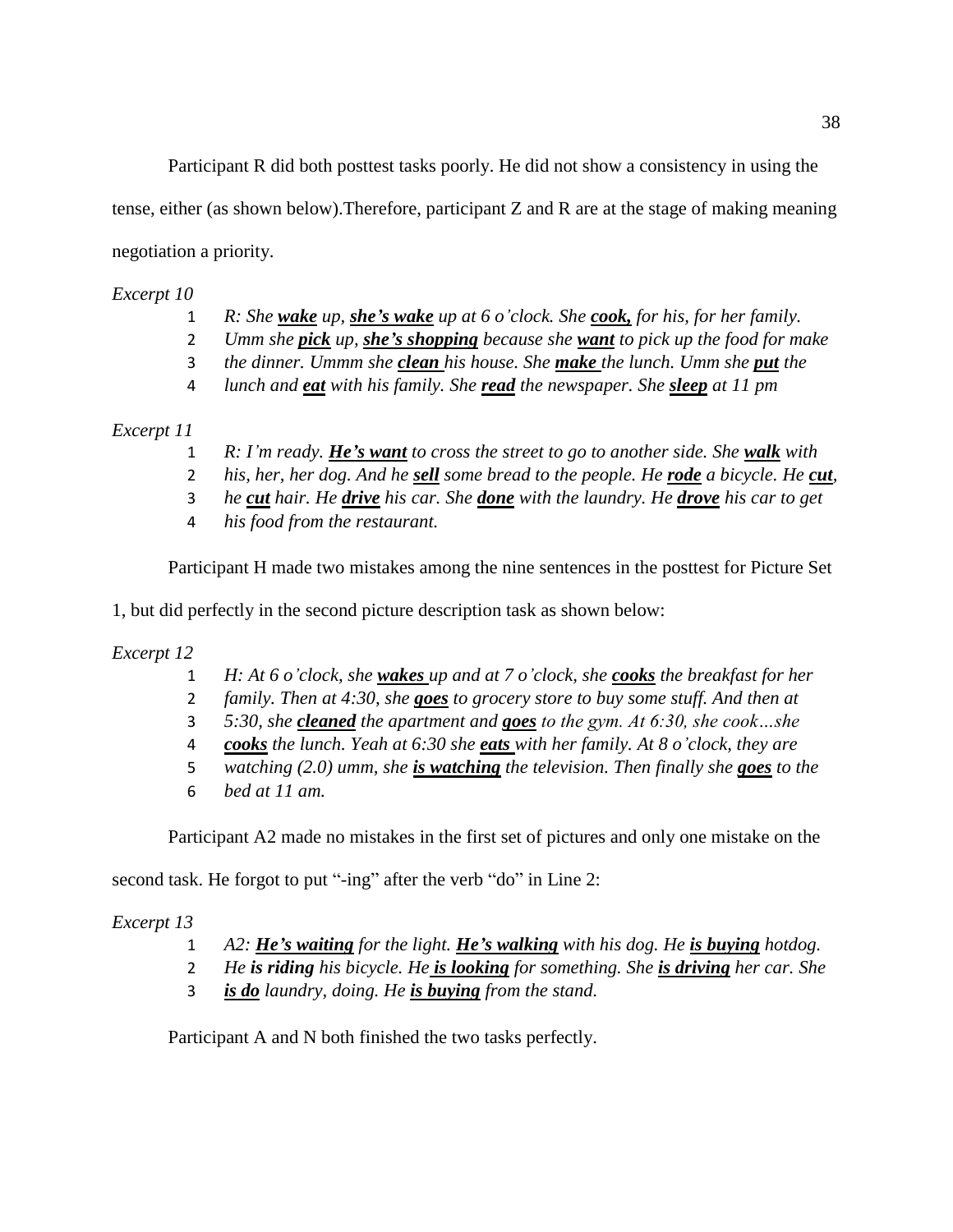#### **Pre-Test and Post-Test Comparison**

The data collected from pre-test and post-test contributed to further analysis of the recasts. The result is shown in the Tables 6 and 7. The percentage of the correct morphemes was compared. If there is improvement, it will be marked "improved." If there is no improvement, it will be labeled "no improvement." If the participant got all correctly from both the pretest and the posttest, it will be marked "N/A."

#### Table 6

| Participant  | Percentage of the<br><b>Correct Morphemes</b><br>(Pretest) | Percentage of the<br><b>Correct Morphemes</b><br>(Posttest) | Improvement    |
|--------------|------------------------------------------------------------|-------------------------------------------------------------|----------------|
| Z            | 30.77%                                                     | 12.5%                                                       | No improvement |
| $\mathbf R$  | 0%                                                         | 0%                                                          | No improvement |
| $\mathbf{A}$ | 100%                                                       | 100%                                                        | N/A            |
| H            | 25%                                                        | 87.5%                                                       | Improved       |
| $\mathbf N$  | 75%                                                        | 100%                                                        | Improved       |
| A2           | 62.5%                                                      | 100%                                                        | Improved       |

*Pre-Test and Post-Test Comparison for Picture Set 1: Third Person Singular "-s"*

As shown in Table 6, three students showed improvement and two showed no improvement, and one student performed perfectly in both pre-test and post-test. When this student was doing his pre-test, he used present progressive where he should use simple present tense. He asked the researcher if he should use simple present tense during the pre-test. The researcher did not tell him but repeated the prompt, which is to describe Mary's typical day. He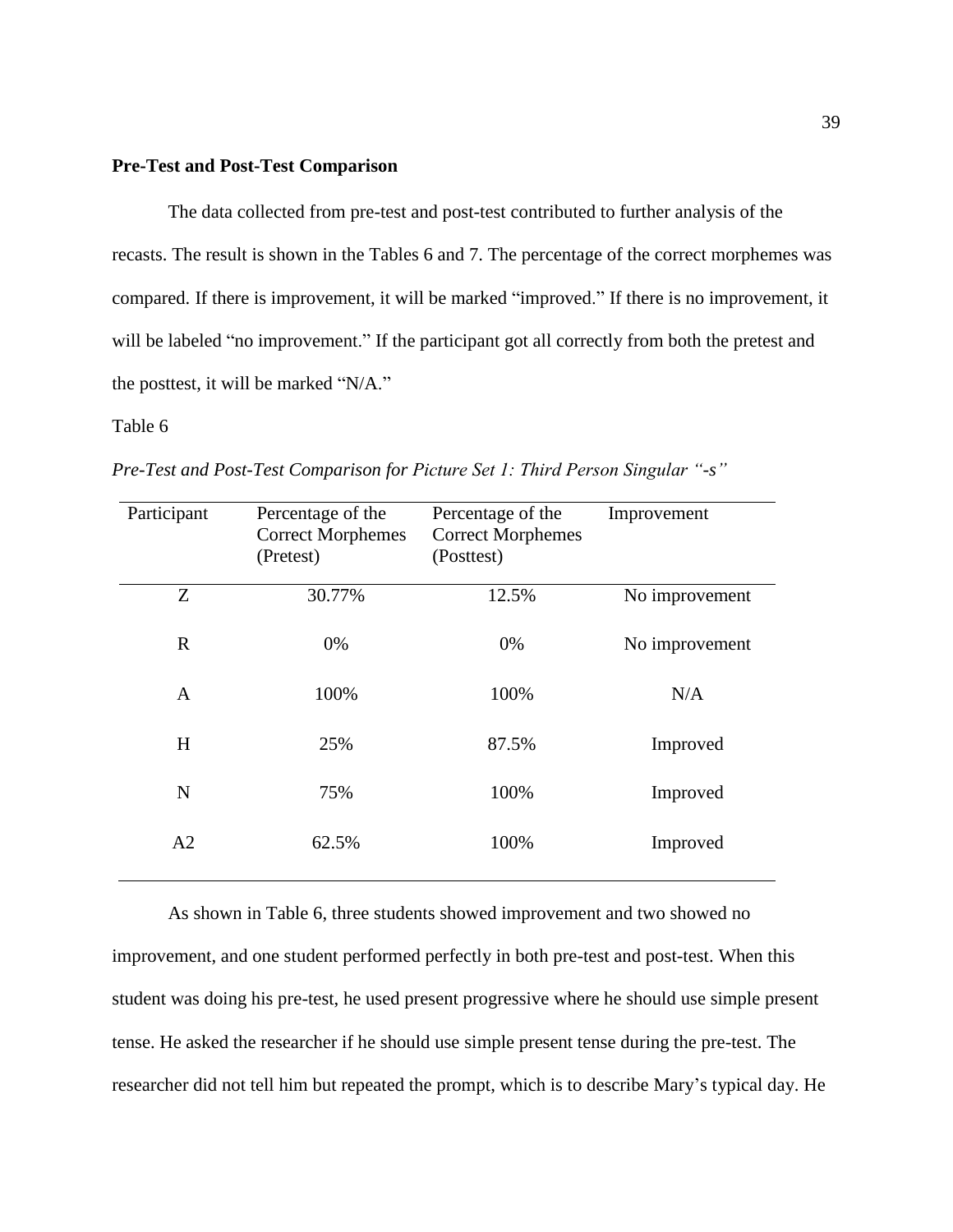started over and finished the pretest perfectly. Look at the data from the pre-test and post-test, even though one more person improved than the number of participants who did not improve, the data alone is not sufficient enough to say that the recasts worked.

The comparison results between pre-test and post-test for Picture Set 2 are shown in Table 7.

Table 7

*Pre-Test and Post-Test Comparison Picture Set 2: "be + V.ing"*

| Participant    | Percentage of the<br><b>Correct Morphemes</b> | Percentage of the<br><b>Correct Morphemes</b> | Improvement    |
|----------------|-----------------------------------------------|-----------------------------------------------|----------------|
|                | (Pretest)                                     | (Posttest)                                    |                |
| Z              | 55.56%                                        | 12.5%                                         | No improvement |
| $\mathbf R$    | 57.14%                                        | 0%                                            | No improvement |
| $\mathbf{A}$   | 100%                                          | 100%                                          | N/A            |
| H              | 50%                                           | 100%                                          | Improvement    |
| $\mathbf N$    | 100%                                          | 100%                                          | N/A            |
| A <sub>2</sub> | 100%                                          | 87.5%                                         | No improvement |

Three participants in the study improved on their present progressive tense. Two participants did perfectly in both pretest and posttest, and one student showed no improvement. Given that A2 only made one mistake and he just forgot to add "-ing," the result could have changed. Therefore, the data is not sufficient enough to say the recasts worked.

An unexpected result happened during the research. Three students initiated self-repair during the posttest, which did not happen in pretest.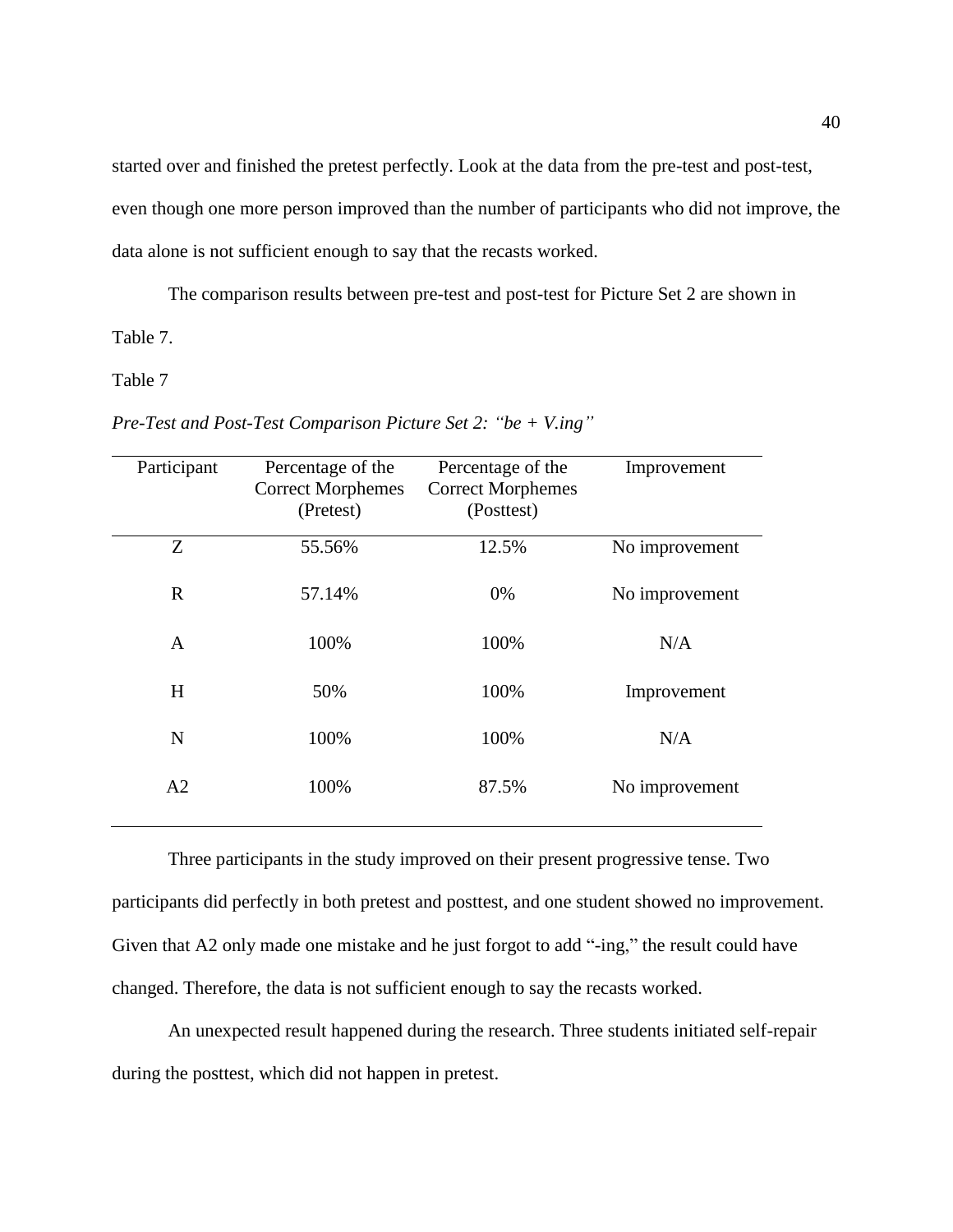#### *Excerpt 13*

*H: At 6:30, she cook . . . she cooks the lunch. Yeah at 6:30 she eats with her family.*

#### *Excerpt 14*

*A: And she clean, she cleans her office at 5:30 p.m.*

#### *Excerpt 15*

*A2: She go shopping, goes shopping at 4:30 pm. . . She sleeps at, go, goes to bed at 11 p.m.*

Two of the three participants either did both pretest and posttest perfectly or showed improvement in the posttest. Participant A2, though, showed improvement in the simple present tense but made one mistake in the present progressive tense. Even though the data from the posttest is not sufficient enough to say that the recasts worked, initiating self-repair did provide evidence that participants were more aware given it did not happen during pretest. Therefore, recasts might have an effect on them.

#### **The Results from Six-Week Treatment**

Six-week treatment was given after the pretest. During this period of time, participants received verbal recasts, gestural recasts and a combination of both respectively. Interestingly, two different phenomenon that came up along with giving recasts. Participants were aware of the two tenses and initiated self-repair after recasts. What's more, when one participant made a mistake, other participants initiated recasts before the researcher did (see Expert 36). Table 8 summarized the frequency of each situation.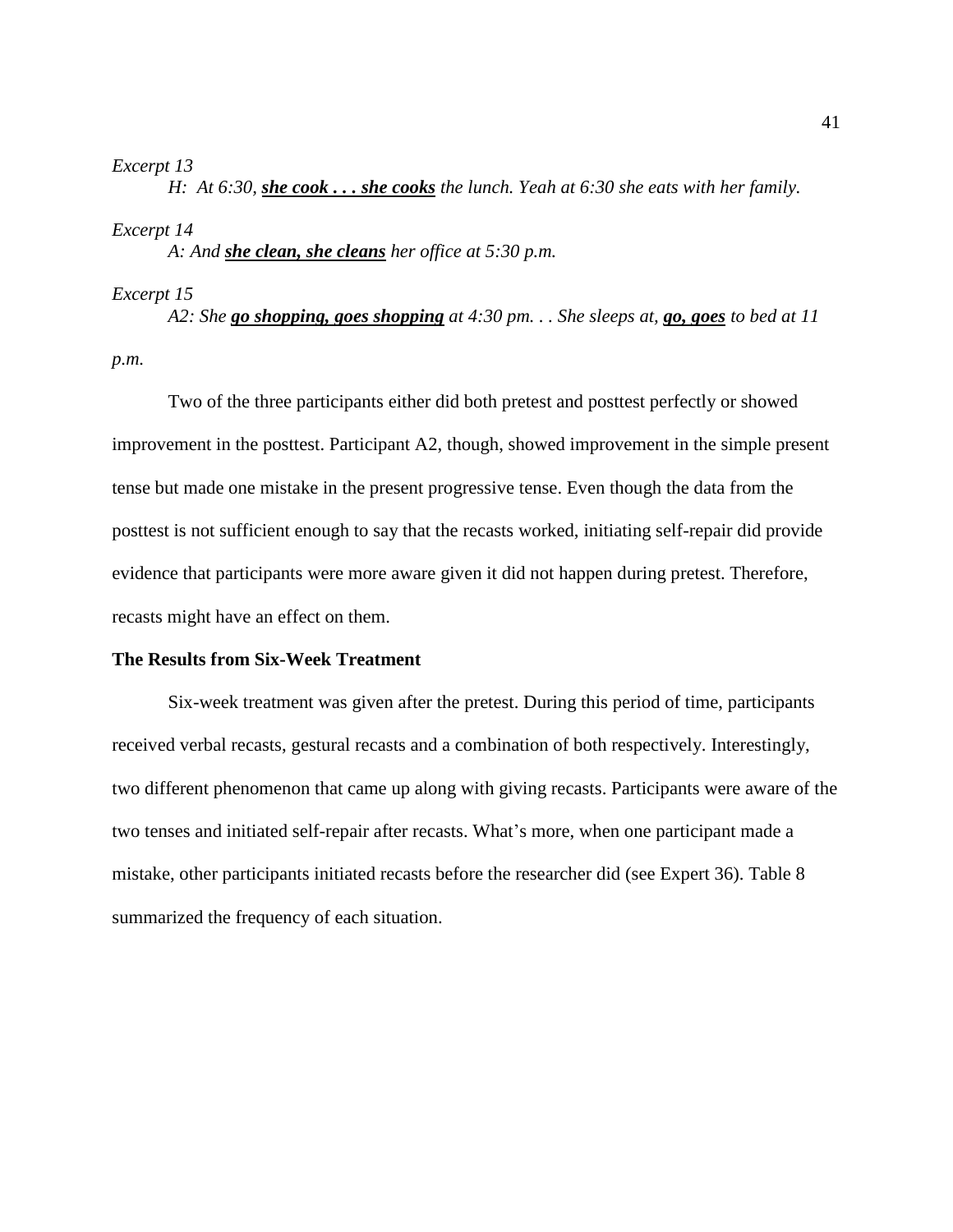# Table 8

| Type                                             | The Number of Recasts | The Number of Uptake |
|--------------------------------------------------|-----------------------|----------------------|
| <b>Verbal Recasts</b>                            | 13                    | 7                    |
| <b>Gestural Recasts</b>                          | 6                     | 5                    |
| <b>Combination of Both</b>                       | 7                     | 7                    |
| Self-Correction                                  | 3                     | N/A                  |
| <b>Other Participants</b><br><b>Give Recasts</b> | 6                     | 6                    |

**Verbal recasts**. As shown in Table 8, verbal recasts were given the most since it is the

most common way to give recasts. Verbal recasts were mostly given by rising intonation or

explicitly telling what tense participants should use. There are few examples of the verbal recasts given in class.

*Excerpt 16*

- 1 *T: Second one, G.*
- 2 *G: Spoken?*
- 3 *T: Spoken?*
- 4 *G: Speaking.*

# *Excerpt 17*

- 1 *Z: Hussain is dancing on the floor and he asks someone.*
- 2 *T: Asks?*
- 3 *Z: is asking*
- 4 *T: Very good. He is asking.*

- 1 *H: Then she laugh at her husband.*
- 2 *T: She laugh at?*
- 3 *H: Laughs at.*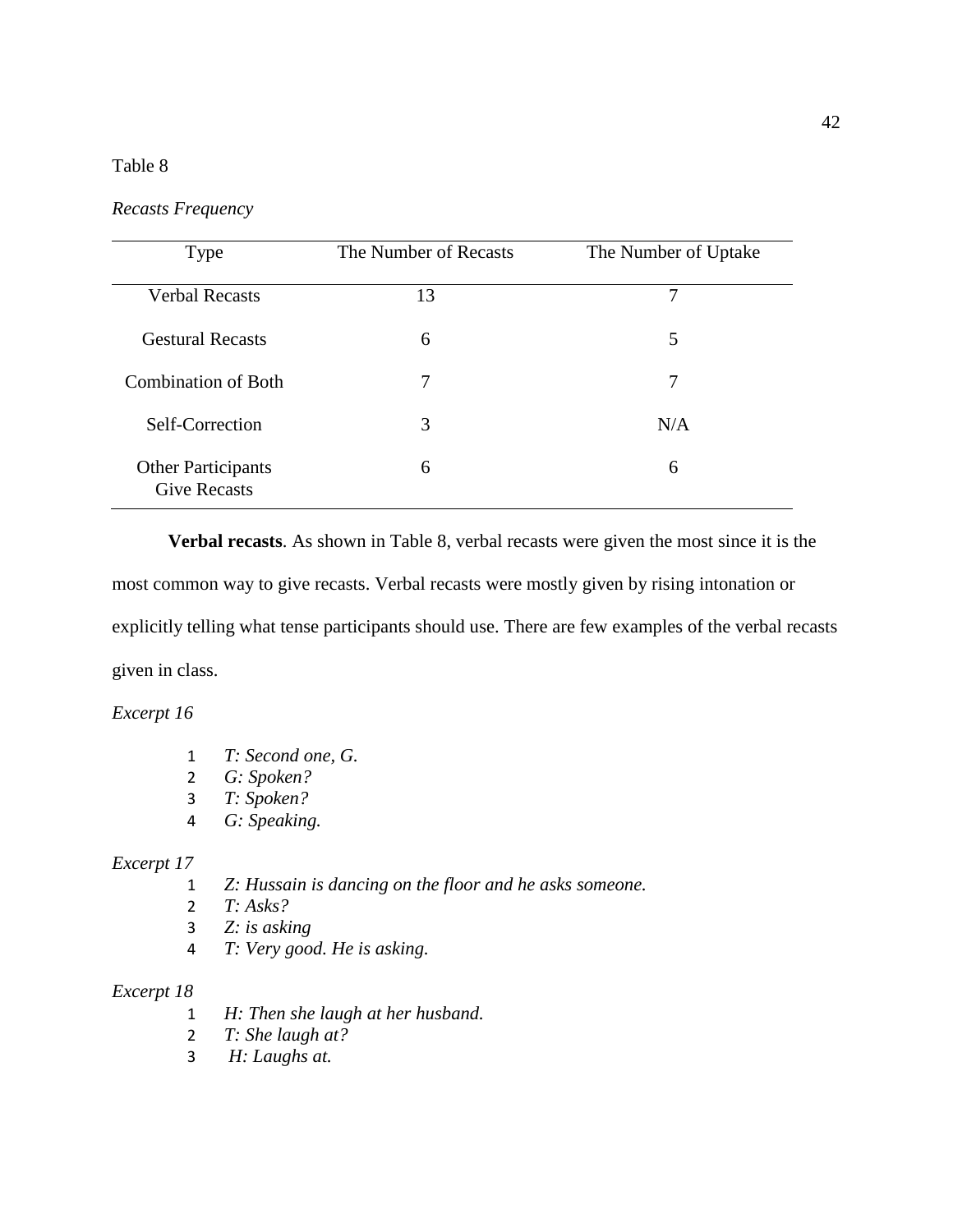A total of 12 verbal recasts were given to students. Among the 12 verbal recasts,

participants showed uptake to the recast six times, another six times failed. There are three main

reasons that they failed to show uptake.

1) Participants responded to the subject instead of verb.

# *Excerpt 19*

- *A: He is going to become an engineer before he die.*
- *T: Before he die?*
- *A: They die.*
- *T: What's your whole sentence?*

# *Excerpt 20*

- *R: She is going to become a doctor before her die*
- *T: Before her die.*
- *R: Before she die.*

2) Participants thought the researcher was negotiating meanings.

# *Excerpt 21*

- *A: Ali learn German hard in his room now.*
- *T: Ali learn German hard in his room now?*
- *A: Yep.*

# *Excerpt 22*

- *J: They just get.*
- *T: RIGHT NOW, they just get?*
- *J: Yeah.*
- 3) Participants did not understand.

#### *Excerpt 23*

- *Z: Ali is going to pray before he die.*
- *T: Before he die*
- *Z: hmm*

- *R: He like play video games.*
- *T: He likes to play video games?*
- *R: He like play video games.*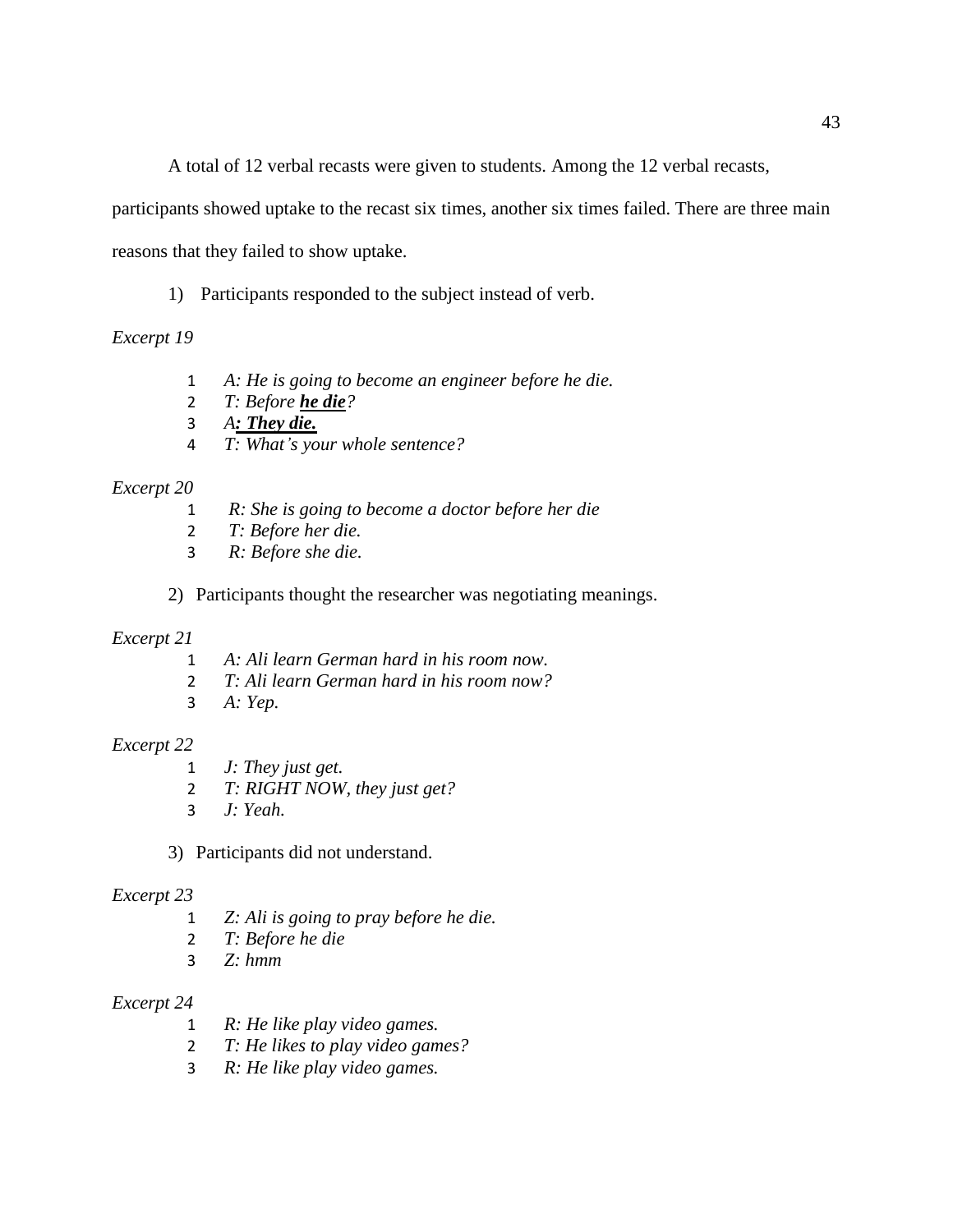From the results above, I also found that the shorter the recasts were the easier it was for participants to notice, which is in line with Philp's (2003) claim that recast length had an effect on immediate recall of recasts. If the recast was just a word missing "-s" with a rising tone such as "asks?" participants were more likely to show uptake. However, if the recast was a long sentence, such as "He likes to play video games?" participants may end up failing to notice.

**Gestural recasts**. There were six gestural recasts given to participants during the 6-week treatment. Students were shown a yellow card if they missed the third person singular "-s" morpheme in simple present tense. The researcher moved her hands up and down like a wave if participants made a mistake on present progressive tense, which is the "be +V-ing" form. Among the six verbal recasts given, participants showed five incidents of uptake.

1) Example of successful uptake.

#### *Excerpt 25*

- 1 *Z: Ali is going to pray before he die.*
- 2 *T: Before he die?*
- 3 *Z: hmm*
- 4 *T: (Shows the yellow card)*
- 5 *Z: Before he dies.*

In this example, Participant Z produced the verb "die" in the wrong form as shown in Line 1. The researcher did a verbal recast in Line 2, but Z did not show uptake. Then the researcher did a gestural recast on Z by showing him the yellow card. Now Z noticed and showed successful uptake by correcting "die" to "dies."

2) Example of failing uptake:

- 1 *A: Ali learn German hard in his room now.*
- 2 *T: Ali learn German hard in his room now?*
- 3 *A: Yep.*
- 4 *T: One last chance. (Waving arm up and down) NOW*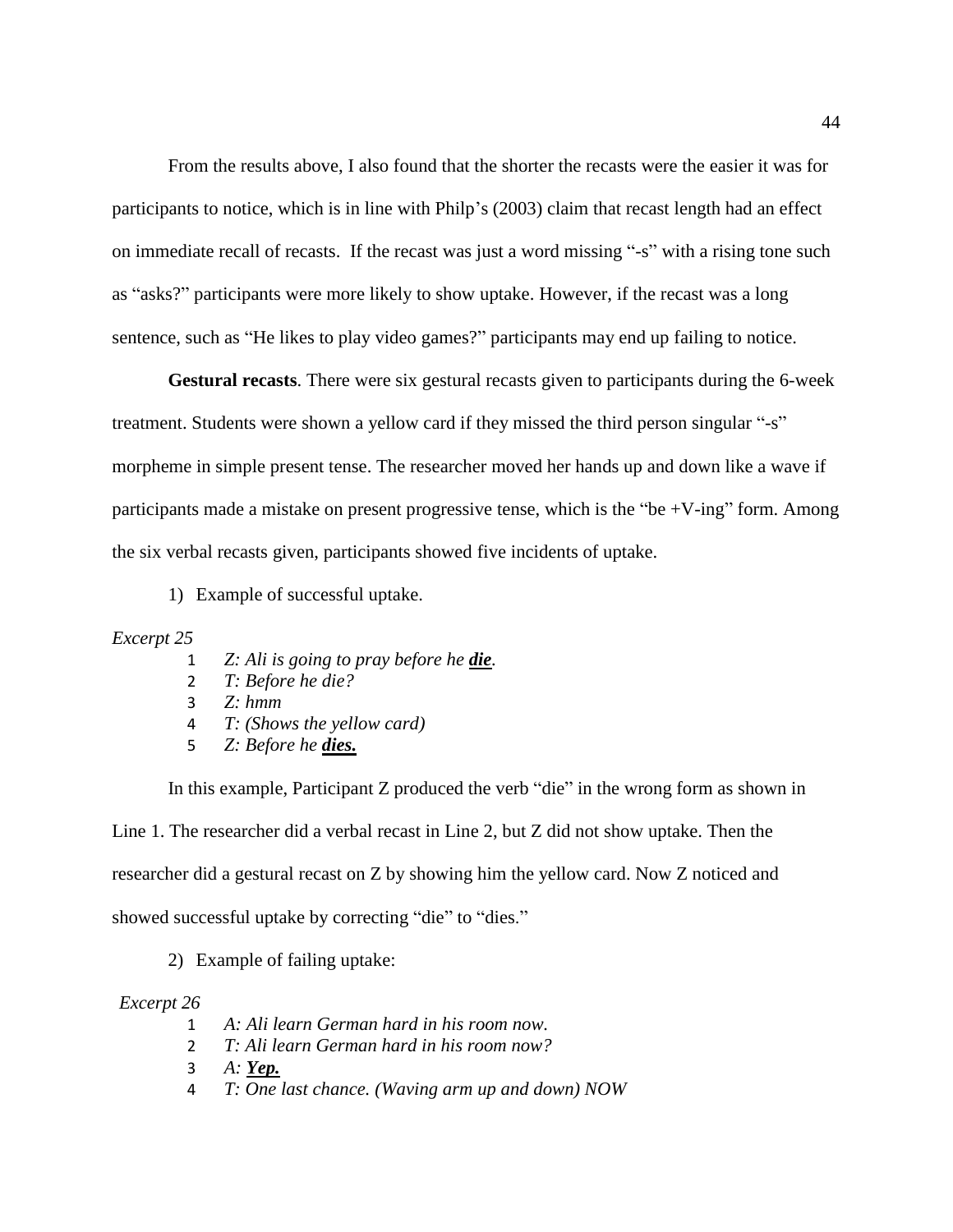5 *A: Now?* 6 *T: Yes, now.* 7 *A: What now?*

In this example, the researcher used rising intonation as a verbal recast on Participant A. But A misunderstood it as negotiating meaning. Then the researcher did a gestural recast by moving her arm up and down and emphasized the obligatory context "NOW." Participant A was confused and did not show uptake.

**A combination of both verbal and gestural recasts**. As summarized in the literature review, it is natural for people to talk with gestures. Therefore, giving a combination of both recasts is easier than just giving gestural recasts for the researcher. The researcher produced seven recasts in which both verbal and gestural were given. Participants showed successful uptake.

*Excerpt 27*

- 1 *Z: Sadly, Jack learn German before breakfast.*
- 2 *T: Sadly, Jack learn German before breakfast? (Show the yellow card)*
- 3 *Z: Learns*
- 4 *T: Learns, right?*

The researcher gave both verbal and gestural recast in Line 2, participant Z showed uptake in Line 3.

*Excerpt 28*

- 1 *Z: Rose sit on a chair carefully.*
- 2 *T: Rose SIT? (Show the yellow card)*
- 3 *Z: Sits*

The researcher gave both verbal and gestural recast in Line 2, participant Z showed

uptake in Line 3.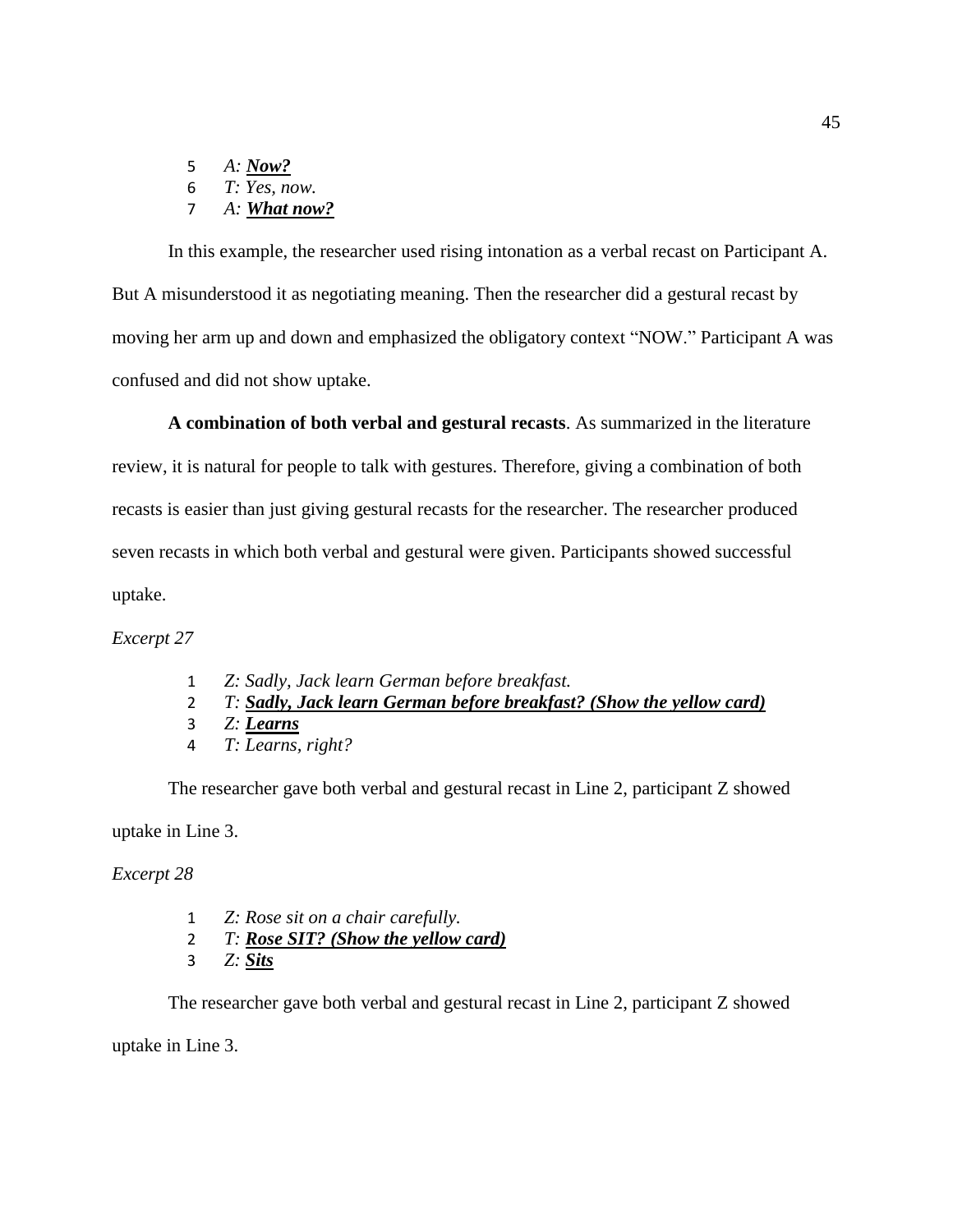*Excerpt 29*

- 1 *G: Ali want to get married before he die.*
- 2 *T: Before he die? (Yellow card)*
- 3 *Z: Dies.*
- 4 *G: Ali is going to get married before he dies.*
- 5 *T: Very good.*

The researcher gave both verbal and gestural recast in Line 2, Participant G showed

uptake in Line 3.

#### **Other situations**.

Notice one mistake at one time:

#### *Excerpt 30*

- 1 *R: She is going to become a doctor before her die.*
- 2 *T: Before her die?*
- 3 *R: Before she die.*
- 4 *T: Before she die?*
- 5 *R: Before she dies.*

#### 6

The first recast were meant to have the participant notice the morpheme "-s" was

missing, however, the participant noticed the subject was wrong. Therefore, another recast was given. The participant can easily notice one mistake at a time, but to correct the entire sentence

correctly was still hard for him.

Here is another example of giving verbal recast where short recast works better than long

ones:

- 1 *R: He like play video games.*
- 2 *T: He likes to play video games?*
- 3 *R: He like play video games.*
- 4 *T: Like?*
- 5 *R: Likes.*
- 6 *T: One more time.*
- 7 *R: He likes to play video games.*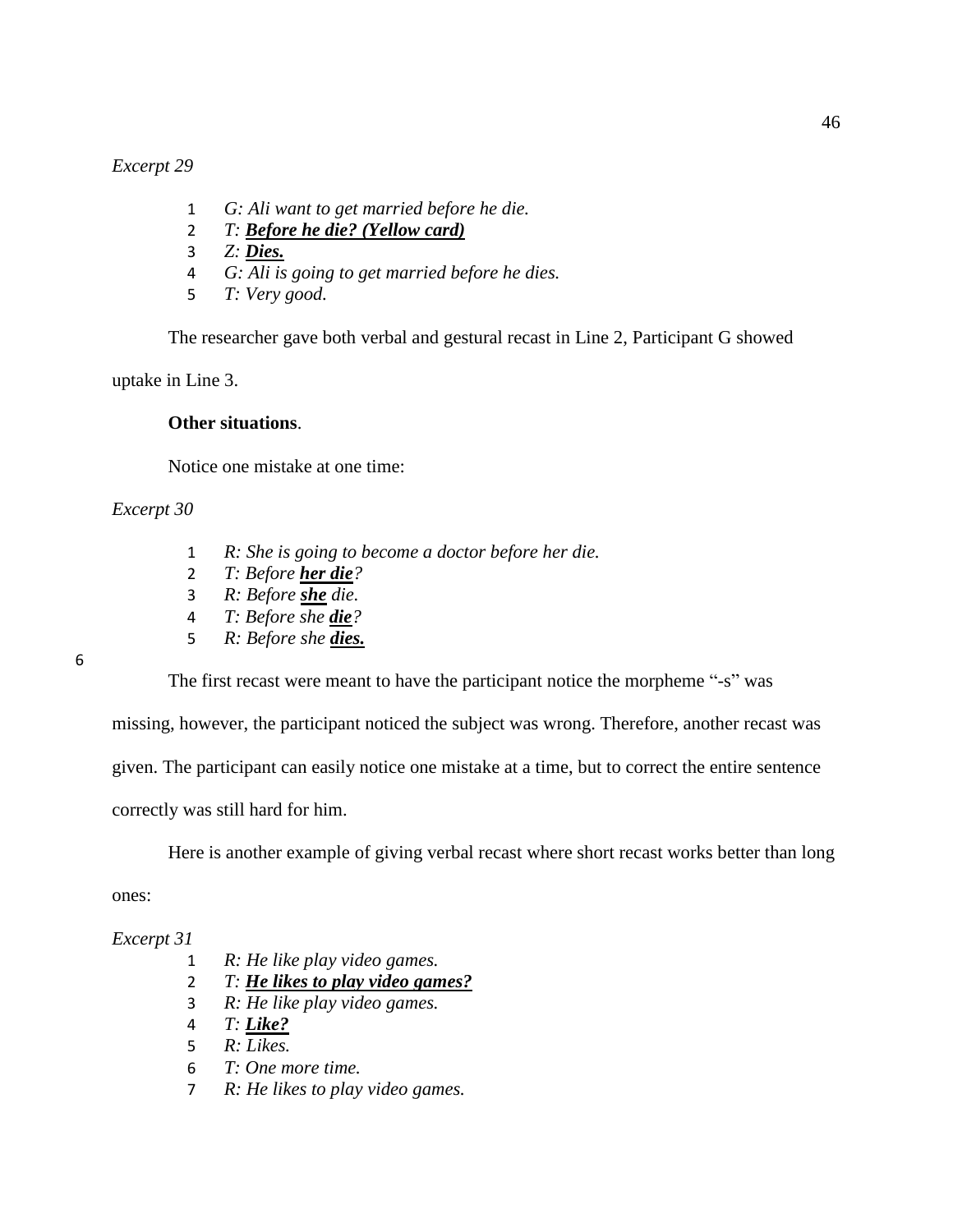When the first verbal recast was given, Participant R was not aware of the mistake. He did not know what was going on. So he repeated the sentence. Then, the researcher gave another verbal recast, but this time, the recast was just on the specific word where he made the mistake. He noticed and showed uptake the second time. The reason could be that the recast is short and therefore more specific.

1) Verbal recast failed, but gestural recast worked:

### *Excerpt 32*

- 1 *Z: Ali is going to pray before he die.*
- 2 *T: Before he die?*
- 3 *Z: hmm*
- 4 *T: (Shows the yellow card)*
- 5 *Z: Before he dies.*

When given the verbal recast, Participant Z did not understand the verbal recast as shown

in Line 3. But when the researcher showed him the yellow card, he corrected himself

immediately as shown in Line 5.

2) Verbal recast failed, gestural recast failed, but a combination of both worked:

#### *Excerpt 33*

- 1 *A: Ali learn German hard in his room now.*
- 2 *T: Ali learn German hard in his room now?*
- 3 *A: Yep.*
- 4 *T: One last chance. (Wave arm up and down)*
- 5 *A: Now?*
- 6 *T: Yes, now.*
- 7 *A: What now?*
- 8 *T: Ali learn German hard in his room NOW. (Wave arm up and down).This is*
- 9 *ongoing. What form of the verb should you use?*
- 10 *A: Ali is learning German hard in his room now.*
- 11 *T: Very good.*

**Self-repair**. Participants started to be more aware of the two tenses after a few weeks

training. On the fourth week of the treatment, participants initiated self-repair. That is to say,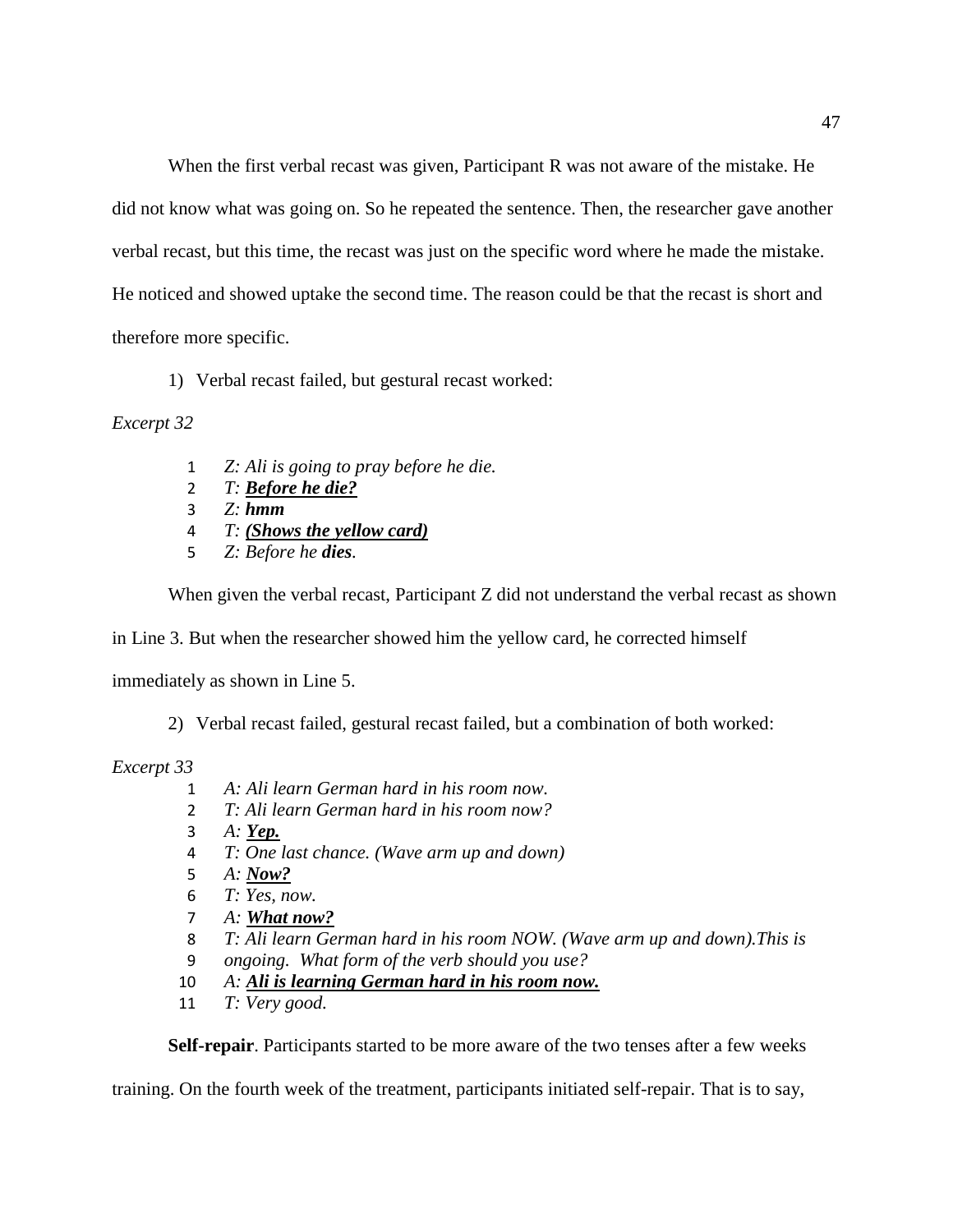participants were more aware of these two tenses and started noticing their mistakes, which answered the first research question, "Do L2 learners initiate self-repair after recasts?" Following are some examples of participants initiated self-repair.

#### *Excerpt 34*

- 1 *A2: He asks R, he is asking R to dance.*
- 2 *T: Very good.*

Participant A2 used simple present tense while he should use present progressive tense.

He noticed that he made a mistake and then corrected himself right away by saying, "he is asking

R to dance."

Here is another example of self-repair:

#### *Excerpt 35*

- 1 *Z: He is explain, he is explaining to her that he want to dance with her.*
- 2 *T: Want to?*
- 3 *Z: He wants to.*

Participant Z noticed that he needed to add "-ing" at the end of the verb, and corrected

himself by producing the correct structure. However, there was another mistake in her sentence.

The researcher gave a verbal recast to help her produce the targeted utterance. She did the uptake

successfully.

When participants showed uptake, it indicated that the recast helped. Furthermore, when

students did the self-repair, they were more aware of the tenses.

**Other participants give recasts**. There were six situations where one participant made a mistake; other participants gave the recasts before the researcher did.

- 1 *Z: He was really worried about her.*
- 2 *A: He was?*
- 3 *T: Yeah, he was?*
- 4 *Z: He is, he is.*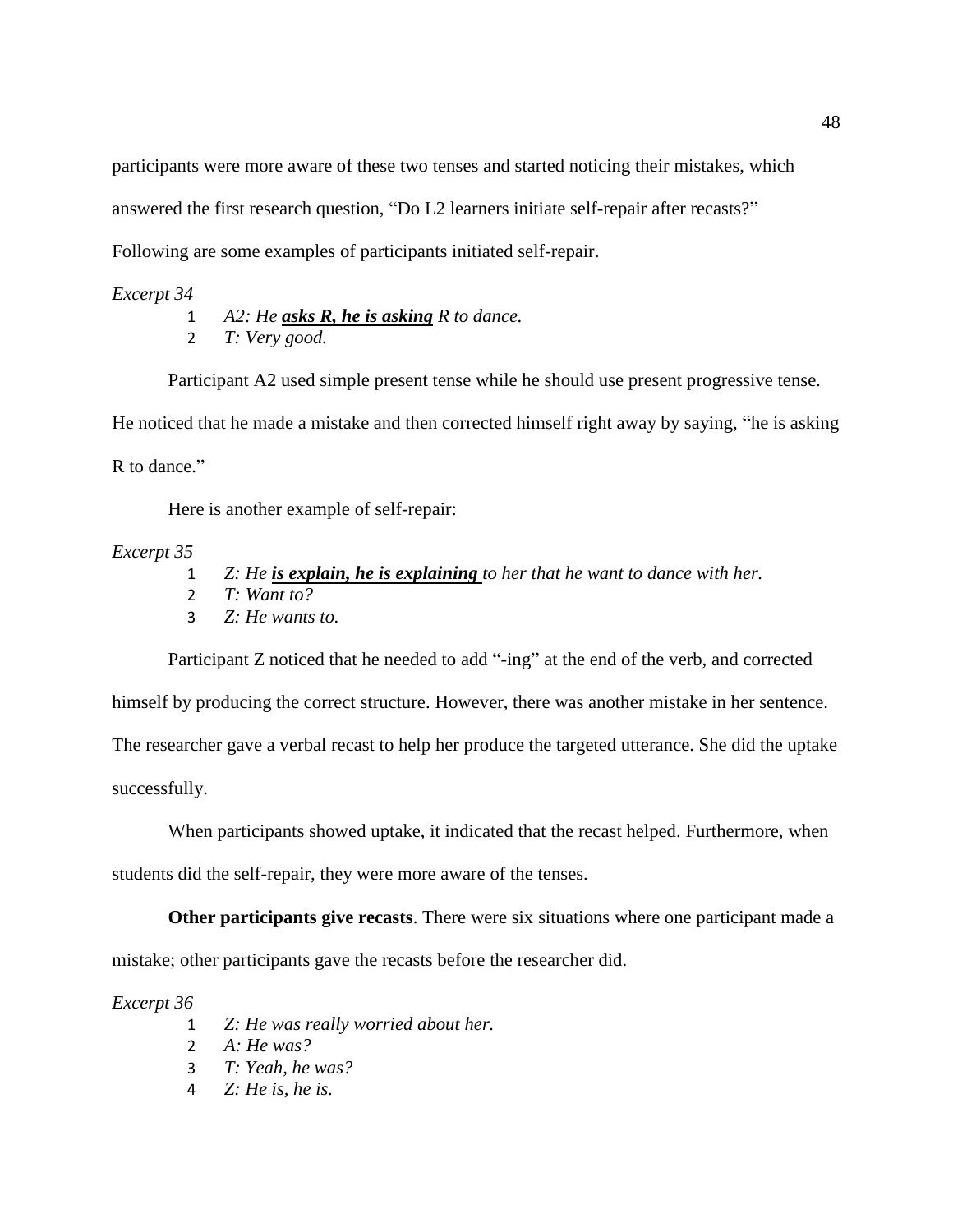In this example, Participant Z made a mistake on present progressive tense. We were doing a filling in blank exercise that day and the obligatory context was to talk about how this person is feeling now. So she should have used present progressive tense. Before the researcher gave the recast, Participant A said, "He was?" with rising intonation. This is the same recast that the researcher used throughout the treatment period. And then the researcher repeated by saying, "Yeah, he was?" Then Participant Z modified his utterance correctly. This shows that Participant Z might have been modeling the researcher's recasts, which means some of the participants were aware of the recasts.

Sometimes, participants did not give verbal recasts by rising intonation, but gave them the explicit answer directly.

#### *Excerpt 37*

- 1 *Z: And he ask for….*
- 2 *N: He is asking*
- 3 *Z: He asks.*
- 4 *N: He is asking.*
- 5 *A: He is asking.*
- 6 *Z: He is asking for eating dinner together.*

In this conversation, the researcher did not say anything to the participant. But Participant N corrected Participant Z directly. N tried to tell Z that the correct form should be "He is asking." However, Z did not notice. He repeated his sentence. Then N prompted another recast by saying, "He is asking." Participant A gave the same recast. Now Z noticed and produced the correct utterance.

Of all the six recasts that other participants gave, all of them were verbal recasts. There were two possible reasons. First, participants might have learned this from the researcher given that the researcher gave the verbal recasts the most. Second, participants did not have a yellow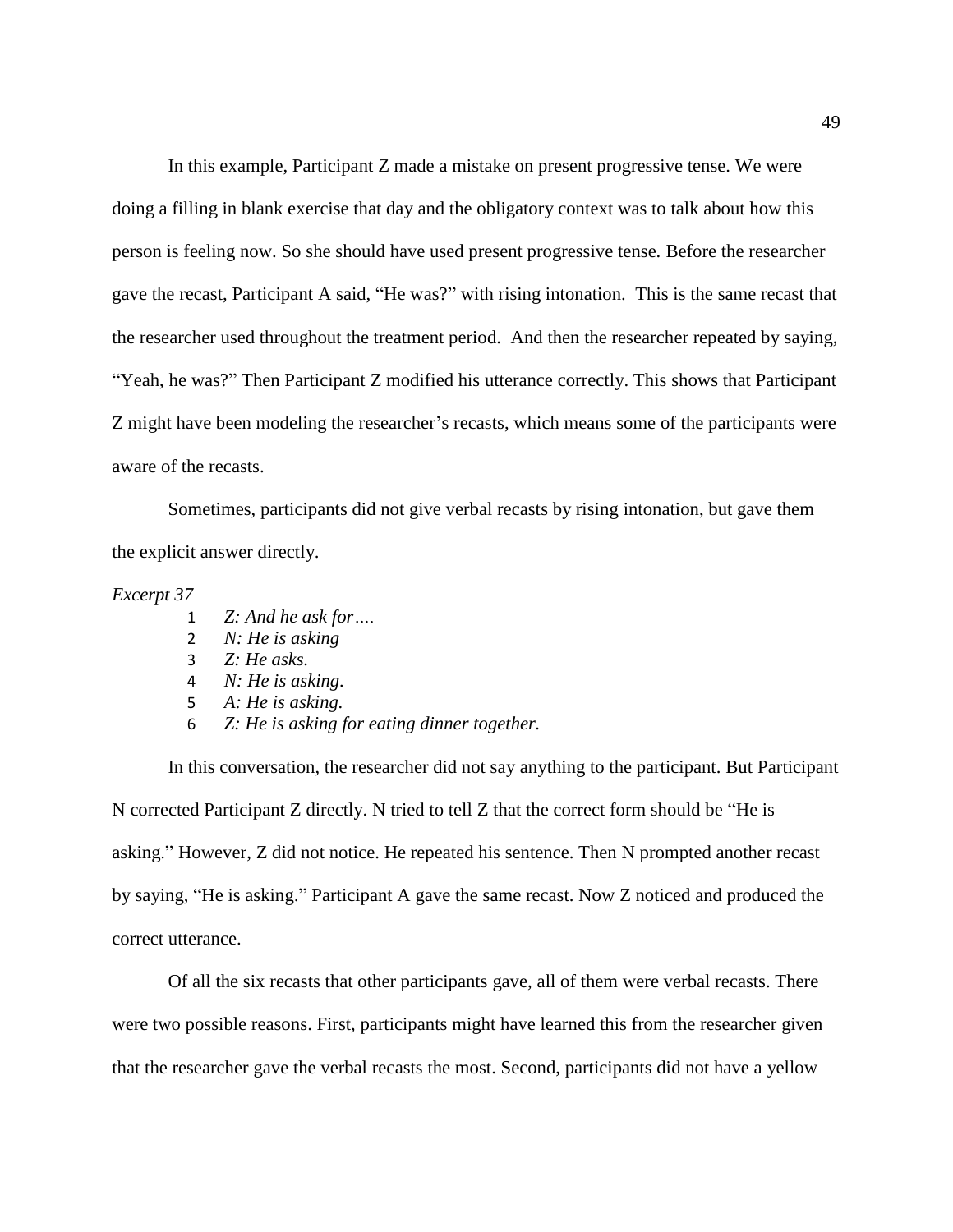card available all the time to prompt gestural recasts. Also, they might be shy about moving their arms up and down to give gestural recasts when someone made a mistake on present progressive tense.

#### **Follow-up Interview Results**

Three out of eight participants were selected to do a follow-up interview after the posttest. These three students all unconsciously gave other participants recasts. These participants were asked to watch the video episodes where they did recasts on other people and where the researcher did recasts on them. They were all asked to recall what they were thinking at that time when recasts happened. In addition, two more follow-up questions were asked.

When asked what the participants were thinking when the recasts were given, there were two different answers.

1) Participants already noticed before the recast happened.

#### *Excerpt 38*

- 1 *T: So, when you said "She stand up." I said, "She stand?"*
- 2 *A: Stands*
- 3 *T: Right. So when I corrected you, what were you thinking at that moment after*
- 4 *you heard me say, "She stand?"*
- 5 *A: At that moment, I want to correct before you correct me.*
- 6 *T: Oh, so you have already noticed by the time the words were out.*
- 7 *A: Yup.*

2) Participants noticed a mistake, but did not know where the mistake was.

#### *Excerpt 39*

1 *T: So I said, Ali learn German. I tried to remind you, what were you thinking at* 

- 2 *that moment?*
- 3 *A: at that moment?*
- 4 *T: See, you did not give me any reaction.*
- 5 *A: I was thinking about the sentence. When you did this (Wave arm up and down),*
- 6 *I did not know what the answer was.*
- 7 *But I don't remember what I was thinking.*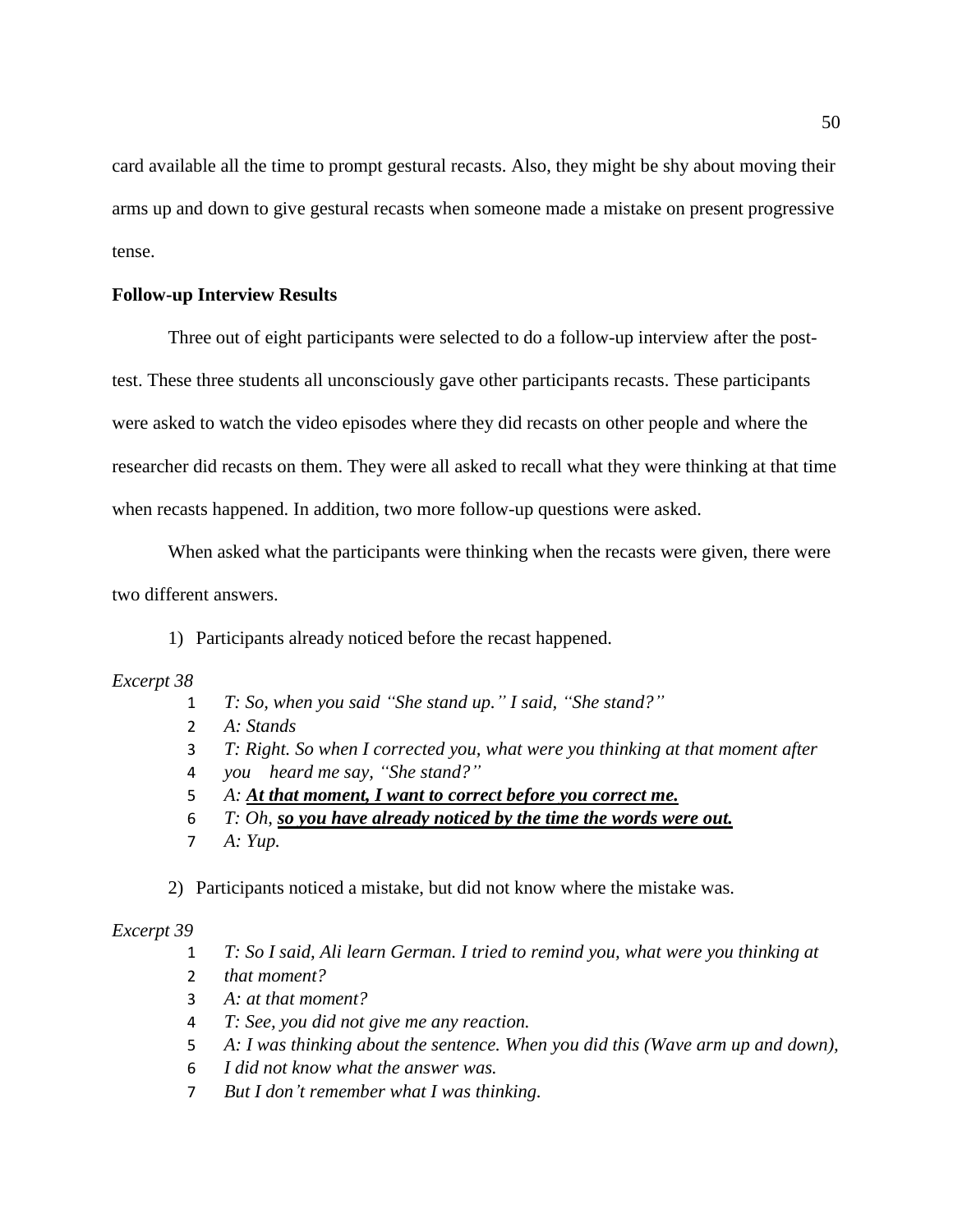*T: You don't remember? It was here. (Showed the video episode one more time) A: Yup yup. I was thinking about the preposition "in." I was thinking "in" was not correct. T: Ah, so "in a room."* 12 *A: Yup. T: So you were focusing more on the "in." A: Yeah, I want to put "at" T: "At the room"? A: Yeah.* 

In Line 9, Participant A explained that he was thinking of the preposition "in."

Preposition was the focus of that class. Participants did a lot of exercises on preposition, which

explained why Participant A was thinking of "in."

3) Participants noticed the mistake and corrected it.

#### *Excerpt 40*

- 1 *T: So what were you thinking when I showed the yellow card?*
- 2 *H: I was thinking I made a mistake. I should not use "speaking." It is third.*
- 3 *T: Third person singular?*
- 4 *H: Yup. So I should put "-s."*
- 5 *T: Good*

The selected participants were also asked what they were thinking while they gave

recasts to other participants. The answer is they noticed there was something wrong in the

sentence and they wanted the person who made the mistake to correct it.

What's more, these three selected participants were asked two follow-up questions:

- 1. Do you think recasts help you in general?
- 2. Which one is easier for you to notice, gestural recasts or verbal recasts?

All of the three participants agreed that recasts helped them in general. They believed that recast is a good way to give feedback. It provides an opportunity for them to think, as well as to be more aware of the targeted form. Interestingly, all of them think that verbal recasts are easier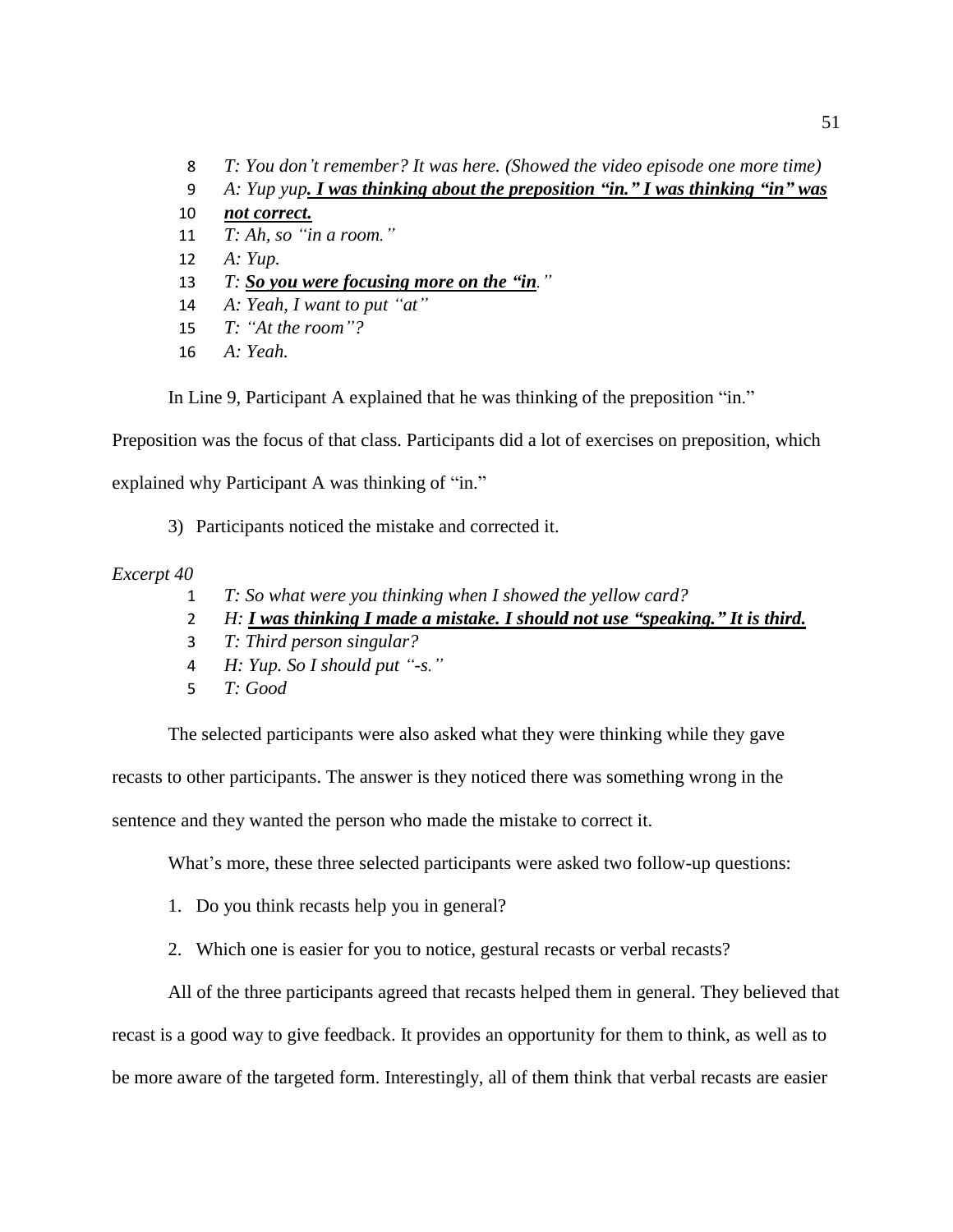for them to notice. They all like rising intonation verbal recasts better than the gestural recasts. What is more, participants had difficulty in associating the gestures with the mistake. Even though the researcher had explained and practiced with the participants at the beginning of the 6 week treatment, they still cannot relate the gestures to the mistake. This is also one of the limitations of the study that these gestures are new to them to use in grammar classes.

#### **Summary of the Results**

This study had yield an interesting result on which recast type, verbal, gestural or a combination of both works better. Let's review Table 8 (reprinted below for convenience) again: Table 8

| Type                                             | The Number of Recasts | The Number of Uptake |
|--------------------------------------------------|-----------------------|----------------------|
| <b>Verbal Recasts</b>                            | 13                    | 7                    |
| <b>Gestural Recasts</b>                          | 6                     | 5                    |
| <b>Combination of Both</b>                       | 7                     | 7                    |
| Self-Correction                                  | 3                     | N/A                  |
| <b>Other Participants</b><br><b>Give Recasts</b> | 6                     | 6                    |

*Recasts Frequency* 

The researcher gave verbal recasts 13 times, participants showed uptake seven times; gestural recasts six times, participants showed uptake five times; seven times of a combination of both, participants showed uptake seven times. From the data above, we can see that a combination of both worked the best with 100% uptake rate. As mentioned in the literature review, Mori's (1988) study showed that gesture can be to the reinforcement of the words. So it is not surprising that the combination of both worked very well. Gestural recasts uptake rate is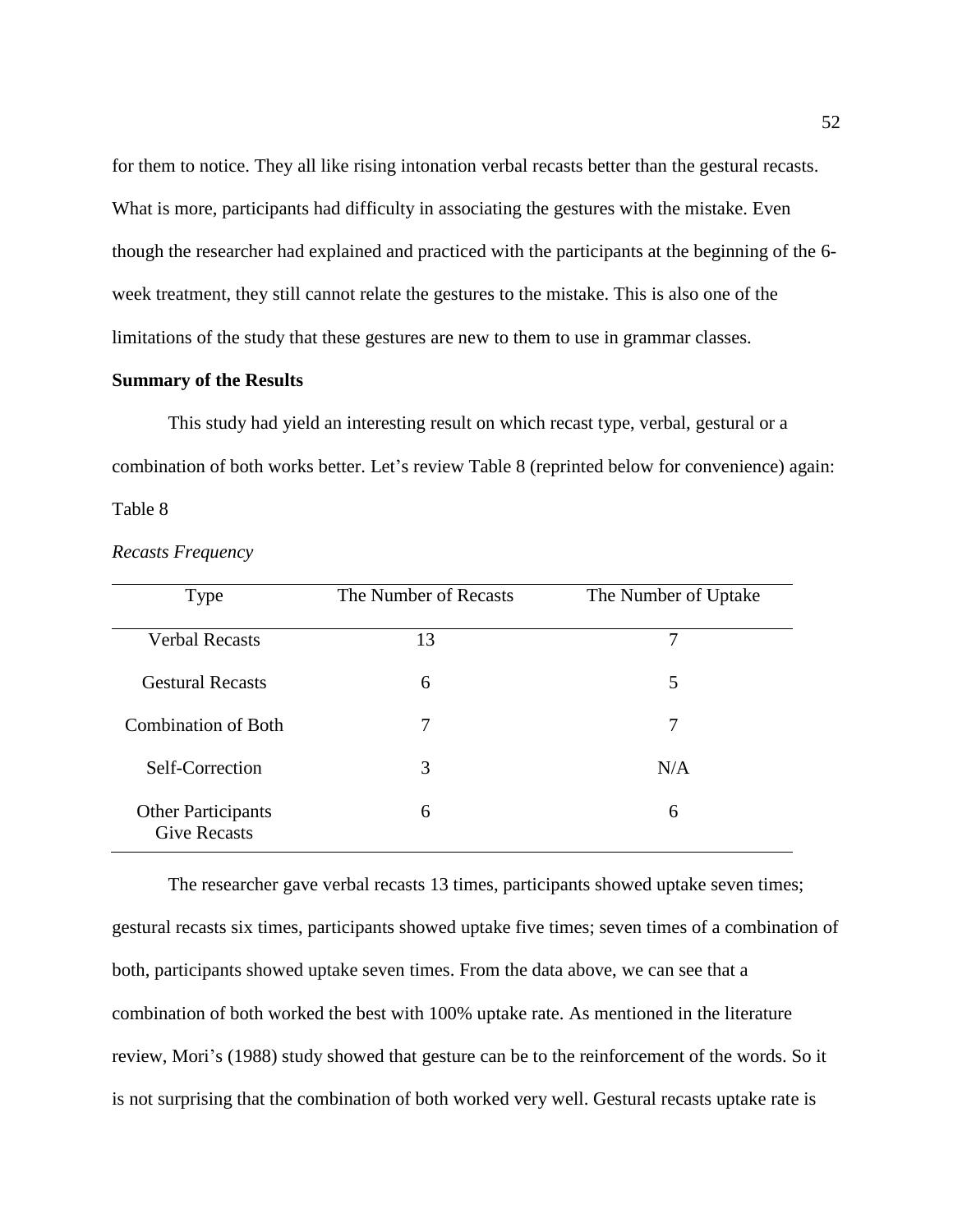higher than verbal recasts uptake rate, however, the researcher gave verbal recasts twice as many as gestural recasts. If given the same number of recasts, the results might change. Moreover, the interview revealed a different result. The selected participants all believed the verbal recasts worked better. That could be because of the familiarity with the verbal recasts in general.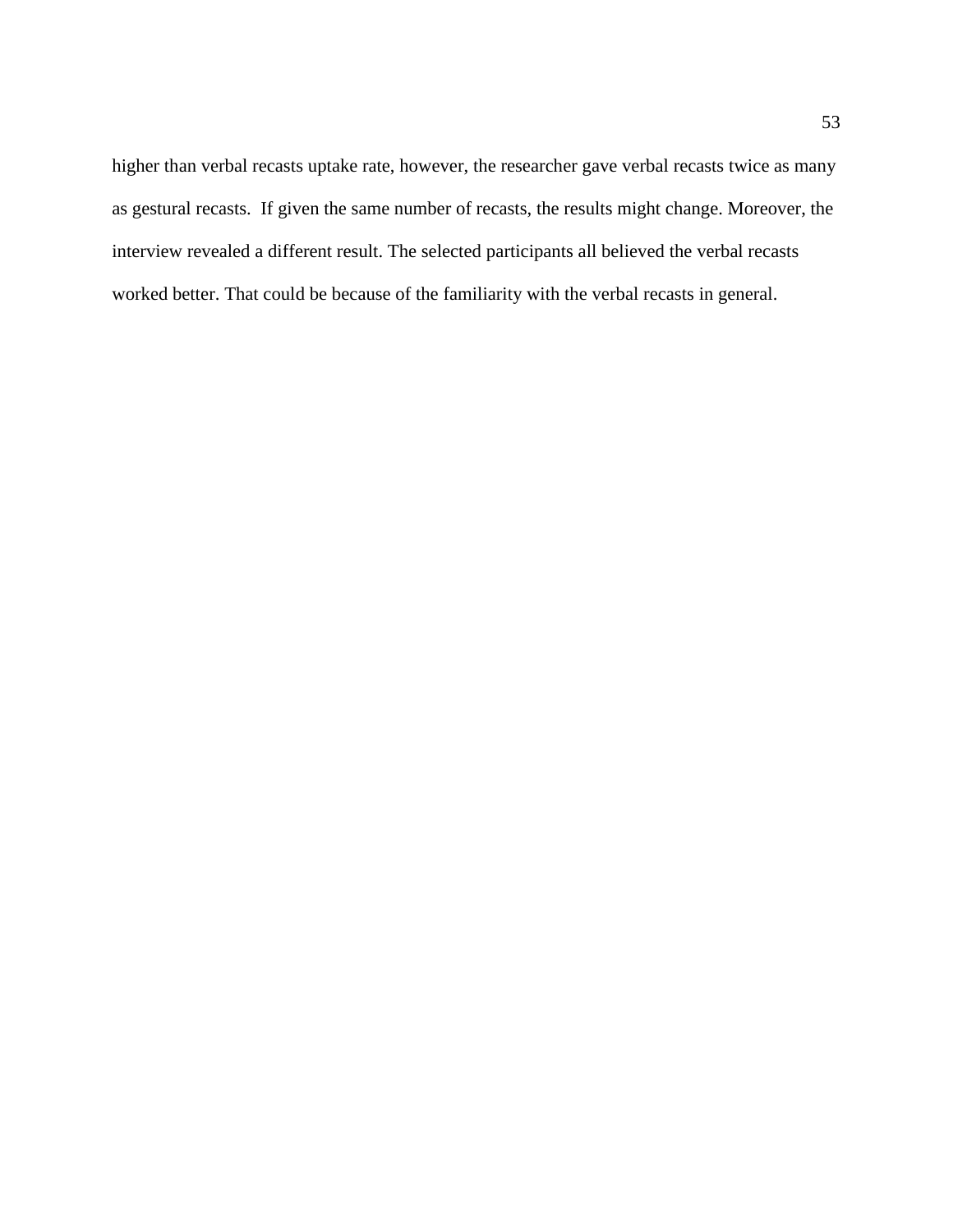#### **CHAPTER VI**

#### **DISCUSSION**

This study was conducted in an effort to look into how verbal recasts, gestural recasts and a combination of both affect L2 development. The eight participants generated great data in analyzing recasts as interactional feedback contributes to students' learning. The 6-week treatment results provide information that is worth insightful research. To further examine how recasts affect L2 development, I will compare studies that other scholars did before to this study.

My first research question was "Do L2 learners initiate self-repair after recasts?" During the 6-week treatment, participants have received verbal recasts, gestural recasts and a combination of both on the simple present and present progressive tenses. After the fourth week, participants started self-repair in their conversations. What is more, this happened in the posttest too when participants made a mistake and they corrected themselves. This means that participants are more aware of the two tenses and learning is happened. The result confirmed Long's (1996) Interaction Hypothesis, which is learning happens through communication and the feedback from conversational interaction contributes to interlanguage development. As Gass and Selinker (2008) pointed out, an immediate response to recasts may not demonstrate learning but simply mimicking or repeating, this research examined over a course of 8 week's study to prove the learning happened, which was further demonstrated by the pretest and posttest. The pre-test and post-test results showed that three participants improved, one participant did perfectly in both protest and posttest, and two did not improve. The three participants who improved happened to be those who got the most recasts during class. They were active in class and always interacted with the researcher. The other two participants missed many classes during the 6-week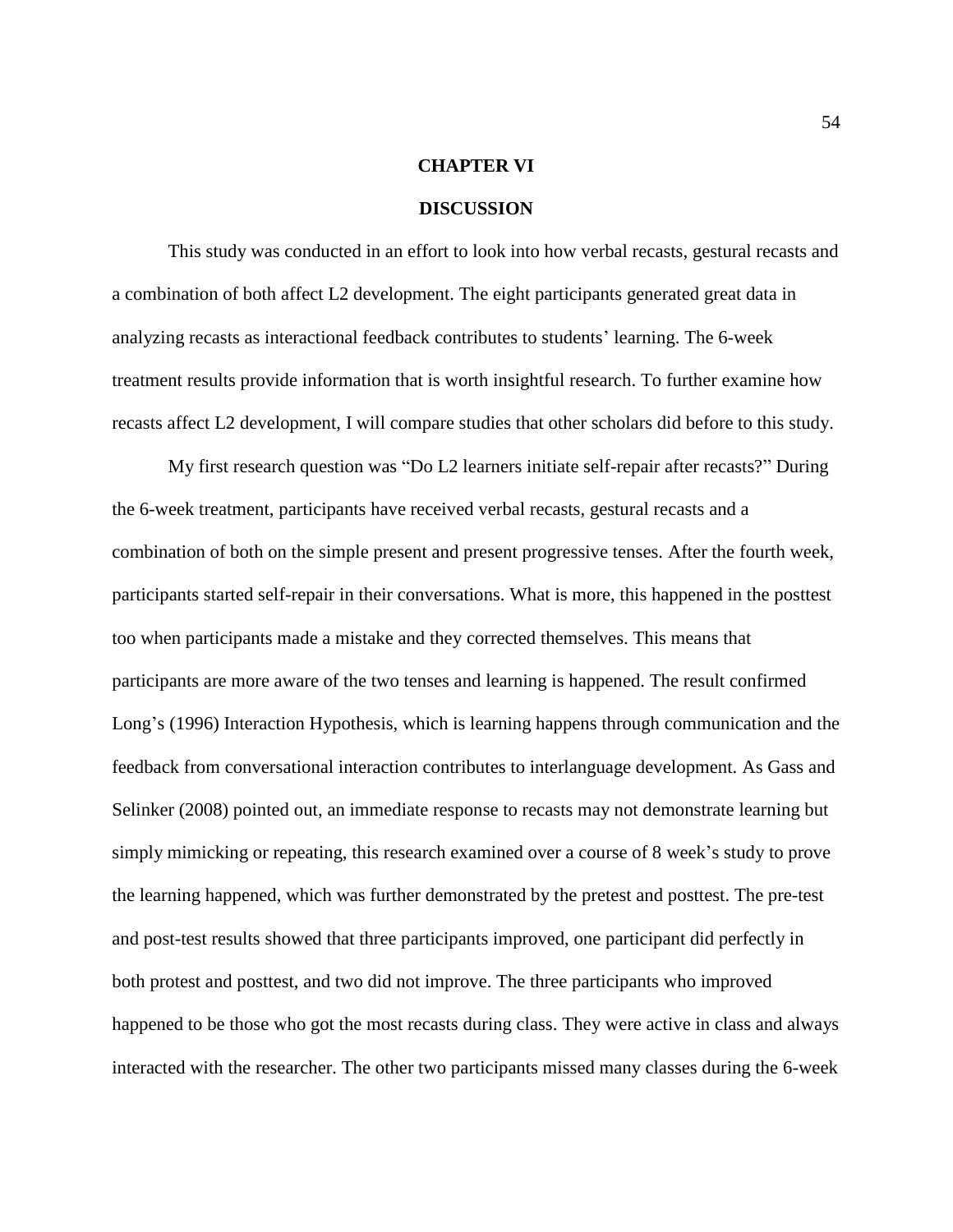treatment. Therefore, learning did happen during the interactional feedback. An unexpected situation happened during the study, not only did some participants initiated self-repair, they also gave recasts on other participants during the treatment period. This further demonstrated the participants developing self-awareness of the two tenses after recasts. This supports Schmidt's (1995) definition of noticing—learners' state "of being aware" of the difference between his or her utterance and the target language.

My second research question was, "Which recasts, verbal, gestural or a combination of both do learners tend to orient toward?" The data gathered from the 6-week treatment for answering this question confirmed the results of the studies done before.

According to Han (2002), compared with explicit forms of negative feedback, recasts are less likely to raise learner's awareness. Al-Surmi (2012) also pointed out that learners have to notice the gap or that there is a difference between the sentences they produce with the target sentence. In my study, there are times students failed to notice and did not show uptake. They were either not aware of the target language or failed to notice the difference between their utterance and the target language. Sometimes, it required me to give recasts twice, which is inconsistent with Doughty and Varela's study (1998). They further elaborated a corrective recast as a two-step procedure: (a) repetition (usually with rising intonation) to draw attention followed by (b) a recast to provide, contrastively, the necessary target exemplar. I saw students got confused when I gave the verbal recast with a rising tone for the first time. When I did the second recast, I either gave out the correct form or I would just focus on the mistake. There are also times when participants thought I was negotiating meanings when the recast was given. This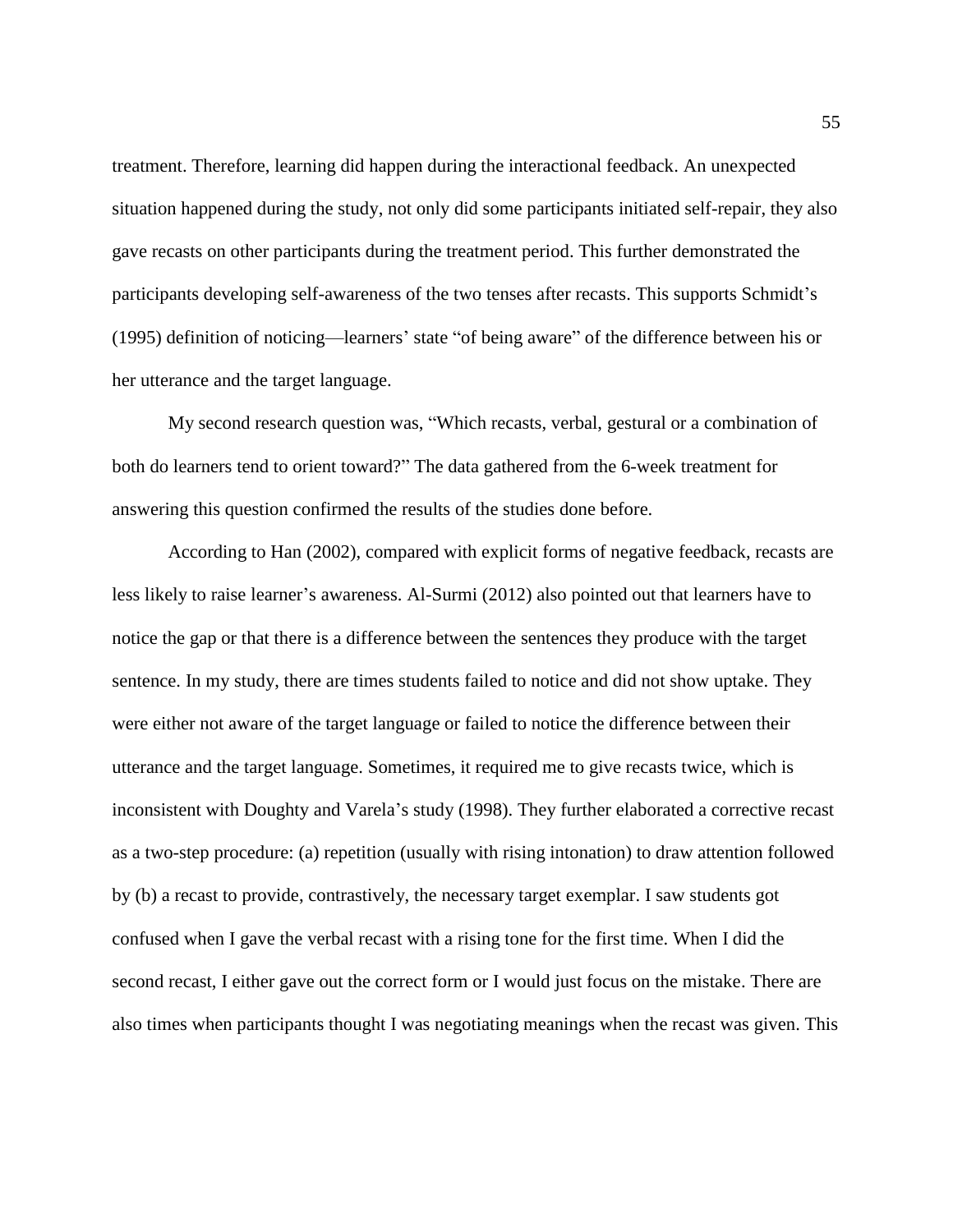supports Amar and Spada's (2006) point: "The corrective nature of recasts may be obscured by their formal and functional overlap with repetitions" (p. 545).

As to gestural recasts, my study shows that five out of six times participants successfully responded to recasts. When adding gestural recasts to verbal recasts, seven out of seven times participants did the uptake. Mori's (1988) study demonstrated and confirmed that teachers' gestures can reinforce the speech by adding redundancy to the spoken message. That is why a combination of both recasts worked the best on students.

#### **Implications**

This study showed that recasts are hard for participants to notice and ESL learners often have difficulties in recognizing recasts, but in most circumstances, it is still a good way to give interactional feedback. As pointed out by Egi (2010), learners were "more likely to not only report understanding recasts as corrective feedback but also to explicitly identify the mismatch between the interlanguage and L2" in feedback episodes in which learners successfully modify their errors (p. 17). Thus, I encourage teachers to use recasts as interactional feedback in classroom. Students will have to go through the process of noticing the different between their utterance and the target language. As long as they noticed the gap, it is very likely that they will respond to recasts. If students did not notice the recasts, maybe the teacher can try again so that students will be given the second chance for uptake.

What is more, teachers can try to use different types of recasts when giving feedback. Sometimes verbal recasts work best as it is the most common way to give feedback. It is natural for both teachers and students. Sometimes verbal recasts will work better because they are more obvious and more likely to be noticed (Lazaraton, 2004). If the teacher and the students reach a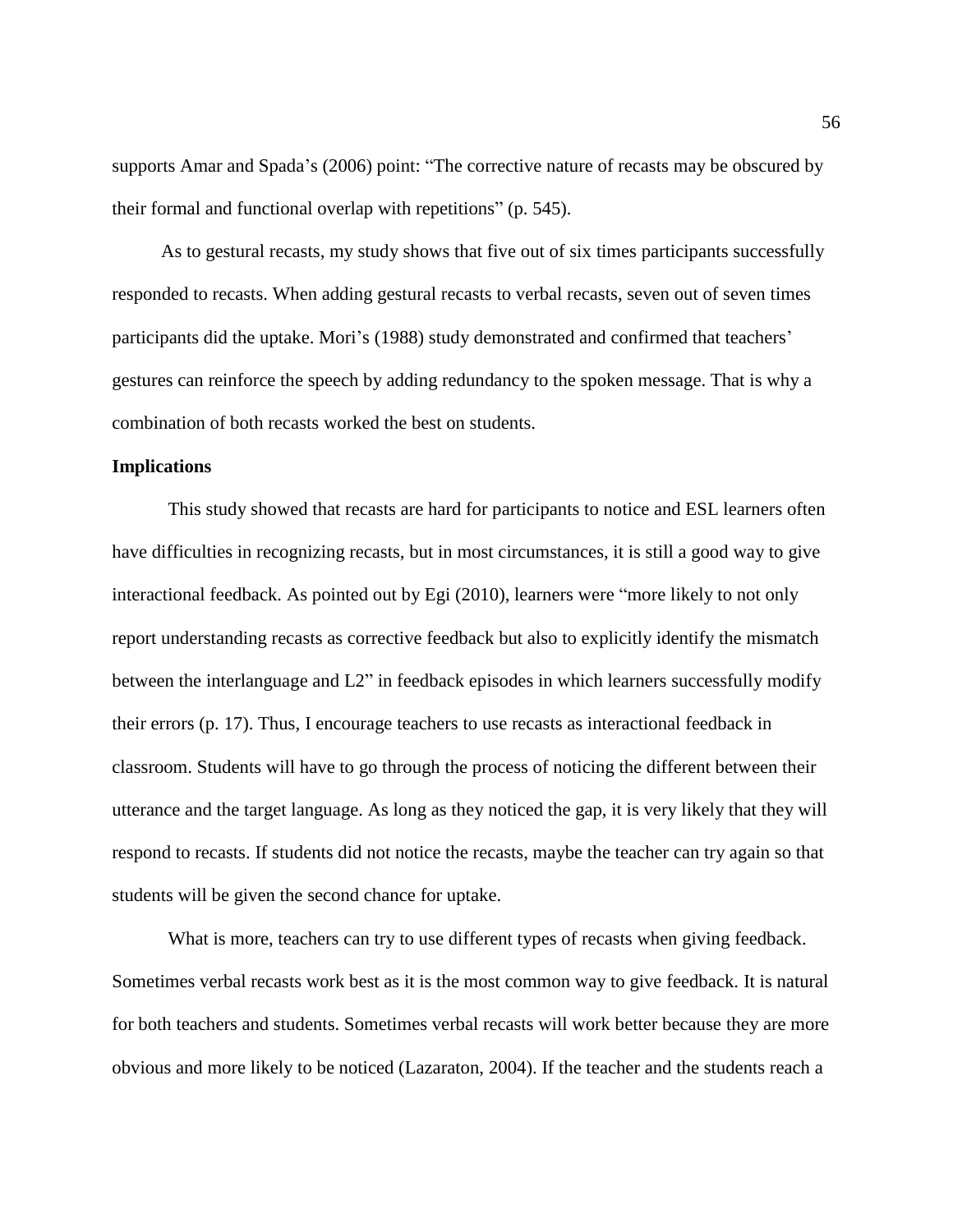conscience knowing what each gesture refers to, it will be easier for students to respond to the recast. Giving a combination of both recasts is also highly recommended. This study proved that a combination of both worked best among recasts type.

#### **Limitations**

When it comes to the results of the study, there are some limitations that should be considered. First of all, the sample size of this study is notably small. This study was done on Level 3 students, who had already studied and been exposed to the simple present and present progressive tenses. Therefore, these two tenses were not the focus of their grammar book or that level. Another limitation could be that the students had never been exposed to gestural recasts. Therefore, they might not have been used to it as a pedagogical strategy. If given enough gestural recasts training for one semester, students might show more uptake. Additionally, there were not enough opportunities for the researcher to give recasts on the two tenses. The researcher tried to capture as much as possible during daily conversations, class discussions instead of the practice from the book. Second, the number of different types of recasts is not same. Since the researcher wanted the recasts to be as natural as possible, it is difficult to control how many recasts should be given. Therefore, it is impossible for the researcher to give the exact same number of recasts for the different morphemes. As indicated above, there were twice as many verbal recasts as gestural recasts, which could definitely be a factor affecting the results.

What's more, there is no follow-up study after the study was done. Oliver (1995) reported that the uptake may not happen until later discourse for L2 due to a delayed response phenomenon. Some studies have shown that the effects of recasts were more apparent days or weeks after the treatment (e.g., Ellis & Sheen, 2006; Muranoi, 2000). The post-test was done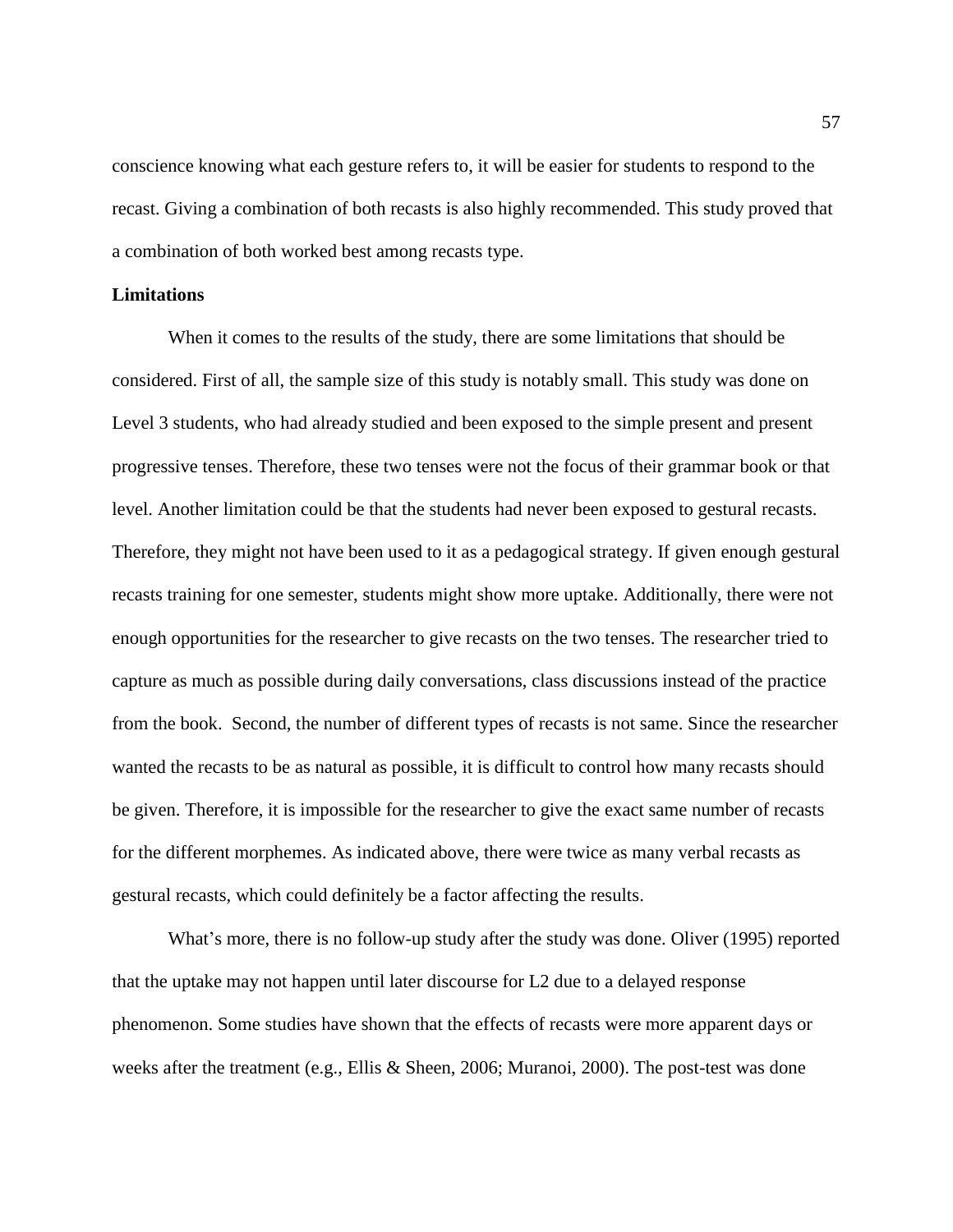right after the 6-week treatment. The post-test and the follow-up interview both happened right after the 6-week treatment. Therefore, there was no further follow-up study to see if they improved weeks after the post-test in next semester.

Furthermore, there are other factors that affect students learning that could also affect this study. For example, the researcher was only with them 1 hour a day, 4 days a week. They could have learned these two tenses in other English classes, and we do not know if they use English or not outside of the classroom settings.

Therefore, further studies need to be conducted on this subject. I would like to see more research on recasts in longitude studies, more training to be given to teachers who give recasts and a larger sample size to analyze this subject. In addition, more gestures designed for more morphemes should be introduced to students so that students are accustomed to using gesture as feedback.

#### **Conclusion**

This study sheds light on how verbal recasts, gestural recasts and a combination of both affect L2 development. It re-examined recasts as interactional feedback in classroom settings. The results indicated that giving students recasts as feedback could contribute to students' awareness of the difference between their sentences and the target utterance. Participants developed the awareness within the 6-week treatment. They started to repair their own sentences and even did recasts to each other, which indicates that the more recasts were given, the more aware students might be. Furthermore, students are more likely to notice if given recasts on specific words than on an entire sentence. When participants show uptake, it means that they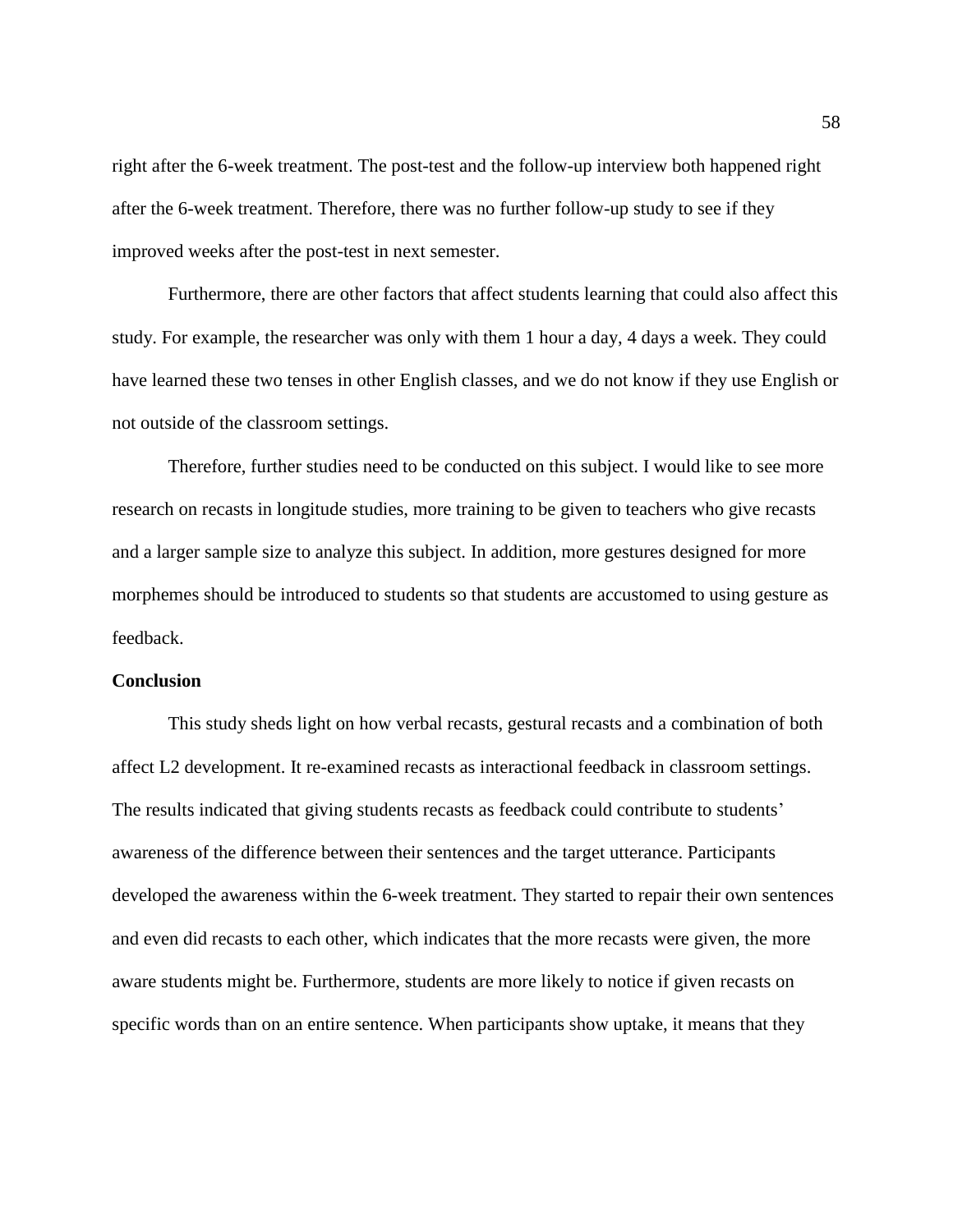correct themselves and "grasp" the knowledge temporally. If given enough recasts on one grammar item, participants might be able to achieve internalization, which is the ultimate goal.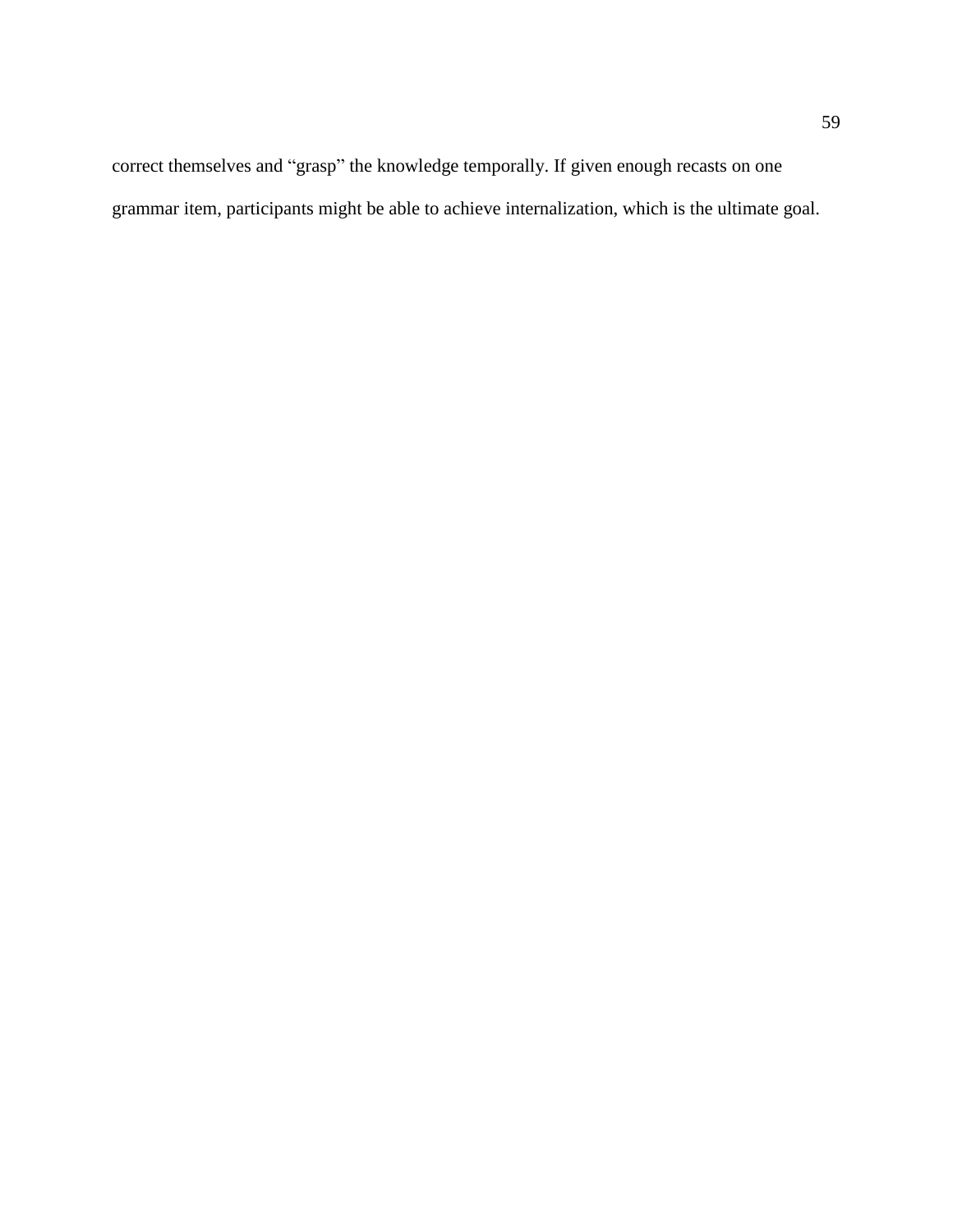#### **References**

- Adelson-Goldstein, J., & Shapiro, N. (1998). *The Oxford picture dictionary: Monolingual Edition*. Oxford: Oxford University Press.
- Adelson-Goldstein, J., & Shapiro, N. (2008). *The Oxford picture dictionary: Monolingual Edition*. Oxford: Oxford University Press.
- Allen, L. Q. (2000). Nonverbal accommodations in foreign language teacher talk. *Applied Language Learning, 11*, 155-176.
- Allwright, D. (1984). Why don't learners learn what teachers teach? The interaction hypothesis. In D. Singleton & D. Little (Eds.), *Language learning in formal and informal contexts* (pp. 3-18). Dublin: Irish Association for Applied Linguistics.
- Al-Surmi, M. (2012). Learners' noticing of recasts of morpho-syntactic errors: Recast types and delayed recognition. *System*, *40*(2), 226-236.
- Amar, A., & Spada, N. (2006). One size fits all? Recasts, prompts, and L2 learning. *Studies in Second Language Acquisition, 28*, 543-574.
- Bailey, N., Madden, C., & Krashen, S. D. (1974). Is there a "natural sequence" in adult second language learning? *Language Learning,* 24(2), 235-243.
- Doughty, C., & Varela, E. (1998). Communicative focus on form. In C. Doughty & J. Williams (Eds.), *Focus on form in classroom second language acquisition* (pp. 114-138). Cambridge: Cambridge University Press.
- Doughty, C., & Williams, J. (Eds.). (1998). *Focus on form in classroom second language acquisition.* Germany: Ernst Klett Sprachen.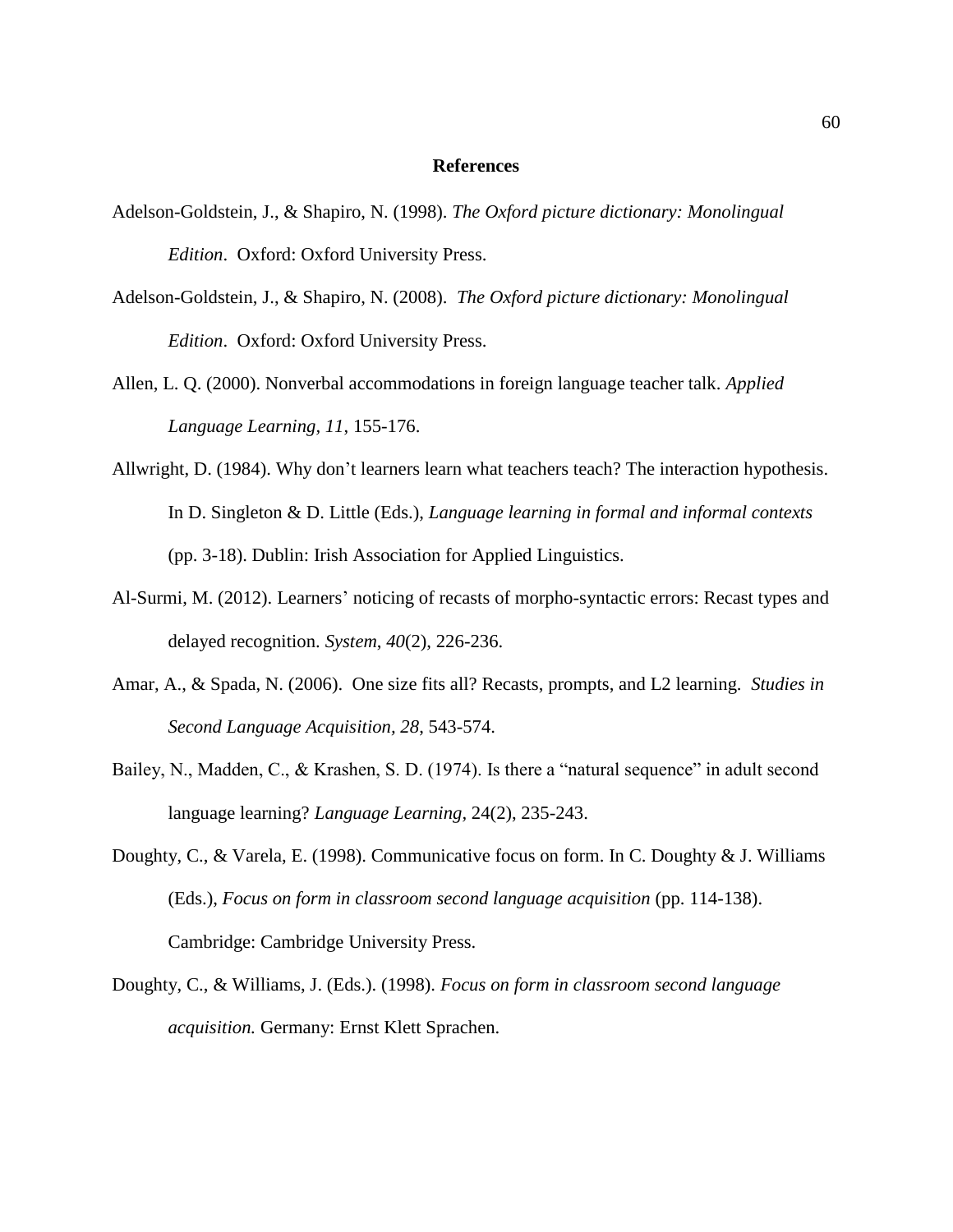- Egi, T. (2010). Uptake, modified output, and learner perceptions of recasts: Learner responses as language awareness. *The Modern Language Journal*, *94*, 1-21.
- Ellis, R., & Sheen, Y. (2006). Reexamining the role of recasts in second language acquisition. *Studies in Second Language Acquisition*, *28*(04), 575-600.
- Gass, S. M. (1997). Input, interaction, and the second language learner. Psychology Press.
- Gass, S., & Selinker, L. (2008). *Second language acquisition: An introductory course* (3<sup>rd</sup> ed.). London: Sage.
- Han, Z. (2001). Fine-tuning corrective feedback. *Foreign Language Annals, 34*, 582-599.
- Han, Z. (2002). A study of the impact of recasts on tense consistency in L2 output. *TESOL Quarterly*, *36*, 543-572.
- Koshik, I., & Seo, M. (2002). Language learners' solutions to word (and other) searches. *2008 Conference of the National Communication Association.* San Diego, CA.
- Lazaraton, A. (2004). Gesture and speech in the vocabulary explanations of one ESL teacher: A microanalytic inquiry. *Language Learning, 54*, 79-117.
- Lightbrown, P. M., Spada, N., Ranta, L., & Rand, J. (2006). *How languages are learned (Vol. 2).* Oxford: Oxford University Press.
- Long, M. (1996). The role of the linguistic environment in second language acquisition. In W. C. Ritchie & T. K. Bhatia (Eds.), *Handbook of second language acquisition* (p. 416-468). San Diego, CA: Academic Press.
- Long, M., Inagaki, S., & Ortega, L. (1998). The role of implicit negative feedback in SLA: Models and recasts in Japanese and Spanish. *The Modern Language Journal*, 82, 357- 371.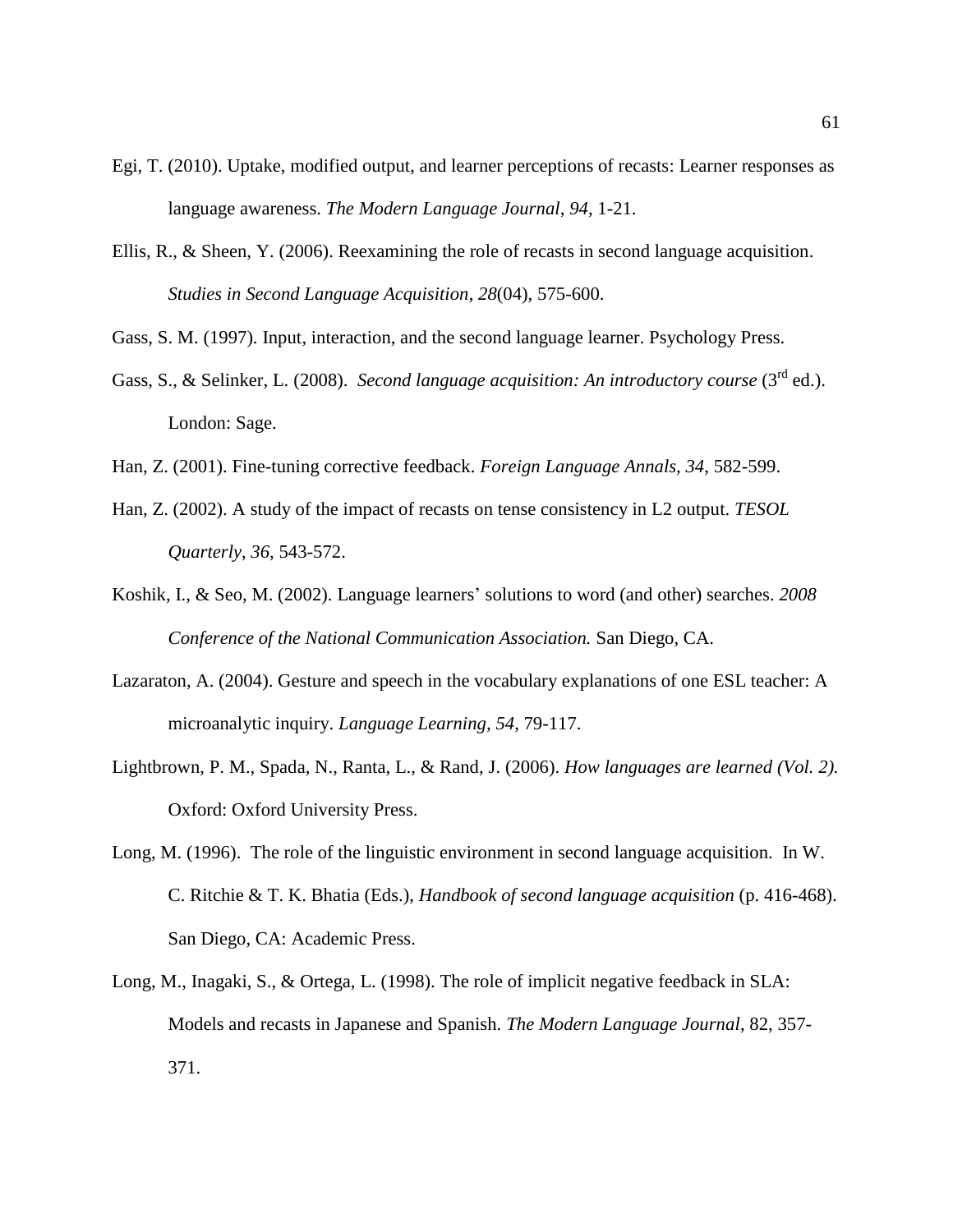- Lyster, R. (1998). Recasts, repetition, and ambiguity in L2 classroom discourse. *Studies in Second Language Acquisition, 20*, 51-81.
- Lyster, R., & Mori, H. (2006). Interactional feedback and instructional counterbalance. *Studies in -Second Language Acquisition,* 28, 269-300.
- Lyster, R., & Ranta, L. (1997). Corrective feedback and learner uptake: Negotiation of form in communicative classrooms. *Studies in Second Language Acquisition, 19,* 37-66.
- Mackey, A. (1999). Input, interaction, and second language development. *Studies in Second Language Acquisition, 21*(04), 557-587.
- Mackey, A., Gass, S., & McDonough, K. (2000). How do learners perceive interactional feedback? *Studies in Second Language Acquisition, 22*, 471-497.
- Mackey, A., & Oliver, R. (2002). Interactional feedback and children's L2 development. *System, 30*(4), 459-477.
- Mackey, A., Oliver, R., & Leeman, J. (2003). Interactional input and the incorporation of feedback: An exploration of NS–NNS and NNS–NNS adult and child dyads. *Language Learning, 53*(1), 35-66.
- McCafferty, S. G. (1998). Nonverbal expression and L2 private speech*. Applied Linguistics*, *19*, 73-96.
- McNeill, D. (2000). Gesture in action. In D. McNeill, (Ed.), *Language and gesture*. Cambridge: Cambridge University Press.
- Mori, M. (1998). *A teacher's nonverbal behavior in a beginning ESL class*. Unpublished M.A. ESL Plan B paper, University of Minnesota, Minneapolis.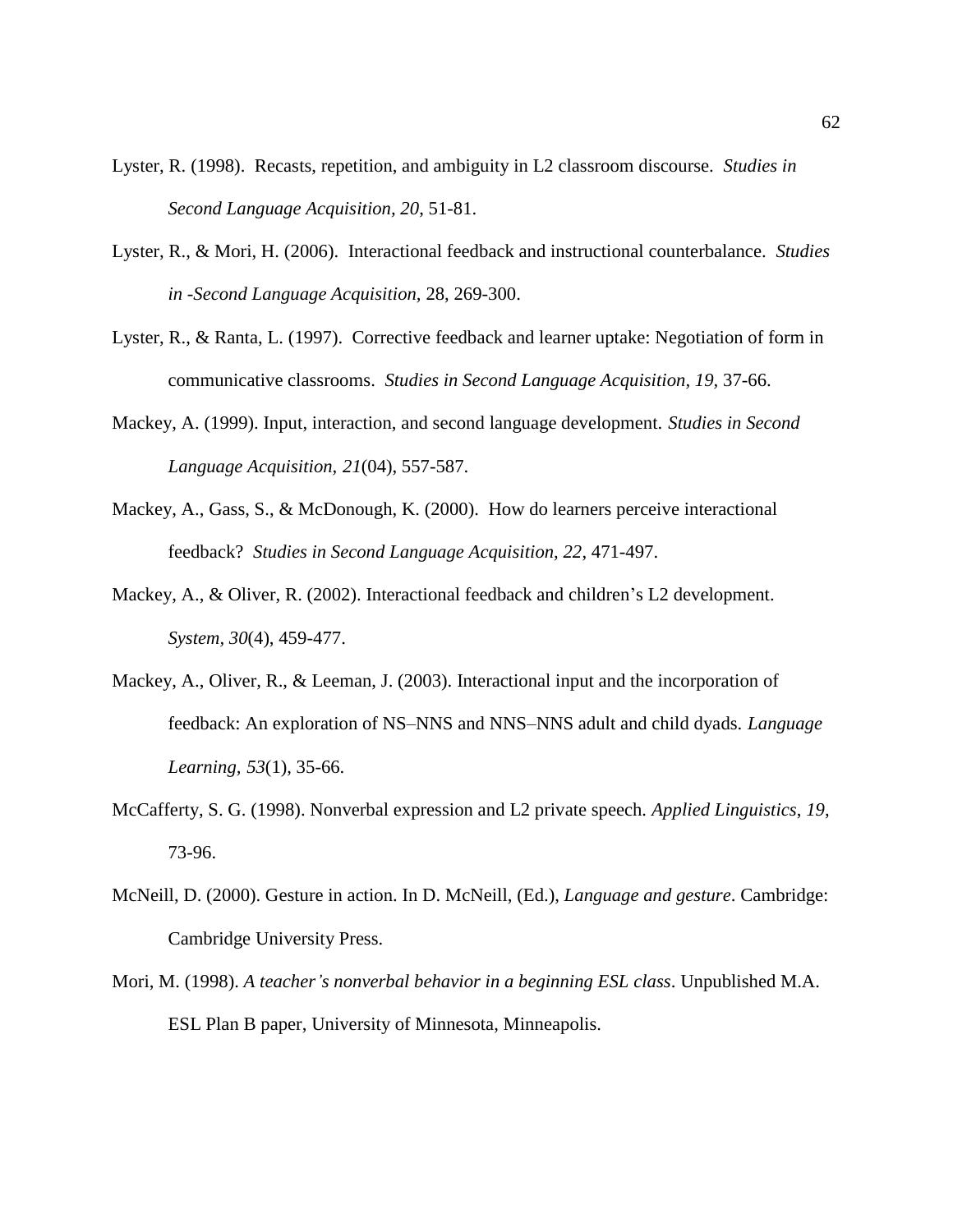- Muranoi, H. (2000). Focus on form through interaction enhancement: Integrating formal instruction into a communicative task in EFL classrooms. *Language learning, 50*(4), 617-673.
- Neu, J. (1990). Assessing the role of nonverbal communication in the acquisition of communicative competence in L2. In R. C. Scarcella, E. S. Andersen, & S. D. Krashen (Eds.), *Developing communicative competence in a second language* (pp. 121-138). New York: Newbury House.
- Oliver, R. (1995). Negative feedback in child NS-NNS conversation*. Studies in Second Language Acquisition*, *17*, 459-483.
- Philp, J. (2003). Constraints on noticing the gap: nonnative speakers' noticing of recasts in NS-NNS interaction. *Studies in Second Language Acquisition, 25*, 99-126.
- Schegloff, E. A. (1984). On some gestures' relation to talk. In J. M. Atkinson & J. Heritage (Eds.), *Structures of social action: Studies in conversation analysis* (pp. 266-296). Cambridge, England: Cambridge University Press.
- Schmidt, R. (1995). Consciousness and foreign language learning: a tutorial on the role of attention and awareness in learning. In: Schmidt, R. (Ed.), *Attention and awareness in foreign language learning* (pp. 1-63). Honolulu, HI: University of Hawai'i Press.
- Selinker, L. (1972). Interlanguage. *IRAL-International Review of Applied Linguistics in Language Teaching, 10(1-4),* 209-232.
- Sharwood Smith, M. (1986). The competence/control model, cross-linguistic influ- ence and the creation of new grammars. In E. Kellerman & M. Sharwood Smith (Eds.), *Crosslinguistic influence in second language acquisition* (pp. 10-20). Oxford: Pergamon Press.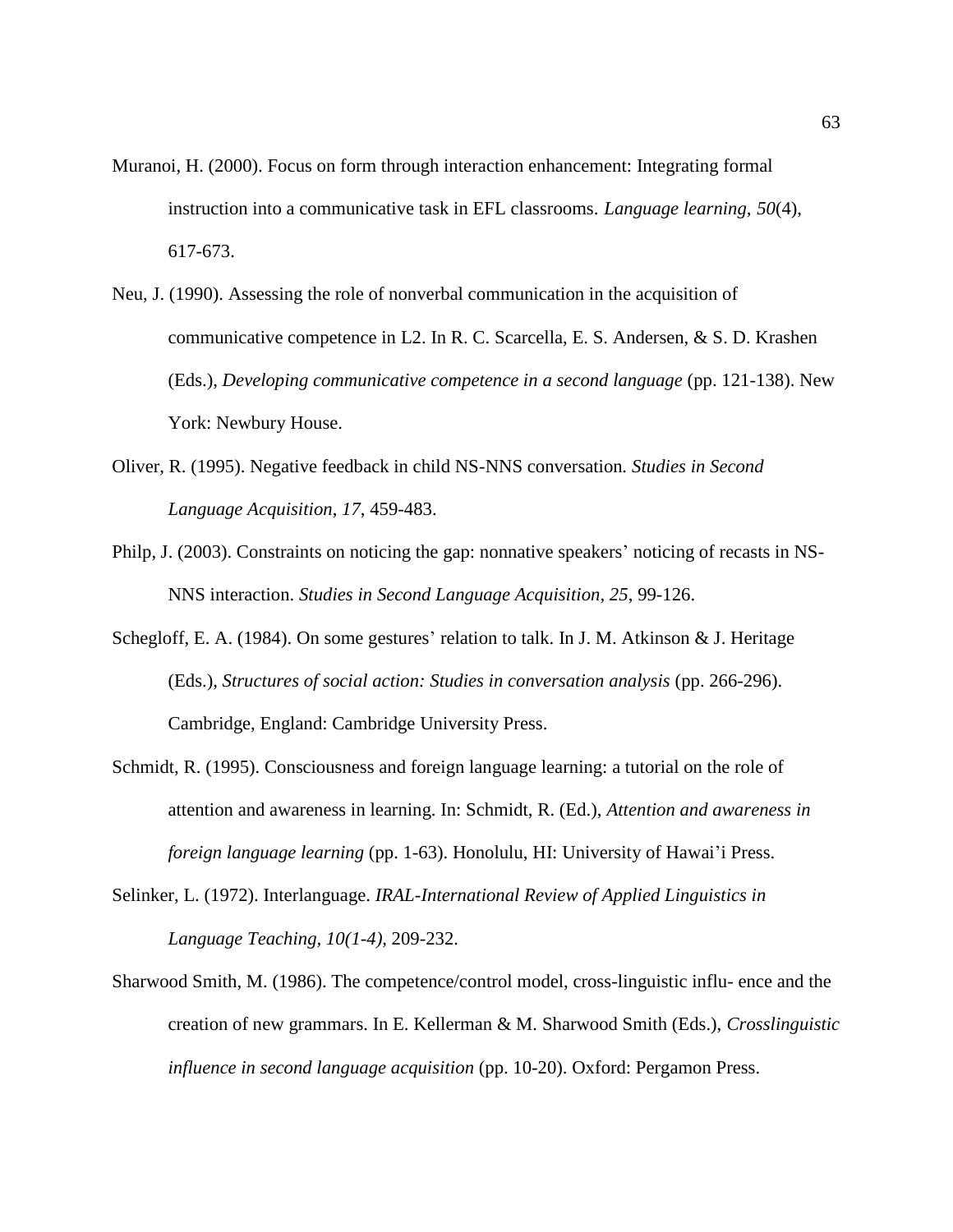- Sheen, Y. (2004). Corrective feedback and learner uptake in communicative classrooms across instructional settings. *Language Teaching Research, 8*(3), 263-300.
- Shehadeh, A. (1999). Non-native speakers' production of modified comprehensible output and second language learning. *Language Learning, 49*, 627-675.
- Yang, Y. & Lyster, R. (2010). Effects of form-focused practice and feedback on Chinese EFL learners' acquisition of regular and irregular past tense forms. *Studies in Second Language Acquisition, 32*, 235-263.